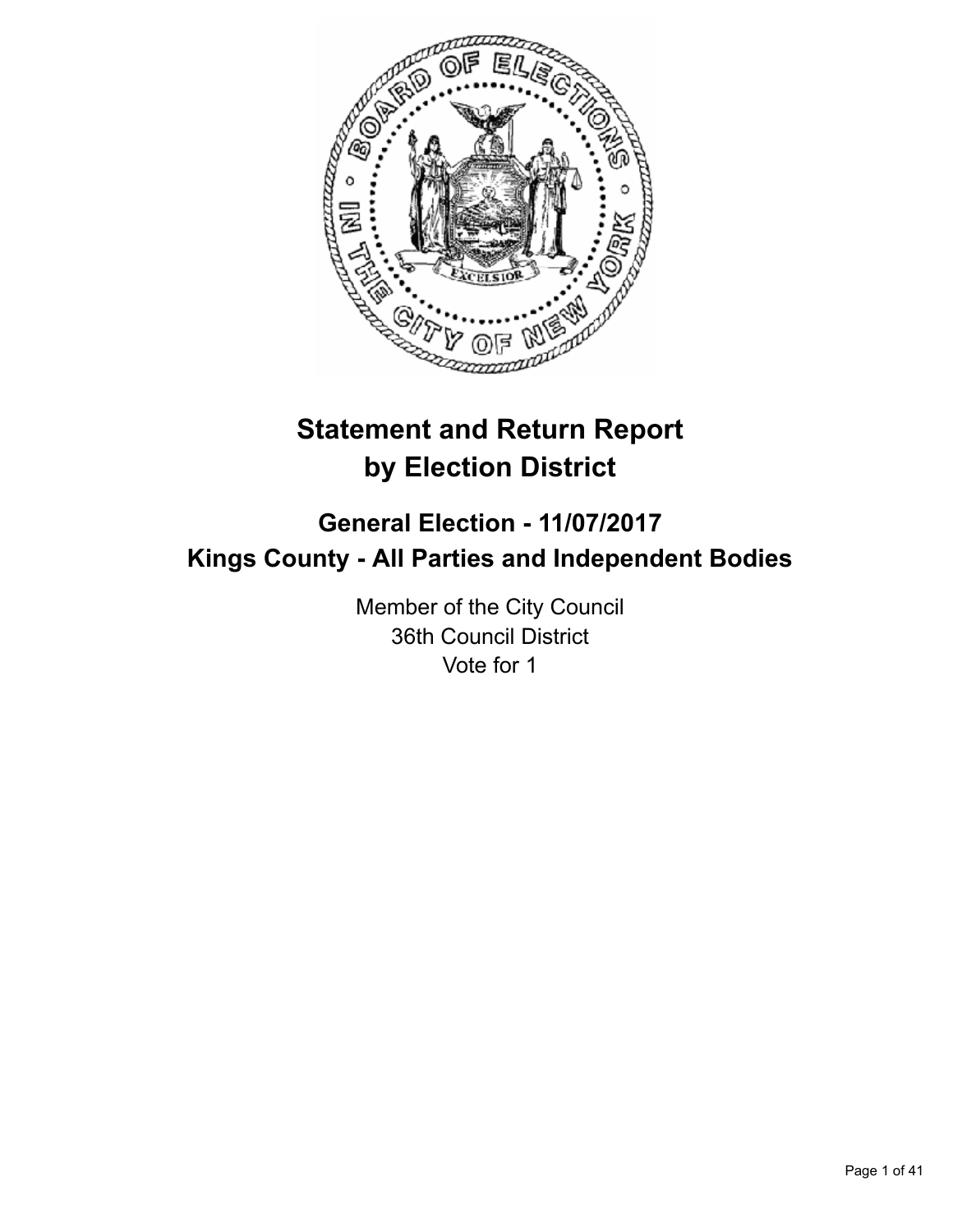

| PUBLIC COUNTER                                           | 259 |
|----------------------------------------------------------|-----|
| MANUALLY COUNTED EMERGENCY                               | 0   |
| ABSENTEE / MILITARY                                      | 9   |
| AFFIDAVIT                                                | 6   |
| <b>Total Ballots</b>                                     | 274 |
| Less - Inapplicable Federal/Special Presidential Ballots | 0   |
| <b>Total Applicable Ballots</b>                          | 274 |
| ROBERT E. CORNEGY JR. (DEMOCRATIC)                       | 246 |
| JABARI BRISPORT (WRITE-IN)                               | 2   |
| <b>Total Votes</b>                                       | 248 |
| Unrecorded                                               | 26  |

#### **045/43**

| <b>PUBLIC COUNTER</b>                                    | 284 |
|----------------------------------------------------------|-----|
| <b>MANUALLY COUNTED EMERGENCY</b>                        | 0   |
| ABSENTEE / MILITARY                                      | 5   |
| <b>AFFIDAVIT</b>                                         |     |
| <b>Total Ballots</b>                                     | 290 |
| Less - Inapplicable Federal/Special Presidential Ballots | 0   |
| <b>Total Applicable Ballots</b>                          | 290 |
| ROBERT E. CORNEGY JR. (DEMOCRATIC)                       | 254 |
| ENA MCPHERSON (WRITE-IN)                                 |     |
| JABARI BRISPORT (WRITE-IN)                               |     |
| LAURIE CUMBO (WRITE-IN)                                  |     |
| MARK WINSTON GRIFFITH (WRITE-IN)                         |     |
| <b>Total Votes</b>                                       | 258 |
| Unrecorded                                               | 32  |

| <b>PUBLIC COUNTER</b>                                    | 256 |
|----------------------------------------------------------|-----|
| MANUALLY COUNTED EMERGENCY                               | 0   |
| ABSENTEE / MILITARY                                      |     |
| AFFIDAVIT                                                | 2   |
| <b>Total Ballots</b>                                     | 265 |
| Less - Inapplicable Federal/Special Presidential Ballots | 0   |
| <b>Total Applicable Ballots</b>                          | 265 |
| ROBERT E. CORNEGY JR. (DEMOCRATIC)                       | 236 |
| LAURIE CUMBO (WRITE-IN)                                  |     |
| UNCOUNTED WRITE-IN PER STATUTE (WRITE-IN)                |     |
| <b>Total Votes</b>                                       | 238 |
| Unrecorded                                               | 27  |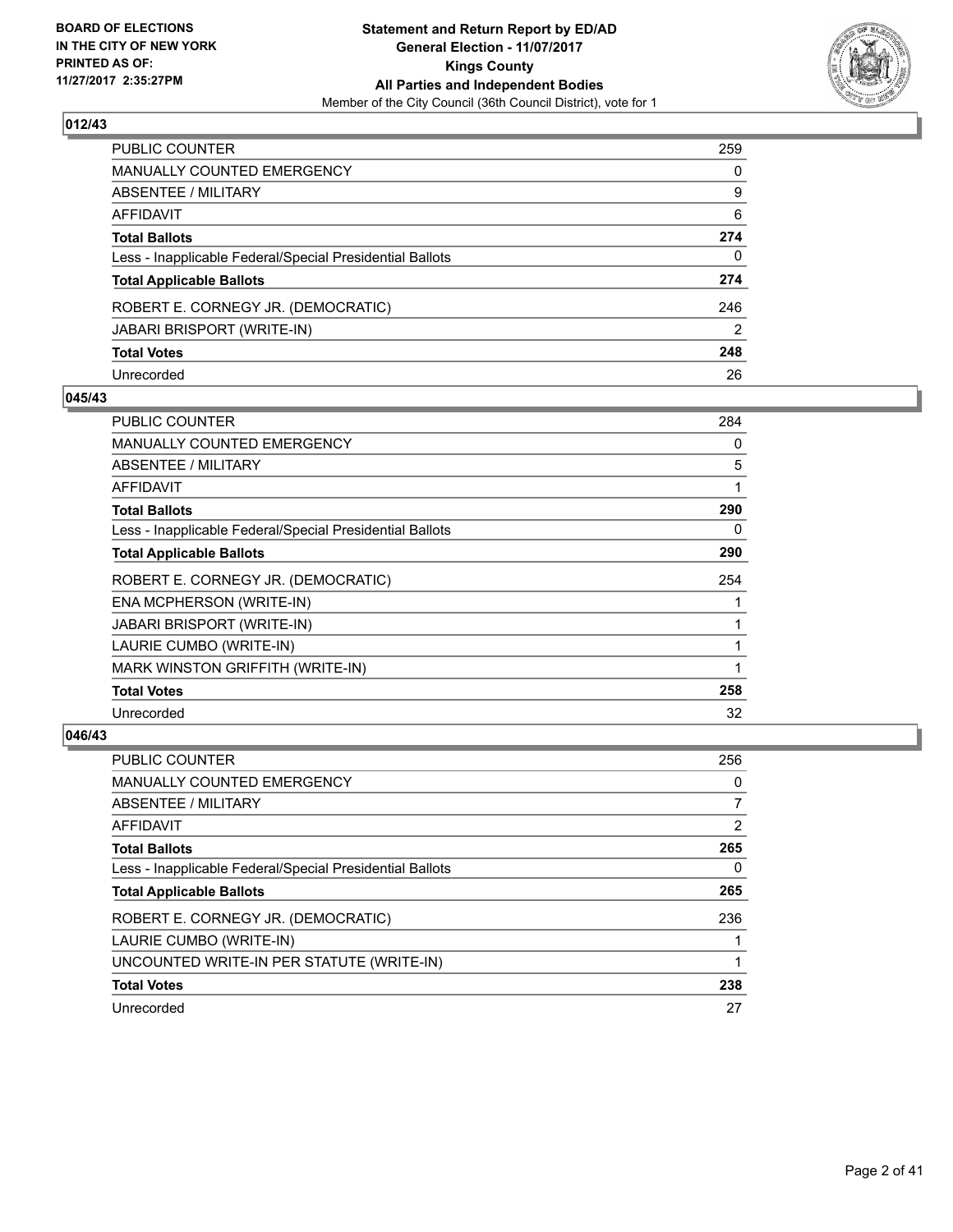

| <b>PUBLIC COUNTER</b>                                    | 181 |
|----------------------------------------------------------|-----|
| <b>MANUALLY COUNTED EMERGENCY</b>                        | 0   |
| ABSENTEE / MILITARY                                      | 0   |
| <b>AFFIDAVIT</b>                                         | 0   |
| <b>Total Ballots</b>                                     | 181 |
| Less - Inapplicable Federal/Special Presidential Ballots | 0   |
| <b>Total Applicable Ballots</b>                          | 181 |
| ROBERT E. CORNEGY JR. (DEMOCRATIC)                       | 153 |
| <b>GABRIEL LIND (WRITE-IN)</b>                           |     |
| <b>JABARI BRISPORT (WRITE-IN)</b>                        | 2   |
| REBECCA BLADY (WRITE-IN)                                 |     |
| TAMEK BROWN (WRITE-IN)                                   |     |
| <b>Total Votes</b>                                       | 158 |
| Unrecorded                                               | 23  |

## **048/43**

| PUBLIC COUNTER                                           | 134      |
|----------------------------------------------------------|----------|
| MANUALLY COUNTED EMERGENCY                               | $\Omega$ |
| ABSENTEE / MILITARY                                      | 44       |
| AFFIDAVIT                                                |          |
| <b>Total Ballots</b>                                     | 179      |
| Less - Inapplicable Federal/Special Presidential Ballots | 0        |
| <b>Total Applicable Ballots</b>                          | 179      |
| ROBERT E. CORNEGY JR. (DEMOCRATIC)                       | 149      |
| <b>Total Votes</b>                                       | 149      |
| Unrecorded                                               | 30       |

| <b>PUBLIC COUNTER</b>                                    | 240      |
|----------------------------------------------------------|----------|
| MANUALLY COUNTED EMERGENCY                               | 0        |
| ABSENTEE / MILITARY                                      | 3        |
| AFFIDAVIT                                                |          |
| <b>Total Ballots</b>                                     | 244      |
| Less - Inapplicable Federal/Special Presidential Ballots | $\Omega$ |
| <b>Total Applicable Ballots</b>                          | 244      |
| ROBERT E. CORNEGY JR. (DEMOCRATIC)                       | 212      |
| <b>Total Votes</b>                                       | 212      |
| Unrecorded                                               | 32       |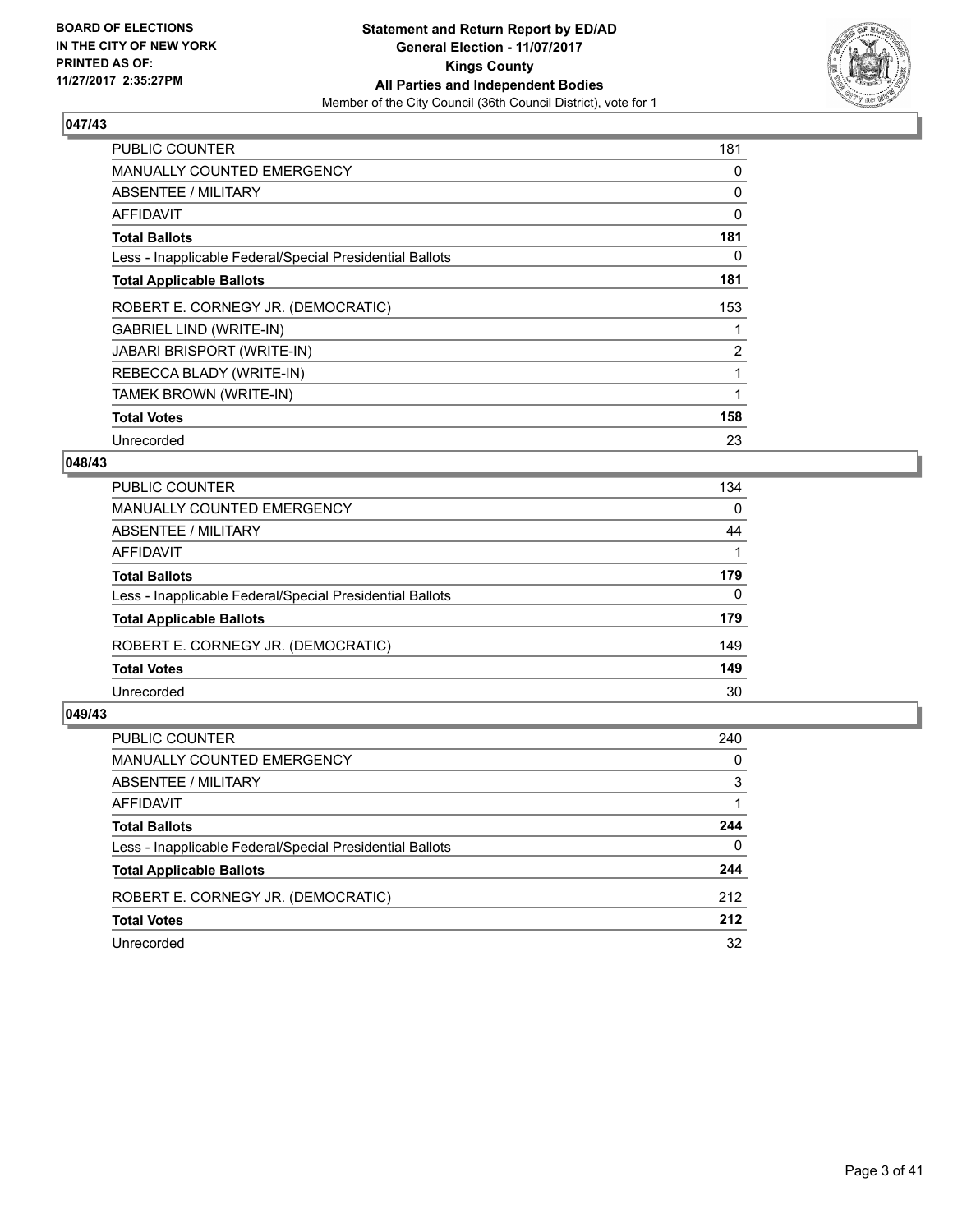

| <b>PUBLIC COUNTER</b>                                    | 316 |
|----------------------------------------------------------|-----|
| <b>MANUALLY COUNTED EMERGENCY</b>                        | 0   |
| ABSENTEE / MILITARY                                      | 5   |
| AFFIDAVIT                                                | 4   |
| <b>Total Ballots</b>                                     | 325 |
| Less - Inapplicable Federal/Special Presidential Ballots | 0   |
| <b>Total Applicable Ballots</b>                          | 325 |
| ROBERT E. CORNEGY JR. (DEMOCRATIC)                       | 280 |
| BRIAN CUNNINGHAM (WRITE-IN)                              |     |
| JOHN JOSEPH JOYNER JR. (WRITE-IN)                        |     |
| <b>Total Votes</b>                                       | 282 |
| Unrecorded                                               | 43  |

## **072/43**

| <b>PUBLIC COUNTER</b>                                    | 194      |
|----------------------------------------------------------|----------|
| MANUALLY COUNTED EMERGENCY                               | 0        |
| ABSENTEE / MILITARY                                      | 3        |
| AFFIDAVIT                                                | 3        |
| <b>Total Ballots</b>                                     | 200      |
| Less - Inapplicable Federal/Special Presidential Ballots | $\Omega$ |
| <b>Total Applicable Ballots</b>                          | 200      |
| ROBERT E. CORNEGY JR. (DEMOCRATIC)                       | 183      |
| <b>Total Votes</b>                                       | 183      |
| Unrecorded                                               | 17       |

| <b>PUBLIC COUNTER</b>                                    | 261 |
|----------------------------------------------------------|-----|
| <b>MANUALLY COUNTED EMERGENCY</b>                        | 0   |
| ABSENTEE / MILITARY                                      |     |
| AFFIDAVIT                                                | 7   |
| <b>Total Ballots</b>                                     | 269 |
| Less - Inapplicable Federal/Special Presidential Ballots | 0   |
| <b>Total Applicable Ballots</b>                          | 269 |
| ROBERT E. CORNEGY JR. (DEMOCRATIC)                       | 233 |
| <b>JABARI BRISPORT (WRITE-IN)</b>                        |     |
| <b>JESSICCA SHIRLEY STONGE (WRITE-IN)</b>                |     |
| <b>Total Votes</b>                                       | 235 |
| Unrecorded                                               | 34  |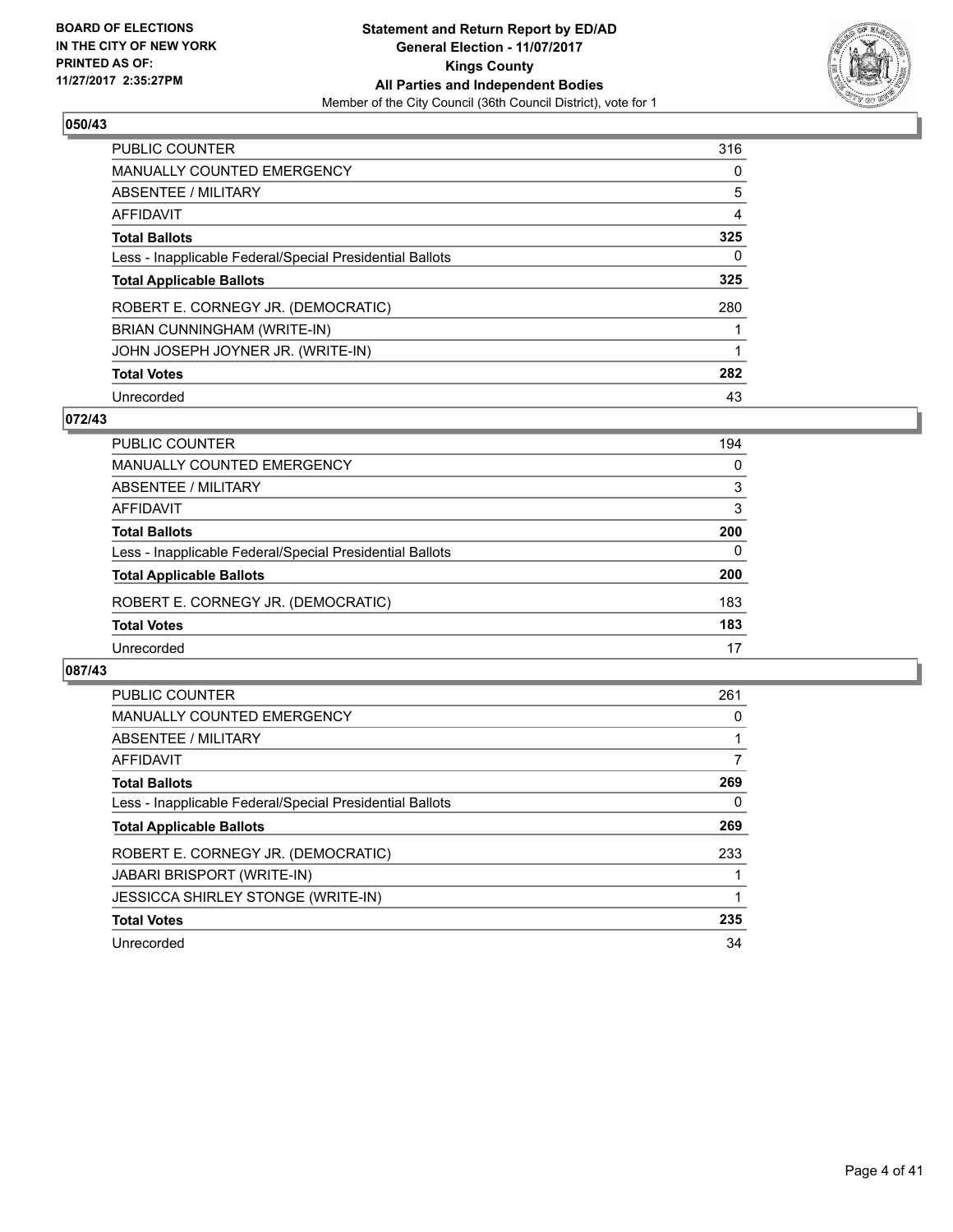

| PUBLIC COUNTER                                           | 33           |
|----------------------------------------------------------|--------------|
| <b>MANUALLY COUNTED EMERGENCY</b>                        | $\mathbf{0}$ |
| ABSENTEE / MILITARY                                      | $\mathbf{0}$ |
| AFFIDAVIT                                                | 2            |
| <b>Total Ballots</b>                                     | 35           |
| Less - Inapplicable Federal/Special Presidential Ballots | 0            |
| <b>Total Applicable Ballots</b>                          | 35           |
| ROBERT E. CORNEGY JR. (DEMOCRATIC)                       | 32           |
| <b>Total Votes</b>                                       | 32           |
| Unrecorded                                               | 3            |

| <b>PUBLIC COUNTER</b>                                    | 211 |
|----------------------------------------------------------|-----|
| <b>MANUALLY COUNTED EMERGENCY</b>                        | 0   |
| ABSENTEE / MILITARY                                      | 4   |
| AFFIDAVIT                                                | 1   |
| <b>Total Ballots</b>                                     | 216 |
| Less - Inapplicable Federal/Special Presidential Ballots | 0   |
| <b>Total Applicable Ballots</b>                          | 216 |
| ROBERT E. CORNEGY JR. (DEMOCRATIC)                       | 179 |
| SCOTT KEATLEY (WRITE-IN)                                 |     |
| UNATTRIBUTABLE WRITE-IN (WRITE-IN)                       | 2   |
| <b>Total Votes</b>                                       | 182 |
| Unrecorded                                               | 34  |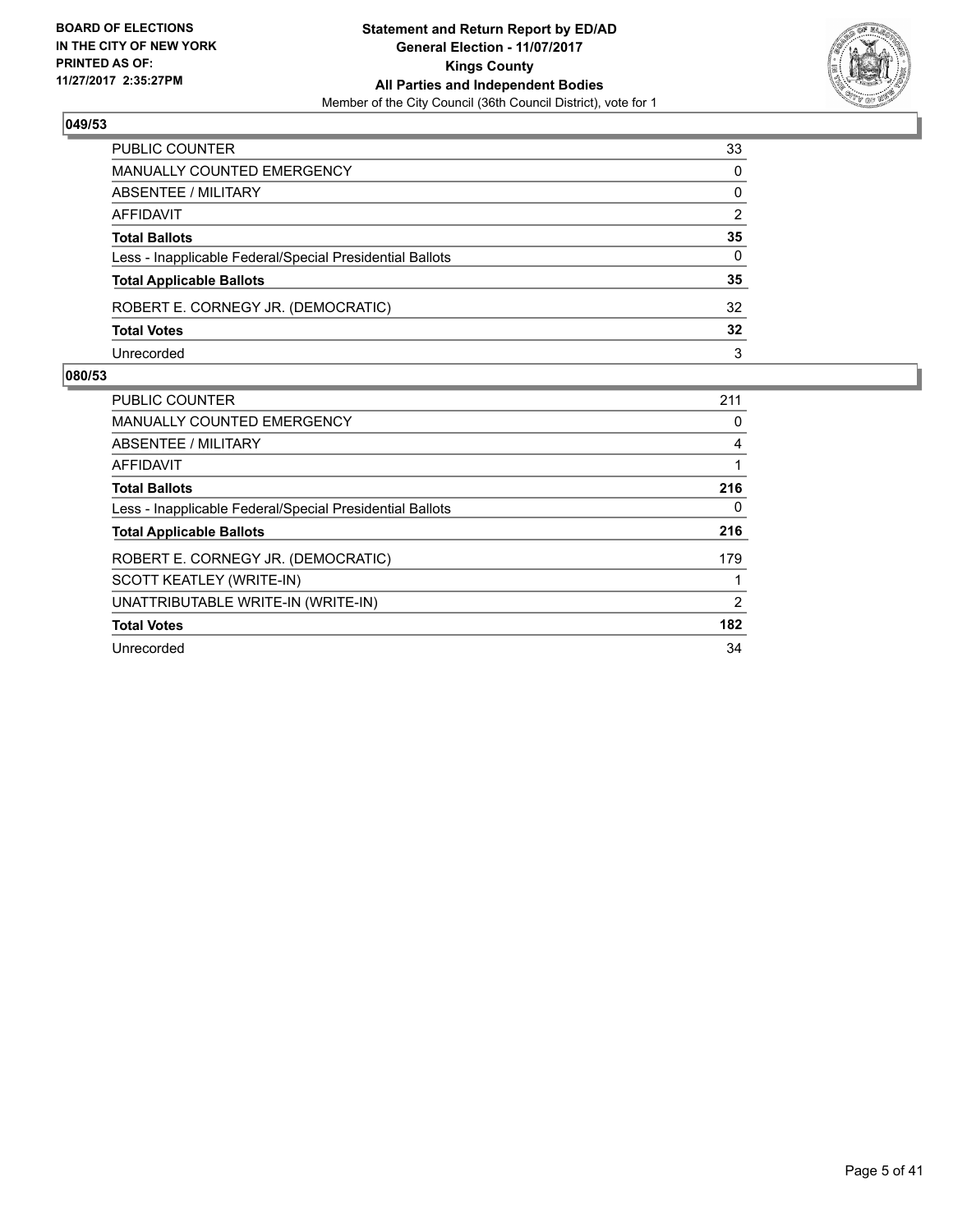

| PUBLIC COUNTER                                           | 152 |
|----------------------------------------------------------|-----|
| <b>MANUALLY COUNTED EMERGENCY</b>                        | 0   |
| ABSENTEE / MILITARY                                      | 3   |
| AFFIDAVIT                                                | 2   |
| <b>Total Ballots</b>                                     | 157 |
| Less - Inapplicable Federal/Special Presidential Ballots | 0   |
| <b>Total Applicable Ballots</b>                          | 157 |
| ROBERT E. CORNEGY JR. (DEMOCRATIC)                       | 139 |
| <b>GEORGE FLICKINGER (WRITE-IN)</b>                      |     |
| <b>Total Votes</b>                                       | 140 |
| Unrecorded                                               | 17  |

#### **008/54**

| <b>PUBLIC COUNTER</b>                                    | 134 |
|----------------------------------------------------------|-----|
| MANUALLY COUNTED EMERGENCY                               | 0   |
| ABSENTEE / MILITARY                                      | 0   |
| AFFIDAVIT                                                | 0   |
| <b>Total Ballots</b>                                     | 134 |
| Less - Inapplicable Federal/Special Presidential Ballots | 0   |
| <b>Total Applicable Ballots</b>                          | 134 |
| ROBERT E. CORNEGY JR. (DEMOCRATIC)                       | 106 |
| JOHN JOSEPH JOYNER JR. (WRITE-IN)                        |     |
| UNATTRIBUTABLE WRITE-IN (WRITE-IN)                       |     |
| <b>Total Votes</b>                                       | 108 |
| Unrecorded                                               | 26  |

| PUBLIC COUNTER                                           | 160 |
|----------------------------------------------------------|-----|
| MANUALLY COUNTED EMERGENCY                               | 0   |
| ABSENTEE / MILITARY                                      |     |
| AFFIDAVIT                                                | 4   |
| <b>Total Ballots</b>                                     | 165 |
| Less - Inapplicable Federal/Special Presidential Ballots | 0   |
| <b>Total Applicable Ballots</b>                          | 165 |
| ROBERT E. CORNEGY JR. (DEMOCRATIC)                       | 133 |
| <b>Total Votes</b>                                       | 133 |
| Unrecorded                                               | 32  |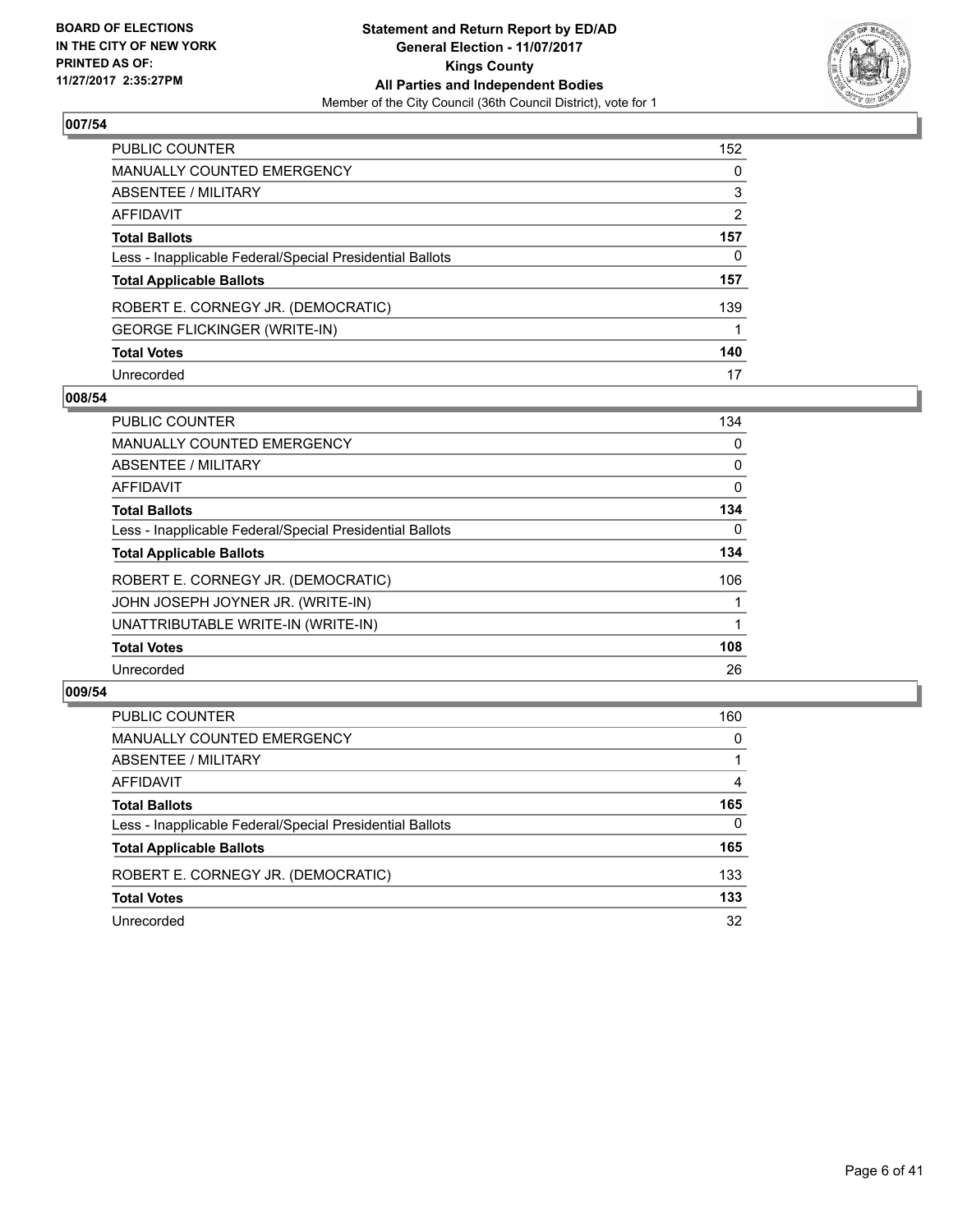

| PUBLIC COUNTER                                           | 161 |
|----------------------------------------------------------|-----|
| MANUALLY COUNTED EMERGENCY                               | 0   |
| <b>ABSENTEE / MILITARY</b>                               | 0   |
| AFFIDAVIT                                                | 6   |
| Total Ballots                                            | 167 |
| Less - Inapplicable Federal/Special Presidential Ballots | 0   |
| <b>Total Applicable Ballots</b>                          | 167 |
| ROBERT E. CORNEGY JR. (DEMOCRATIC)                       | 140 |
| LAURIE CUMBO (WRITE-IN)                                  |     |
| <b>Total Votes</b>                                       | 141 |
| Unrecorded                                               | 26  |

## **011/54**

| <b>PUBLIC COUNTER</b>                                    | 173 |
|----------------------------------------------------------|-----|
| <b>MANUALLY COUNTED EMERGENCY</b>                        | 0   |
| ABSENTEE / MILITARY                                      |     |
| AFFIDAVIT                                                |     |
| <b>Total Ballots</b>                                     | 175 |
| Less - Inapplicable Federal/Special Presidential Ballots | 0   |
| <b>Total Applicable Ballots</b>                          | 175 |
| ROBERT E. CORNEGY JR. (DEMOCRATIC)                       | 147 |
| UNATTRIBUTABLE WRITE-IN (WRITE-IN)                       |     |
| <b>Total Votes</b>                                       | 148 |
| Unrecorded                                               | 27  |

| <b>PUBLIC COUNTER</b>                                    | 162 |
|----------------------------------------------------------|-----|
| <b>MANUALLY COUNTED EMERGENCY</b>                        | 0   |
| ABSENTEE / MILITARY                                      |     |
| AFFIDAVIT                                                | 3   |
| <b>Total Ballots</b>                                     | 166 |
| Less - Inapplicable Federal/Special Presidential Ballots | 0   |
| <b>Total Applicable Ballots</b>                          | 166 |
| ROBERT E. CORNEGY JR. (DEMOCRATIC)                       | 144 |
| STEVEN FOX (WRITE-IN)                                    |     |
| XENIA RUBINOS (WRITE-IN)                                 |     |
| <b>Total Votes</b>                                       | 146 |
| Unrecorded                                               | 20  |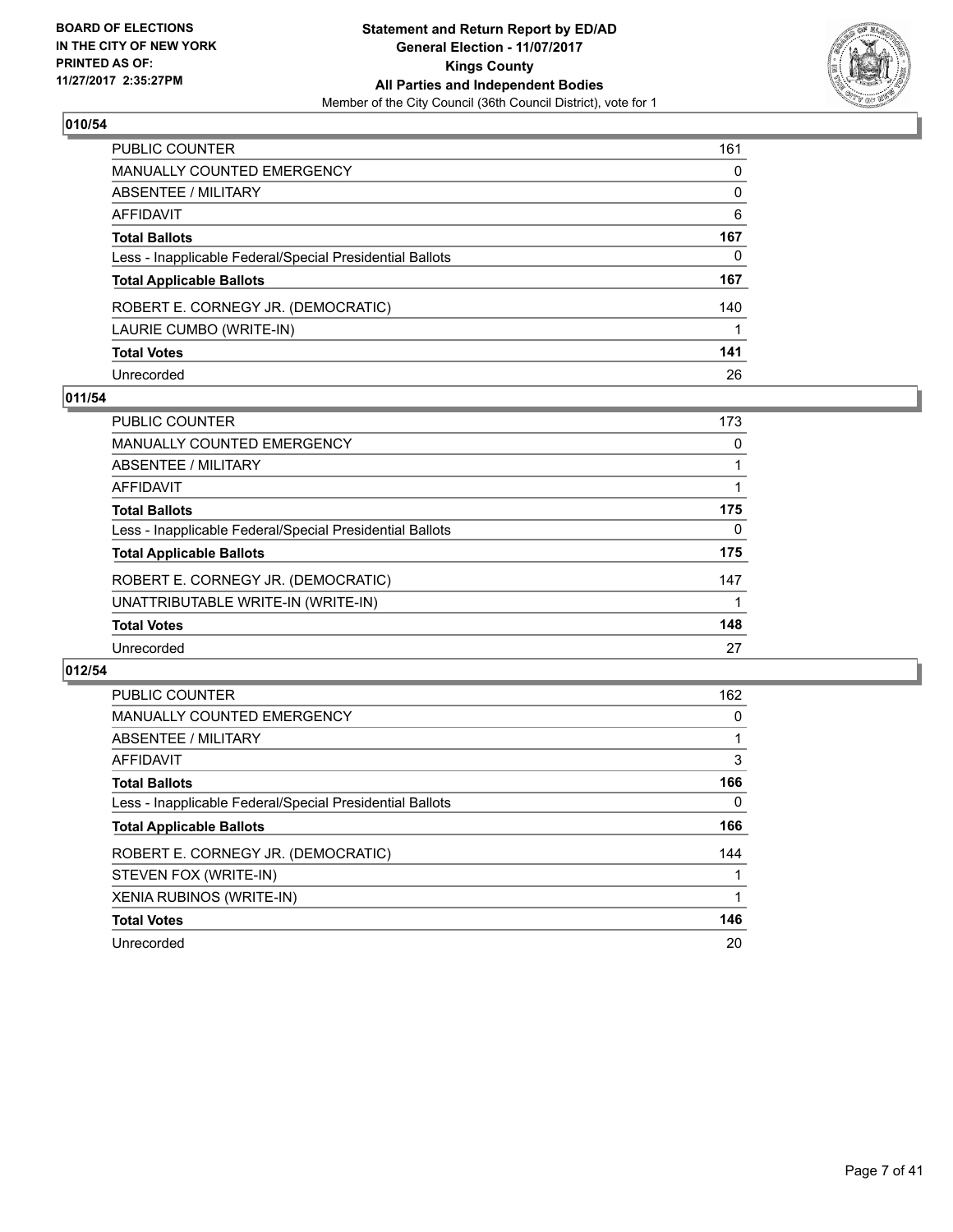

| <b>PUBLIC COUNTER</b>                                    | 18 |
|----------------------------------------------------------|----|
| <b>MANUALLY COUNTED EMERGENCY</b>                        | 0  |
| ABSENTEE / MILITARY                                      | 0  |
| <b>AFFIDAVIT</b>                                         | 2  |
| <b>Total Ballots</b>                                     | 20 |
| Less - Inapplicable Federal/Special Presidential Ballots | 0  |
| <b>Total Applicable Ballots</b>                          | 20 |
| ROBERT E. CORNEGY JR. (DEMOCRATIC)                       | 13 |
| CALEB-MICHAEL FILES (WRITE-IN)                           |    |
| SKYLER MARSHALL (WRITE-IN)                               |    |
| UNATTRIBUTABLE WRITE-IN (WRITE-IN)                       | 2  |
| <b>Total Votes</b>                                       | 17 |
| Unrecorded                                               | 3  |

## **015/54**

| <b>PUBLIC COUNTER</b>                                    | 97 |
|----------------------------------------------------------|----|
| <b>MANUALLY COUNTED EMERGENCY</b>                        | 0  |
| ABSENTEE / MILITARY                                      | 0  |
| <b>AFFIDAVIT</b>                                         | 0  |
| <b>Total Ballots</b>                                     | 97 |
| Less - Inapplicable Federal/Special Presidential Ballots | 0  |
| <b>Total Applicable Ballots</b>                          | 97 |
| ROBERT E. CORNEGY JR. (DEMOCRATIC)                       | 78 |
| BARACK OBAMA (WRITE-IN)                                  |    |
| STACY-ANN DONEGAN (WRITE-IN)                             |    |
| <b>Total Votes</b>                                       | 80 |
| Unrecorded                                               | 17 |

# **016/54 COMBINED into: 017/54**

| <b>PUBLIC COUNTER</b>                                    | 62 |
|----------------------------------------------------------|----|
| <b>MANUALLY COUNTED EMERGENCY</b>                        | 0  |
| <b>ABSENTEE / MILITARY</b>                               | 0  |
| <b>AFFIDAVIT</b>                                         |    |
| <b>Total Ballots</b>                                     | 63 |
| Less - Inapplicable Federal/Special Presidential Ballots | 0  |
| <b>Total Applicable Ballots</b>                          | 63 |
| ROBERT E. CORNEGY JR. (DEMOCRATIC)                       | 53 |
| DAVE THOMAS (WRITE-IN)                                   |    |
| <b>Total Votes</b>                                       | 54 |
| Unrecorded                                               | 9  |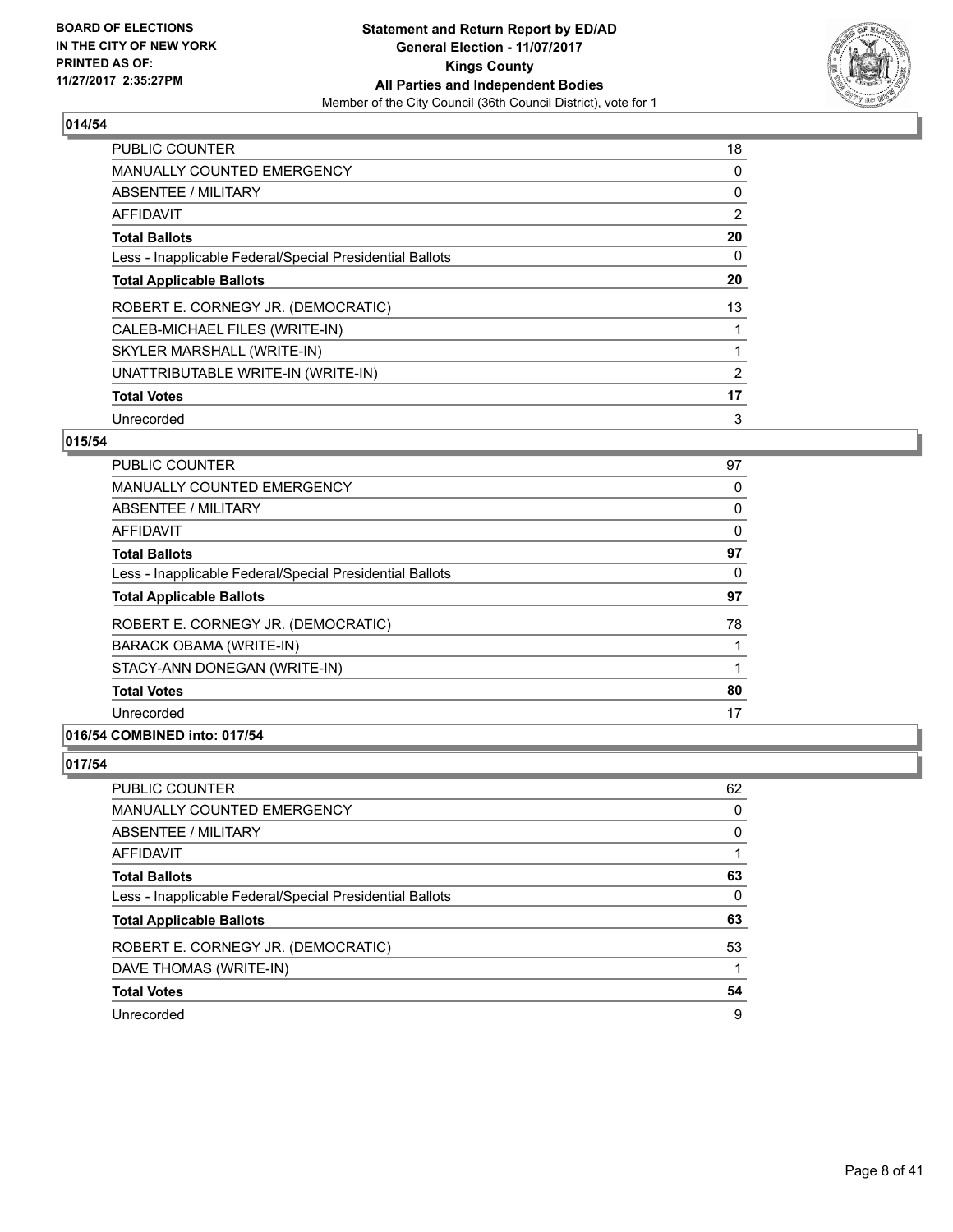

| <b>PUBLIC COUNTER</b>                                    | 160 |
|----------------------------------------------------------|-----|
| MANUALLY COUNTED EMERGENCY                               | 0   |
| ABSENTEE / MILITARY                                      | 4   |
| AFFIDAVIT                                                | 3   |
| <b>Total Ballots</b>                                     | 167 |
| Less - Inapplicable Federal/Special Presidential Ballots | 0   |
| <b>Total Applicable Ballots</b>                          | 167 |
| ROBERT E. CORNEGY JR. (DEMOCRATIC)                       | 137 |
| <b>Total Votes</b>                                       | 137 |
| Unrecorded                                               | 30  |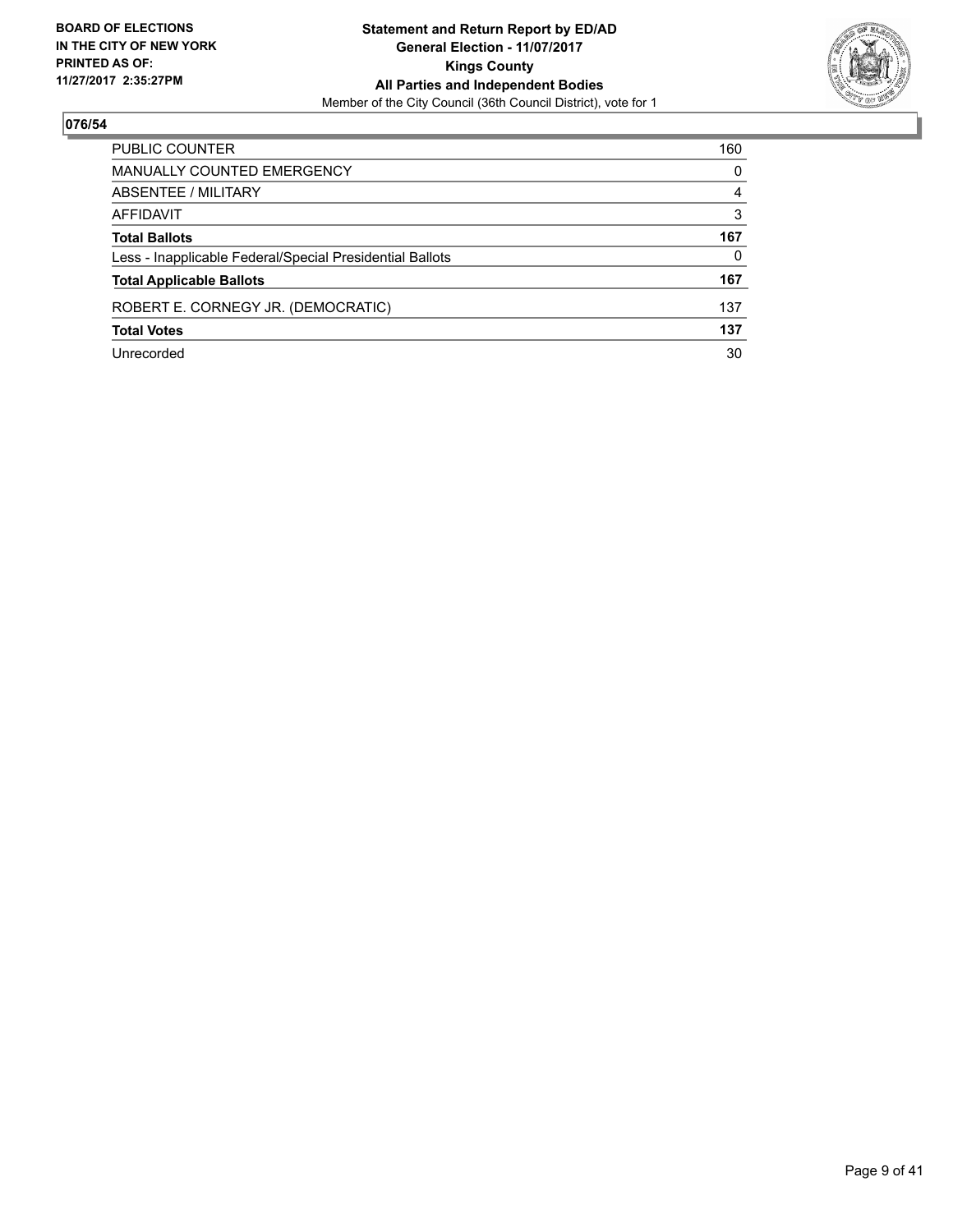

| PUBLIC COUNTER                                           | 152          |
|----------------------------------------------------------|--------------|
| MANUALLY COUNTED EMERGENCY                               | $\mathbf{0}$ |
| ABSENTEE / MILITARY                                      |              |
| <b>AFFIDAVIT</b>                                         |              |
| <b>Total Ballots</b>                                     | 154          |
| Less - Inapplicable Federal/Special Presidential Ballots | $\Omega$     |
| <b>Total Applicable Ballots</b>                          | 154          |
| ROBERT E. CORNEGY JR. (DEMOCRATIC)                       | 135          |
| <b>Total Votes</b>                                       | 135          |
| Unrecorded                                               | 19           |

#### **100/55**

| PUBLIC COUNTER                                           | 99  |
|----------------------------------------------------------|-----|
| MANUALLY COUNTED EMERGENCY                               | 0   |
| ABSENTEE / MILITARY                                      | 3   |
| AFFIDAVIT                                                | 5   |
| Total Ballots                                            | 107 |
| Less - Inapplicable Federal/Special Presidential Ballots | 0   |
| <b>Total Applicable Ballots</b>                          | 107 |
| ROBERT E. CORNEGY JR. (DEMOCRATIC)                       | 92  |
| <b>Total Votes</b>                                       | 92  |
| Unrecorded                                               | 15  |
|                                                          |     |

## **101/55**

| <b>PUBLIC COUNTER</b>                                    | 156 |
|----------------------------------------------------------|-----|
| <b>MANUALLY COUNTED EMERGENCY</b>                        | 0   |
| ABSENTEE / MILITARY                                      |     |
| <b>AFFIDAVIT</b>                                         | 2   |
| <b>Total Ballots</b>                                     | 159 |
| Less - Inapplicable Federal/Special Presidential Ballots | 0   |
| <b>Total Applicable Ballots</b>                          | 159 |
| ROBERT E. CORNEGY JR. (DEMOCRATIC)                       | 142 |
| <b>JUSTIN COHEN (WRITE-IN)</b>                           |     |
| <b>MEGHAN MAURUS (WRITE-IN)</b>                          |     |
| <b>Total Votes</b>                                       | 144 |
| Unrecorded                                               | 15  |

| <b>PUBLIC COUNTER</b>                                    | 150 |
|----------------------------------------------------------|-----|
| <b>MANUALLY COUNTED EMERGENCY</b>                        | 0   |
| ABSENTEE / MILITARY                                      | 2   |
| AFFIDAVIT                                                | 2   |
| <b>Total Ballots</b>                                     | 154 |
| Less - Inapplicable Federal/Special Presidential Ballots | 0   |
| <b>Total Applicable Ballots</b>                          | 154 |
| ROBERT E. CORNEGY JR. (DEMOCRATIC)                       | 138 |
| <b>Total Votes</b>                                       | 138 |
| Unrecorded                                               | 16  |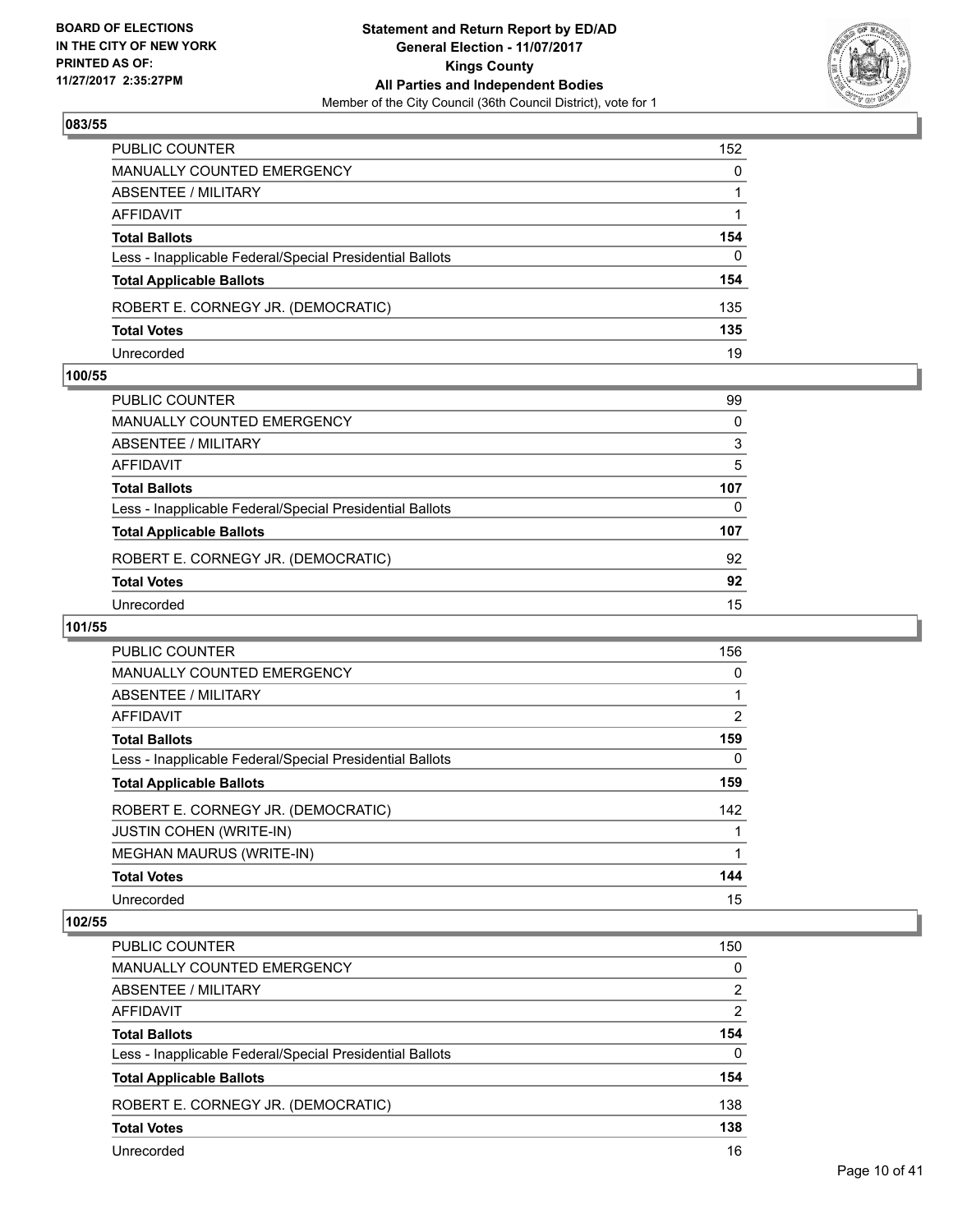

| PUBLIC COUNTER                                           | 105          |
|----------------------------------------------------------|--------------|
| MANUALLY COUNTED EMERGENCY                               | $\mathbf{0}$ |
| ABSENTEE / MILITARY                                      | 2            |
| AFFIDAVIT                                                | $\Omega$     |
| <b>Total Ballots</b>                                     | 107          |
| Less - Inapplicable Federal/Special Presidential Ballots | $\Omega$     |
| <b>Total Applicable Ballots</b>                          | 107          |
| ROBERT E. CORNEGY JR. (DEMOCRATIC)                       | 86           |
| <b>Total Votes</b>                                       | 86           |
| Unrecorded                                               | 21           |

#### **002/56**

| PUBLIC COUNTER                                           | 151      |
|----------------------------------------------------------|----------|
| MANUALLY COUNTED EMERGENCY                               | 0        |
| ABSENTEE / MILITARY                                      | 4        |
| AFFIDAVIT                                                | $\Omega$ |
| <b>Total Ballots</b>                                     | 155      |
| Less - Inapplicable Federal/Special Presidential Ballots | 0        |
| <b>Total Applicable Ballots</b>                          | 155      |
| ROBERT E. CORNEGY JR. (DEMOCRATIC)                       | 135      |
| <b>Total Votes</b>                                       | 135      |
| Unrecorded                                               | 20       |
|                                                          |          |

# **003/56**

| <b>PUBLIC COUNTER</b>                                    | 104 |
|----------------------------------------------------------|-----|
| MANUALLY COUNTED EMERGENCY                               | 0   |
| ABSENTEE / MILITARY                                      | 5   |
| AFFIDAVIT                                                | 0   |
| <b>Total Ballots</b>                                     | 109 |
| Less - Inapplicable Federal/Special Presidential Ballots | 0   |
| <b>Total Applicable Ballots</b>                          | 109 |
| ROBERT E. CORNEGY JR. (DEMOCRATIC)                       | 96  |
| <b>Total Votes</b>                                       | 96  |
| Unrecorded                                               | 13  |

| <b>PUBLIC COUNTER</b>                                    | 131 |
|----------------------------------------------------------|-----|
| <b>MANUALLY COUNTED EMERGENCY</b>                        | 0   |
| ABSENTEE / MILITARY                                      | 4   |
| AFFIDAVIT                                                | 2   |
| <b>Total Ballots</b>                                     | 137 |
| Less - Inapplicable Federal/Special Presidential Ballots | 0   |
| <b>Total Applicable Ballots</b>                          | 137 |
| ROBERT E. CORNEGY JR. (DEMOCRATIC)                       | 116 |
| DEBORAH SCROGGINS (WRITE-IN)                             |     |
| <b>Total Votes</b>                                       | 117 |
| Unrecorded                                               | 20  |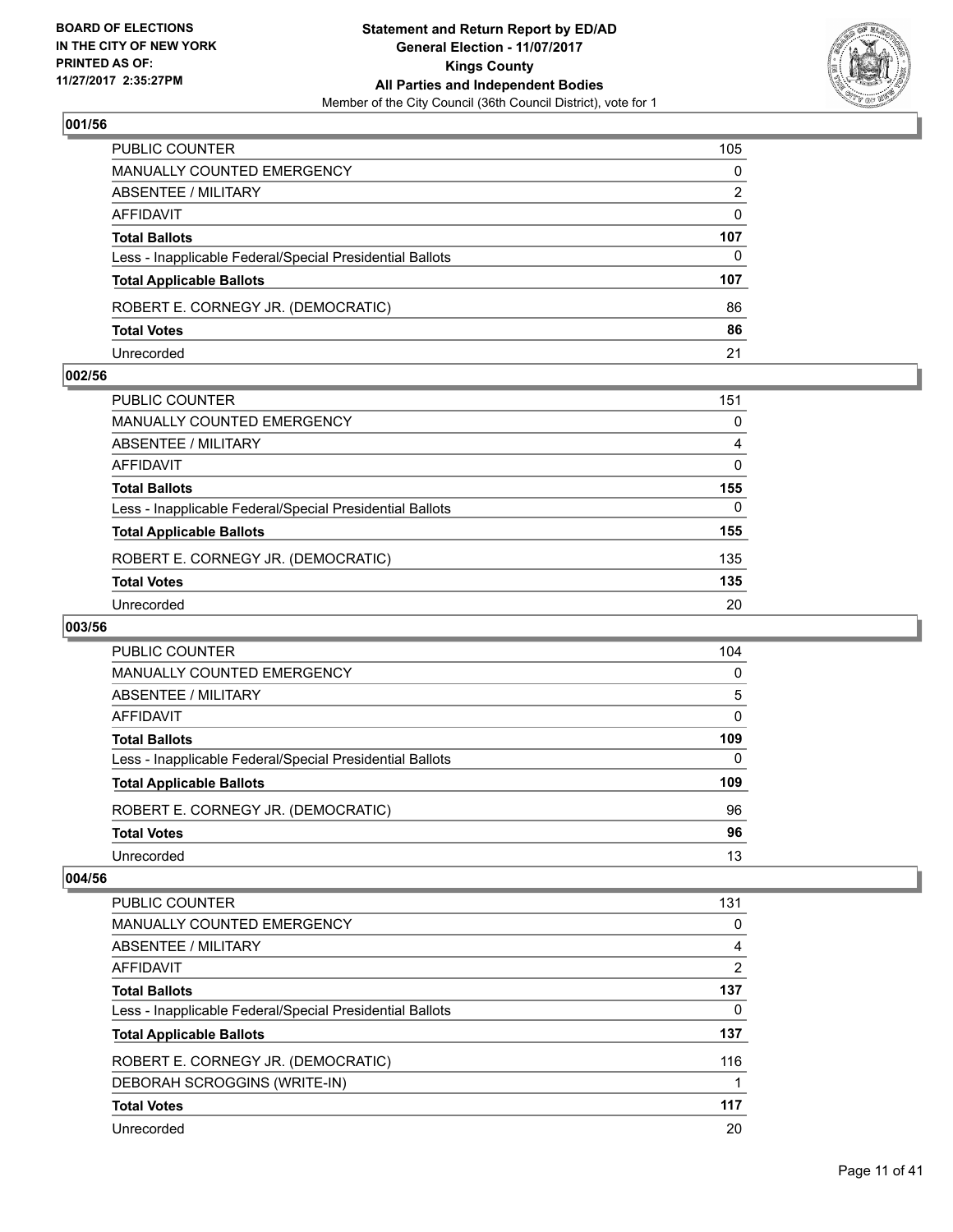

| <b>PUBLIC COUNTER</b>                                    | 143 |
|----------------------------------------------------------|-----|
| MANUALLY COUNTED EMERGENCY                               | 0   |
| ABSENTEE / MILITARY                                      |     |
| AFFIDAVIT                                                | 3   |
| <b>Total Ballots</b>                                     | 147 |
| Less - Inapplicable Federal/Special Presidential Ballots | 0   |
| <b>Total Applicable Ballots</b>                          | 147 |
| ROBERT E. CORNEGY JR. (DEMOCRATIC)                       | 125 |
| KINA WHITE (WRITE-IN)                                    |     |
| UNATTRIBUTABLE WRITE-IN (WRITE-IN)                       |     |
| <b>Total Votes</b>                                       | 127 |
| Unrecorded                                               | 20  |

#### **006/56**

| <b>PUBLIC COUNTER</b>                                    | 166      |
|----------------------------------------------------------|----------|
| <b>MANUALLY COUNTED EMERGENCY</b>                        | 0        |
| ABSENTEE / MILITARY                                      | $\Omega$ |
| AFFIDAVIT                                                | 2        |
| <b>Total Ballots</b>                                     | 168      |
| Less - Inapplicable Federal/Special Presidential Ballots | $\Omega$ |
| <b>Total Applicable Ballots</b>                          | 168      |
| ROBERT E. CORNEGY JR. (DEMOCRATIC)                       | 139      |
| <b>Total Votes</b>                                       | 139      |
| Unrecorded                                               | 29       |

| <b>PUBLIC COUNTER</b>                                    | 131      |
|----------------------------------------------------------|----------|
| <b>MANUALLY COUNTED EMERGENCY</b>                        | 0        |
| ABSENTEE / MILITARY                                      | $\Omega$ |
| AFFIDAVIT                                                | 0        |
| <b>Total Ballots</b>                                     | 131      |
| Less - Inapplicable Federal/Special Presidential Ballots | 0        |
| <b>Total Applicable Ballots</b>                          | 131      |
| ROBERT E. CORNEGY JR. (DEMOCRATIC)                       | 109      |
| <b>Total Votes</b>                                       | 109      |
| Unrecorded                                               | 22       |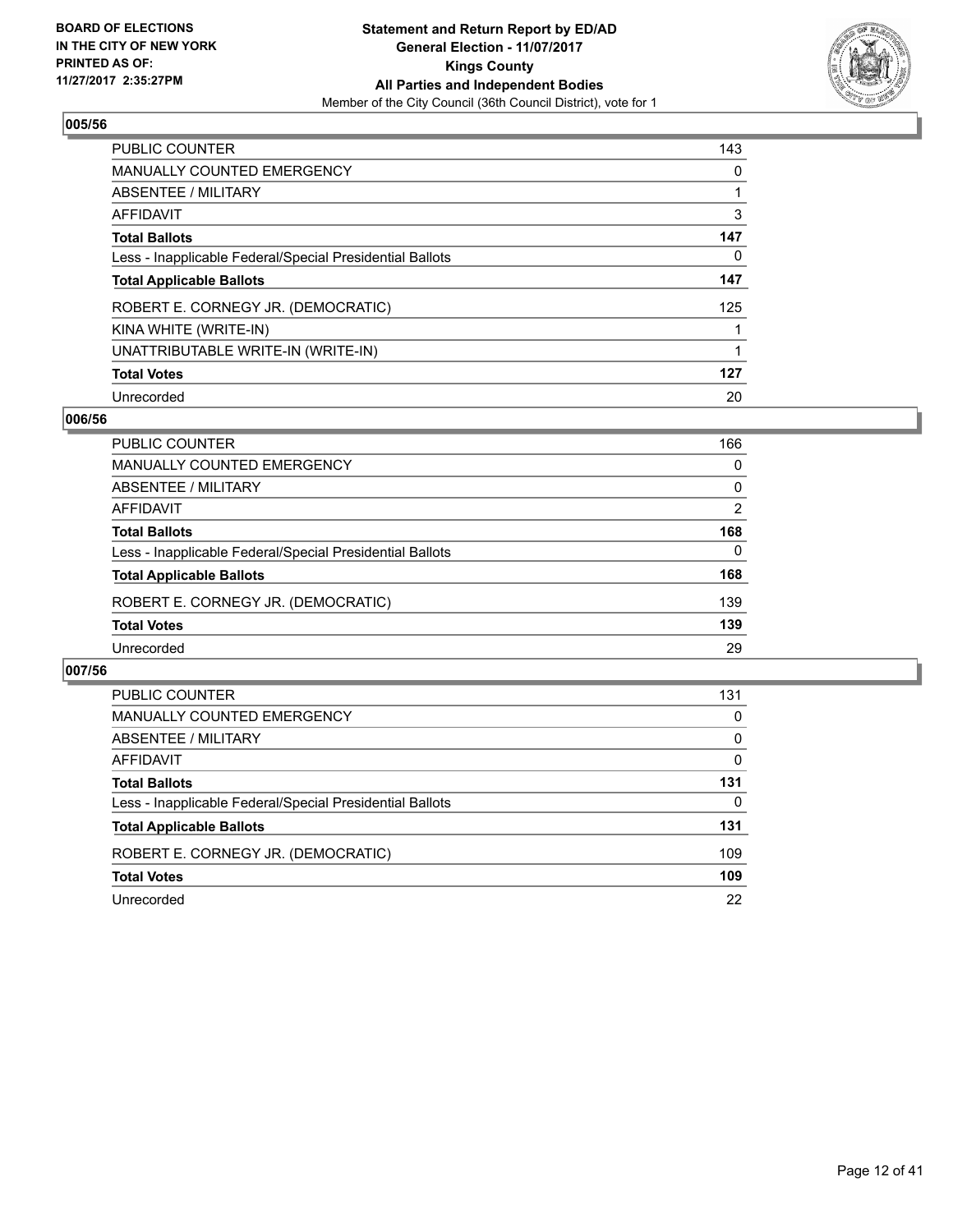

| PUBLIC COUNTER                                           | 170 |
|----------------------------------------------------------|-----|
| <b>MANUALLY COUNTED EMERGENCY</b>                        | 0   |
| ABSENTEE / MILITARY                                      | 3   |
| AFFIDAVIT                                                | 5   |
| <b>Total Ballots</b>                                     | 178 |
| Less - Inapplicable Federal/Special Presidential Ballots | 0   |
| <b>Total Applicable Ballots</b>                          | 178 |
| ROBERT E. CORNEGY JR. (DEMOCRATIC)                       | 146 |
| UNATTRIBUTABLE WRITE-IN (WRITE-IN)                       |     |
| <b>Total Votes</b>                                       | 147 |
| Unrecorded                                               | 31  |

#### **009/56**

| 139 |
|-----|
| 0   |
| 6   |
| 3   |
| 148 |
| 0   |
| 148 |
| 128 |
| 128 |
| 20  |
|     |

| <b>PUBLIC COUNTER</b>                                    | 154 |
|----------------------------------------------------------|-----|
| <b>MANUALLY COUNTED EMERGENCY</b>                        | 0   |
| ABSENTEE / MILITARY                                      | 3   |
| AFFIDAVIT                                                | 0   |
| <b>Total Ballots</b>                                     | 157 |
| Less - Inapplicable Federal/Special Presidential Ballots | 0   |
| <b>Total Applicable Ballots</b>                          | 157 |
| ROBERT E. CORNEGY JR. (DEMOCRATIC)                       | 128 |
| <b>Total Votes</b>                                       | 128 |
| Unrecorded                                               | 29  |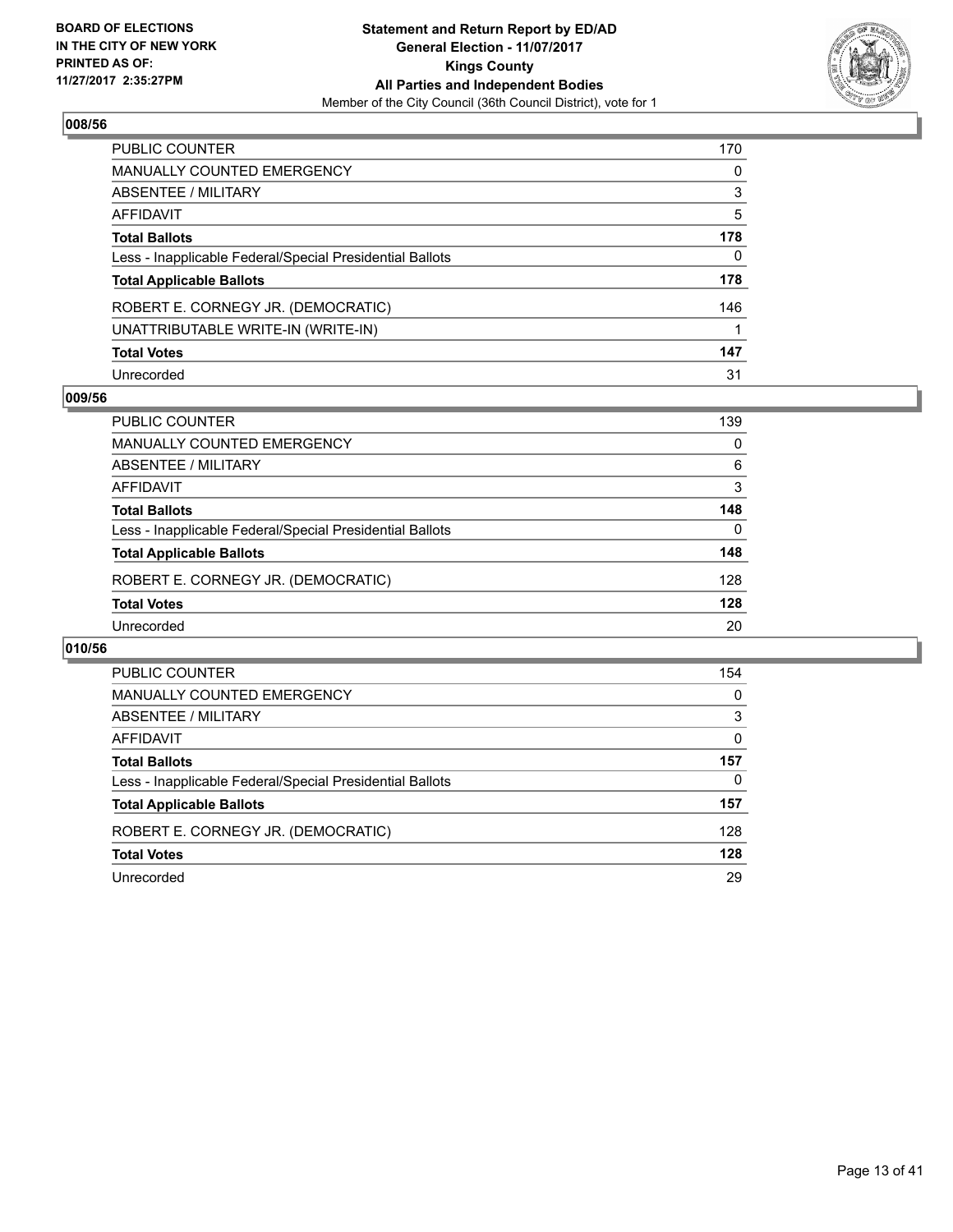

| <b>PUBLIC COUNTER</b>                                    | 198 |
|----------------------------------------------------------|-----|
| <b>MANUALLY COUNTED EMERGENCY</b>                        | 0   |
| ABSENTEE / MILITARY                                      | 6   |
| AFFIDAVIT                                                | 7   |
| <b>Total Ballots</b>                                     | 211 |
| Less - Inapplicable Federal/Special Presidential Ballots | 0   |
| <b>Total Applicable Ballots</b>                          | 211 |
| ROBERT E. CORNEGY JR. (DEMOCRATIC)                       | 183 |
| AKEEM BROWDER (WRITE-IN)                                 |     |
| SAMEER MASEEM (WRITE-IN)                                 |     |
| <b>Total Votes</b>                                       | 185 |
| Unrecorded                                               | 26  |

## **012/56**

| <b>PUBLIC COUNTER</b>                                    | 180 |
|----------------------------------------------------------|-----|
| <b>MANUALLY COUNTED EMERGENCY</b>                        | 0   |
| <b>ABSENTEE / MILITARY</b>                               | 4   |
| <b>AFFIDAVIT</b>                                         | 3   |
| <b>Total Ballots</b>                                     | 187 |
| Less - Inapplicable Federal/Special Presidential Ballots | 0   |
| <b>Total Applicable Ballots</b>                          | 187 |
| ROBERT E. CORNEGY JR. (DEMOCRATIC)                       | 154 |
| AGUSTIN RODRIGEZ (WRITE-IN)                              |     |
| CHRIS DOYE (WRITE-IN)                                    |     |
| <b>Total Votes</b>                                       | 156 |
| Unrecorded                                               | 31  |

| <b>PUBLIC COUNTER</b>                                    | 246 |
|----------------------------------------------------------|-----|
| <b>MANUALLY COUNTED EMERGENCY</b>                        | 0   |
| ABSENTEE / MILITARY                                      | 2   |
| AFFIDAVIT                                                |     |
| <b>Total Ballots</b>                                     | 249 |
| Less - Inapplicable Federal/Special Presidential Ballots | 0   |
| <b>Total Applicable Ballots</b>                          | 249 |
| ROBERT E. CORNEGY JR. (DEMOCRATIC)                       | 220 |
| <b>JABANI BRISPORT (WRITE-IN)</b>                        |     |
| <b>Total Votes</b>                                       | 221 |
| Unrecorded                                               | 28  |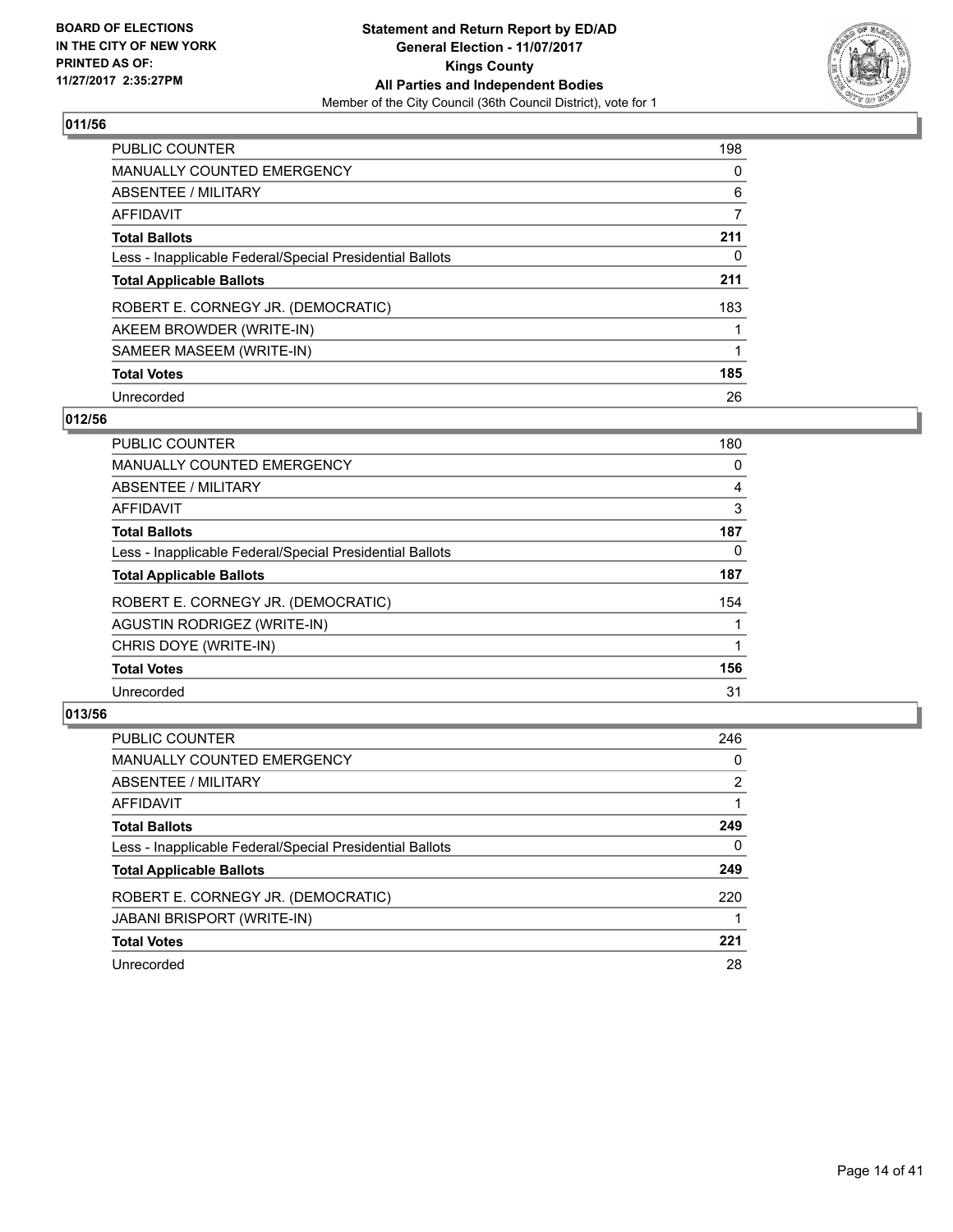

| <b>PUBLIC COUNTER</b>                                    | 206 |
|----------------------------------------------------------|-----|
| <b>MANUALLY COUNTED EMERGENCY</b>                        | 0   |
| ABSENTEE / MILITARY                                      | 0   |
| AFFIDAVIT                                                | 0   |
| <b>Total Ballots</b>                                     | 206 |
| Less - Inapplicable Federal/Special Presidential Ballots | 0   |
| <b>Total Applicable Ballots</b>                          | 206 |
| ROBERT E. CORNEGY JR. (DEMOCRATIC)                       | 182 |
| <b>JARABI BRISPORT (WRITE-IN)</b>                        |     |
| JOHN JOSEPH JAYMER JR. (WRITE-IN)                        |     |
| LAURIE CUMBO (WRITE-IN)                                  | 1   |
| <b>Total Votes</b>                                       | 185 |
| Unrecorded                                               | 21  |

## **015/56**

| 238 |
|-----|
| 0   |
| 0   |
| 6   |
| 244 |
| 0   |
| 244 |
| 210 |
|     |
| 211 |
| 33  |
|     |

| <b>PUBLIC COUNTER</b>                                    | 214 |
|----------------------------------------------------------|-----|
| <b>MANUALLY COUNTED EMERGENCY</b>                        | 0   |
| ABSENTEE / MILITARY                                      | 6   |
| AFFIDAVIT                                                | 10  |
| <b>Total Ballots</b>                                     | 230 |
| Less - Inapplicable Federal/Special Presidential Ballots | 0   |
| <b>Total Applicable Ballots</b>                          | 230 |
| ROBERT E. CORNEGY JR. (DEMOCRATIC)                       | 196 |
| RALPH YOZZO (WRITE-IN)                                   |     |
| TREMAINE WRIGHT (WRITE-IN)                               |     |
| WIXXIE RIVERS (WRITE-IN)                                 |     |
| <b>Total Votes</b>                                       | 199 |
| Unrecorded                                               | 31  |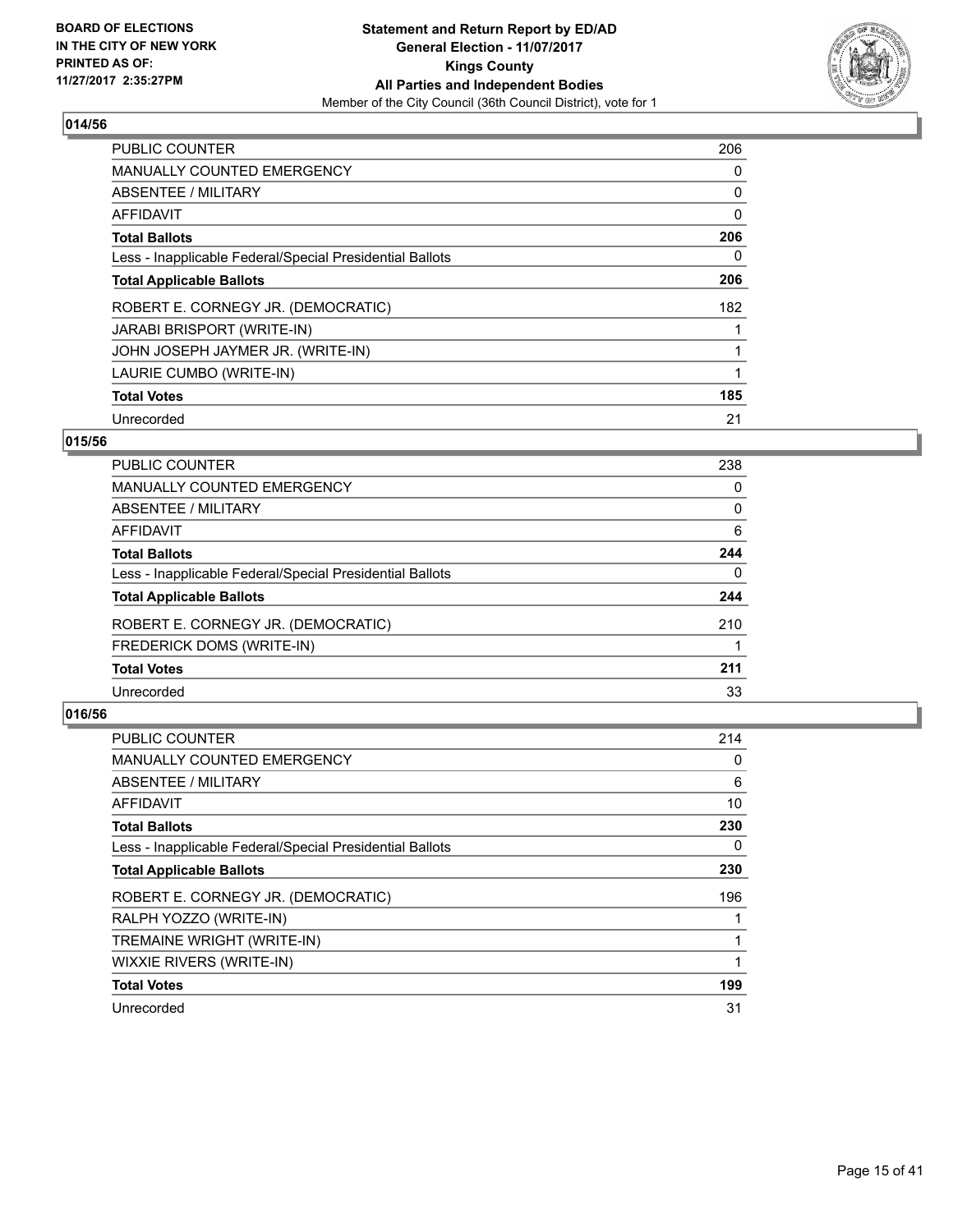

| <b>PUBLIC COUNTER</b>                                    | 172 |
|----------------------------------------------------------|-----|
| MANUALLY COUNTED EMERGENCY                               | 0   |
| ABSENTEE / MILITARY                                      |     |
| AFFIDAVIT                                                | 6   |
| <b>Total Ballots</b>                                     | 179 |
| Less - Inapplicable Federal/Special Presidential Ballots | 0   |
| <b>Total Applicable Ballots</b>                          | 179 |
| ROBERT E. CORNEGY JR. (DEMOCRATIC)                       | 148 |
| <b>JABARI BRISPORT (WRITE-IN)</b>                        |     |
| UNCOUNTED WRITE-IN PER STATUTE (WRITE-IN)                |     |
| <b>Total Votes</b>                                       | 150 |
| Unrecorded                                               | 29  |

## **018/56**

| PUBLIC COUNTER                                           | 206            |
|----------------------------------------------------------|----------------|
| MANUALLY COUNTED EMERGENCY                               | 0              |
| ABSENTEE / MILITARY                                      | 3              |
| AFFIDAVIT                                                | $\overline{2}$ |
| <b>Total Ballots</b>                                     | 211            |
| Less - Inapplicable Federal/Special Presidential Ballots | 0              |
| <b>Total Applicable Ballots</b>                          | 211            |
| ROBERT E. CORNEGY JR. (DEMOCRATIC)                       | 183            |
| ALICKA SAMUEL (WRITE-IN)                                 |                |
| <b>Total Votes</b>                                       | 184            |
| Unrecorded                                               | 27             |

| <b>PUBLIC COUNTER</b>                                    | 243      |
|----------------------------------------------------------|----------|
| MANUALLY COUNTED EMERGENCY                               | 0        |
| ABSENTEE / MILITARY                                      | 5        |
| <b>AFFIDAVIT</b>                                         |          |
| <b>Total Ballots</b>                                     | 249      |
| Less - Inapplicable Federal/Special Presidential Ballots | $\Omega$ |
| <b>Total Applicable Ballots</b>                          | 249      |
| ROBERT E. CORNEGY JR. (DEMOCRATIC)                       | 213      |
| UNATTRIBUTABLE WRITE-IN (WRITE-IN)                       |          |
| VITO J. BRUNO (WRITE-IN)                                 |          |
| <b>Total Votes</b>                                       | 215      |
| Unrecorded                                               | 34       |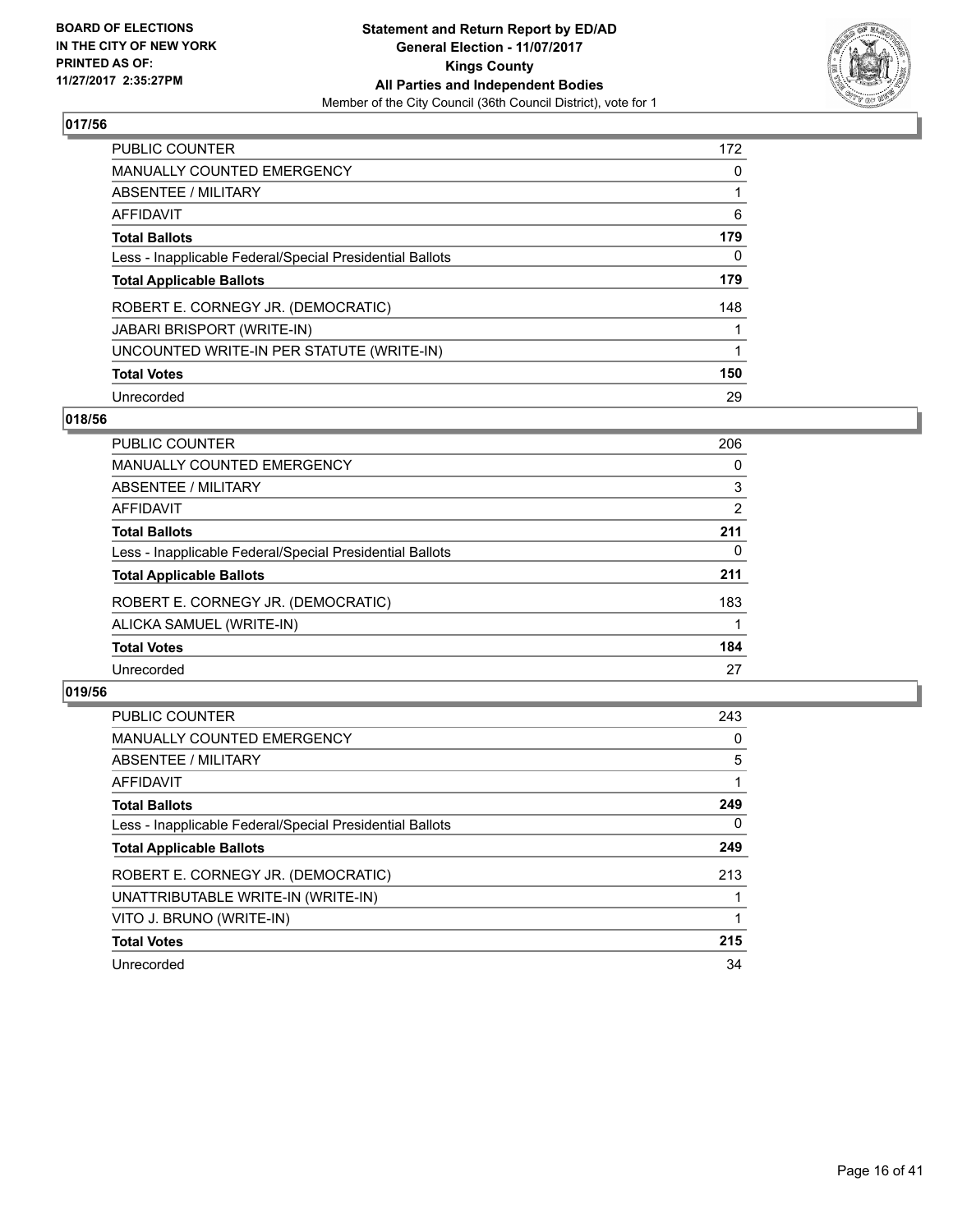

| PUBLIC COUNTER                                           | 122 |
|----------------------------------------------------------|-----|
| MANUALLY COUNTED EMERGENCY                               | 0   |
| <b>ABSENTEE / MILITARY</b>                               | 0   |
| AFFIDAVIT                                                | 3   |
| Total Ballots                                            | 125 |
| Less - Inapplicable Federal/Special Presidential Ballots | 0   |
| <b>Total Applicable Ballots</b>                          | 125 |
| ROBERT E. CORNEGY JR. (DEMOCRATIC)                       | 107 |
| JABARI BRISPORT (WRITE-IN)                               | 2   |
| <b>Total Votes</b>                                       | 109 |
| Unrecorded                                               | 16  |

#### **021/56**

| 219      |
|----------|
| 0        |
|          |
| 3        |
| 223      |
| $\Omega$ |
| 223      |
| 195      |
| 195      |
| 28       |
|          |

| <b>PUBLIC COUNTER</b>                                    | 246 |
|----------------------------------------------------------|-----|
| <b>MANUALLY COUNTED EMERGENCY</b>                        | 0   |
| ABSENTEE / MILITARY                                      | 6   |
| AFFIDAVIT                                                | 6   |
| <b>Total Ballots</b>                                     | 258 |
| Less - Inapplicable Federal/Special Presidential Ballots | 0   |
| <b>Total Applicable Ballots</b>                          | 258 |
| ROBERT E. CORNEGY JR. (DEMOCRATIC)                       | 225 |
| DAVID POLAZZO (WRITE-IN)                                 |     |
| UNATTRIBUTABLE WRITE-IN (WRITE-IN)                       |     |
| <b>Total Votes</b>                                       | 227 |
| Unrecorded                                               | 31  |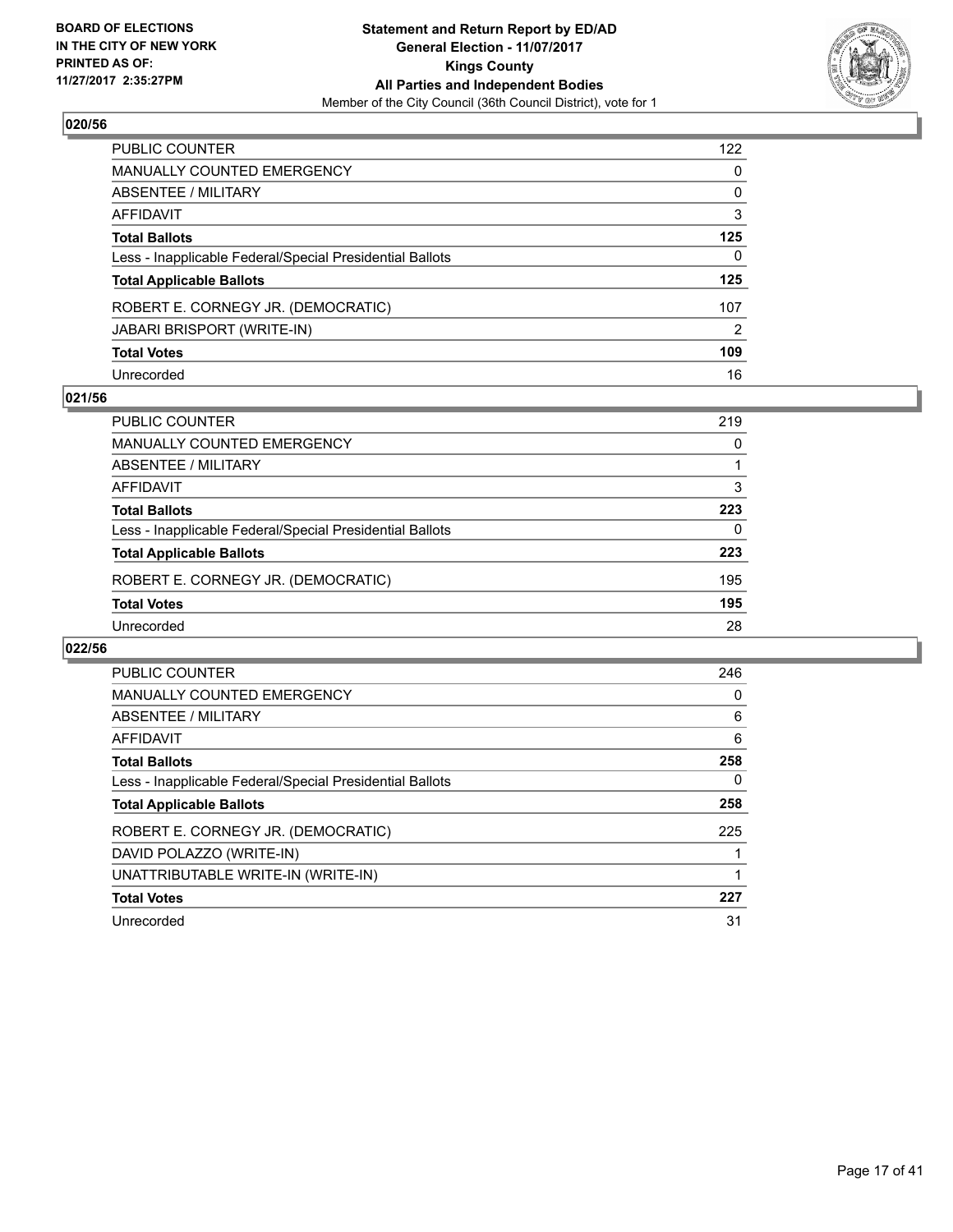

| PUBLIC COUNTER                                           | 231 |
|----------------------------------------------------------|-----|
| MANUALLY COUNTED EMERGENCY                               | 0   |
| ABSENTEE / MILITARY                                      | 10  |
| AFFIDAVIT                                                | 4   |
| Total Ballots                                            | 245 |
| Less - Inapplicable Federal/Special Presidential Ballots | 0   |
| <b>Total Applicable Ballots</b>                          | 245 |
| ROBERT E. CORNEGY JR. (DEMOCRATIC)                       | 221 |
| DAMELI LONDON (WRITE-IN)                                 |     |
| <b>Total Votes</b>                                       | 222 |
| Unrecorded                                               | 23  |

#### **024/56**

| <b>PUBLIC COUNTER</b>                                    | 227 |
|----------------------------------------------------------|-----|
| <b>MANUALLY COUNTED EMERGENCY</b>                        | 0   |
| ABSENTEE / MILITARY                                      | 3   |
| AFFIDAVIT                                                | 9   |
| <b>Total Ballots</b>                                     | 239 |
| Less - Inapplicable Federal/Special Presidential Ballots | 0   |
| <b>Total Applicable Ballots</b>                          | 239 |
| ROBERT E. CORNEGY JR. (DEMOCRATIC)                       | 200 |
| UNATTRIBUTABLE WRITE-IN (WRITE-IN)                       |     |
| <b>Total Votes</b>                                       | 201 |
| Unrecorded                                               | 38  |

| <b>PUBLIC COUNTER</b>                                    | 258 |
|----------------------------------------------------------|-----|
| <b>MANUALLY COUNTED EMERGENCY</b>                        | 0   |
| ABSENTEE / MILITARY                                      | 2   |
| <b>AFFIDAVIT</b>                                         | 3   |
| <b>Total Ballots</b>                                     | 263 |
| Less - Inapplicable Federal/Special Presidential Ballots | 0   |
| <b>Total Applicable Ballots</b>                          | 263 |
| ROBERT E. CORNEGY JR. (DEMOCRATIC)                       | 213 |
| AGUNDA OKEKO (WRITE-IN)                                  |     |
| AGUNDA OKEYO (WRITE-IN)                                  |     |
| SAIF YOUNIS (WRITE-IN)                                   |     |
| <b>Total Votes</b>                                       | 216 |
| Unrecorded                                               | 47  |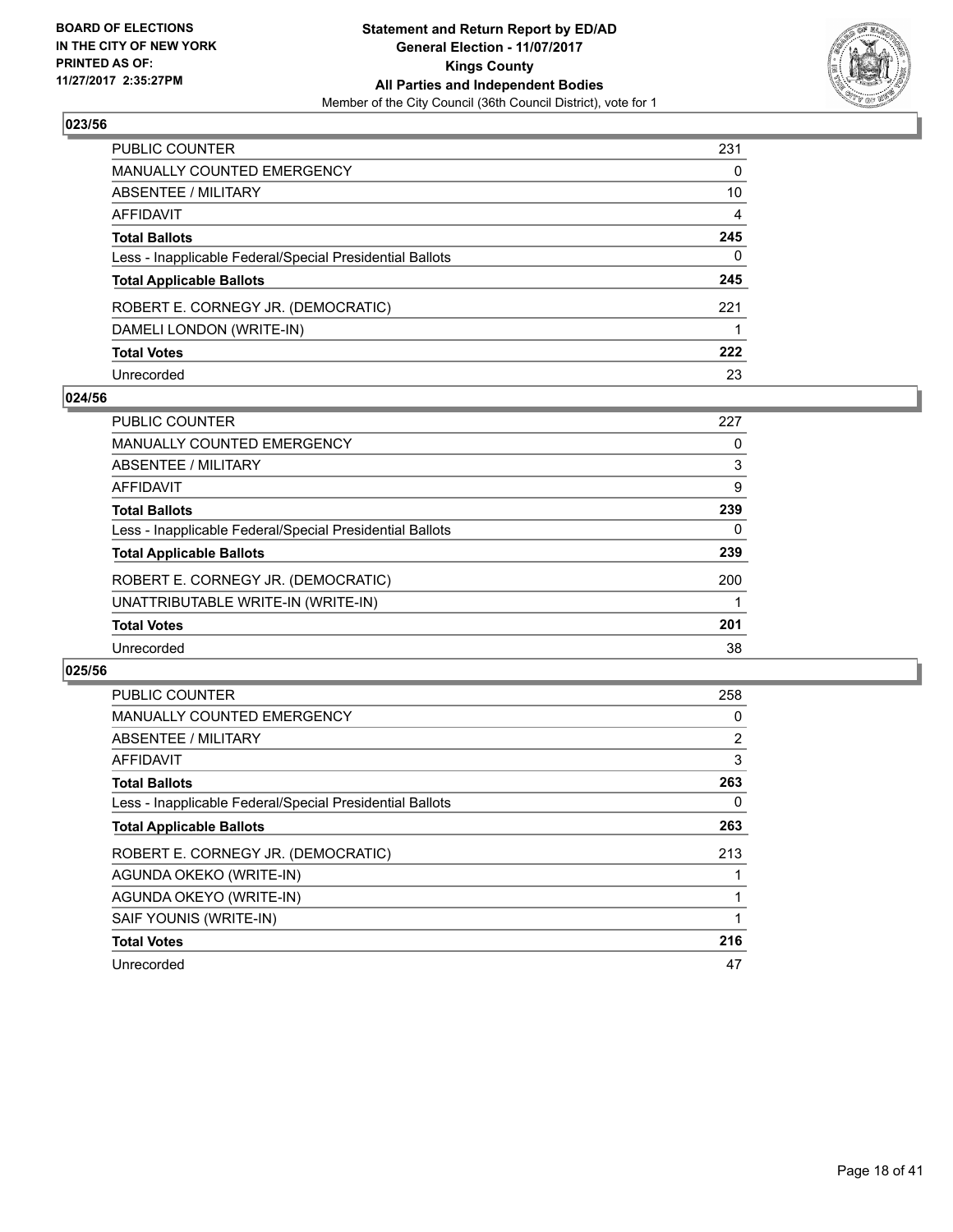

| PUBLIC COUNTER                                           | 176 |
|----------------------------------------------------------|-----|
| MANUALLY COUNTED EMERGENCY                               | 0   |
| ABSENTEE / MILITARY                                      |     |
| AFFIDAVIT                                                | 3   |
| <b>Total Ballots</b>                                     | 180 |
| Less - Inapplicable Federal/Special Presidential Ballots | 0   |
| <b>Total Applicable Ballots</b>                          | 180 |
| ROBERT E. CORNEGY JR. (DEMOCRATIC)                       | 162 |
| ANGELO K. NEWSOME (WRITE-IN)                             |     |
| <b>Total Votes</b>                                       | 163 |
| Unrecorded                                               | 17  |

#### **027/56**

| <b>PUBLIC COUNTER</b>                                    | 221 |
|----------------------------------------------------------|-----|
| <b>MANUALLY COUNTED EMERGENCY</b>                        | 0   |
| ABSENTEE / MILITARY                                      | 0   |
| <b>AFFIDAVIT</b>                                         | 10  |
| <b>Total Ballots</b>                                     | 231 |
| Less - Inapplicable Federal/Special Presidential Ballots | 0   |
| <b>Total Applicable Ballots</b>                          | 231 |
| ROBERT E. CORNEGY JR. (DEMOCRATIC)                       | 202 |
| ANTONIO REYNOSO (WRITE-IN)                               |     |
| JOHN JOSEPH JOYNER JR. (WRITE-IN)                        |     |
| <b>Total Votes</b>                                       | 204 |
| Unrecorded                                               | 27  |

| <b>PUBLIC COUNTER</b>                                    | 240 |
|----------------------------------------------------------|-----|
| <b>MANUALLY COUNTED EMERGENCY</b>                        | 0   |
| ABSENTEE / MILITARY                                      | 3   |
| AFFIDAVIT                                                | 11  |
| <b>Total Ballots</b>                                     | 254 |
| Less - Inapplicable Federal/Special Presidential Ballots | 0   |
| <b>Total Applicable Ballots</b>                          | 254 |
| ROBERT E. CORNEGY JR. (DEMOCRATIC)                       | 222 |
| BEN BASALLA-TAXIS (WRITE-IN)                             |     |
| MARIUS ANGELONI (WRITE-IN)                               |     |
| SABRINA BANES (WRITE-IN)                                 |     |
| UNATTRIBUTABLE WRITE-IN (WRITE-IN)                       |     |
| <b>Total Votes</b>                                       | 226 |
|                                                          |     |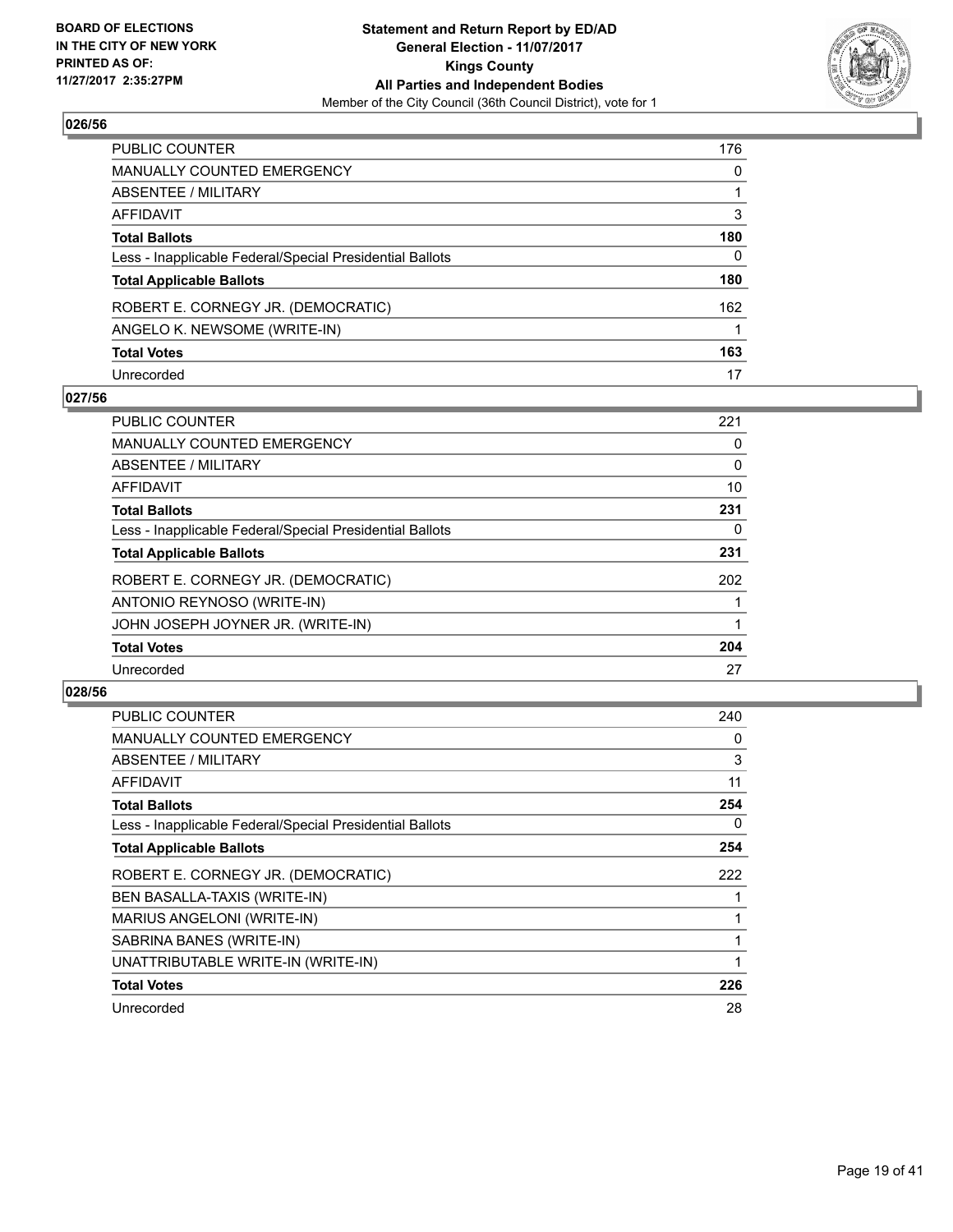

| PUBLIC COUNTER                                           | 162 |
|----------------------------------------------------------|-----|
| MANUALLY COUNTED EMERGENCY                               | 0   |
| <b>ABSENTEE / MILITARY</b>                               | 5   |
| AFFIDAVIT                                                |     |
| Total Ballots                                            | 168 |
| Less - Inapplicable Federal/Special Presidential Ballots | 0   |
| <b>Total Applicable Ballots</b>                          | 168 |
| ROBERT E. CORNEGY JR. (DEMOCRATIC)                       | 150 |
| ANNETTE CALATIVO (WRITE-IN)                              |     |
| <b>Total Votes</b>                                       | 151 |
| Unrecorded                                               | 17  |

#### **030/56**

| <b>PUBLIC COUNTER</b>                                    | 235 |
|----------------------------------------------------------|-----|
| MANUALLY COUNTED EMERGENCY                               | 0   |
| ABSENTEE / MILITARY                                      | 3   |
| AFFIDAVIT                                                | 0   |
| <b>Total Ballots</b>                                     | 238 |
| Less - Inapplicable Federal/Special Presidential Ballots | 0   |
| <b>Total Applicable Ballots</b>                          | 238 |
| ROBERT E. CORNEGY JR. (DEMOCRATIC)                       | 188 |
| UNATTRIBUTABLE WRITE-IN (WRITE-IN)                       |     |
| <b>Total Votes</b>                                       | 189 |
| Unrecorded                                               | 49  |

| <b>PUBLIC COUNTER</b>                                    | 297 |
|----------------------------------------------------------|-----|
| <b>MANUALLY COUNTED EMERGENCY</b>                        | 0   |
| ABSENTEE / MILITARY                                      | 0   |
| AFFIDAVIT                                                | 5   |
| <b>Total Ballots</b>                                     | 302 |
| Less - Inapplicable Federal/Special Presidential Ballots | 0   |
| <b>Total Applicable Ballots</b>                          | 302 |
| ROBERT E. CORNEGY JR. (DEMOCRATIC)                       | 259 |
| MIPISTA JAZZ (WRITE-IN)                                  |     |
| <b>Total Votes</b>                                       | 260 |
| Unrecorded                                               | 42  |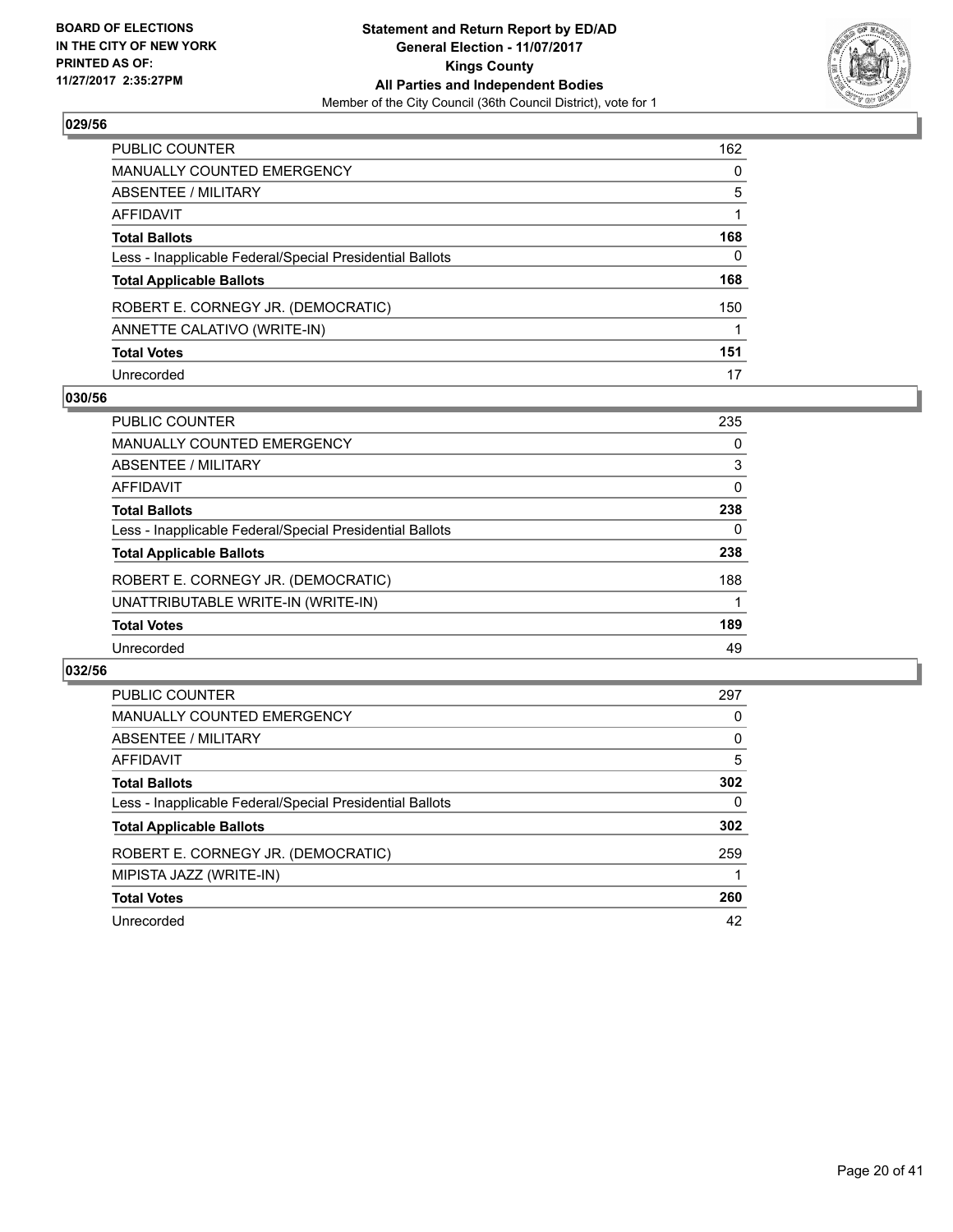

| <b>PUBLIC COUNTER</b>                                    | 273 |
|----------------------------------------------------------|-----|
| <b>MANUALLY COUNTED EMERGENCY</b>                        | 0   |
| ABSENTEE / MILITARY                                      | 0   |
| AFFIDAVIT                                                | 2   |
| <b>Total Ballots</b>                                     | 275 |
| Less - Inapplicable Federal/Special Presidential Ballots | 0   |
| <b>Total Applicable Ballots</b>                          | 275 |
| ROBERT E. CORNEGY JR. (DEMOCRATIC)                       | 244 |
| ANNETTE ROBINSON (WRITE-IN)                              |     |
| <b>KRYSTAL CHEN (WRITE-IN)</b>                           |     |
| NADJWA NORTON (WRITE-IN)                                 | 1   |
| <b>Total Votes</b>                                       | 247 |
| Unrecorded                                               | 28  |

## **034/56**

| 184 |
|-----|
| 0   |
| 3   |
| 6   |
| 193 |
| 0   |
| 193 |
| 178 |
|     |
| 179 |
| 14  |
|     |

| <b>PUBLIC COUNTER</b>                                    | 235 |
|----------------------------------------------------------|-----|
| MANUALLY COUNTED EMERGENCY                               | 0   |
| ABSENTEE / MILITARY                                      | 2   |
| AFFIDAVIT                                                | 9   |
| <b>Total Ballots</b>                                     | 246 |
| Less - Inapplicable Federal/Special Presidential Ballots | 0   |
| <b>Total Applicable Ballots</b>                          | 246 |
| ROBERT E. CORNEGY JR. (DEMOCRATIC)                       | 228 |
| <b>Total Votes</b>                                       | 228 |
| Unrecorded                                               | 18  |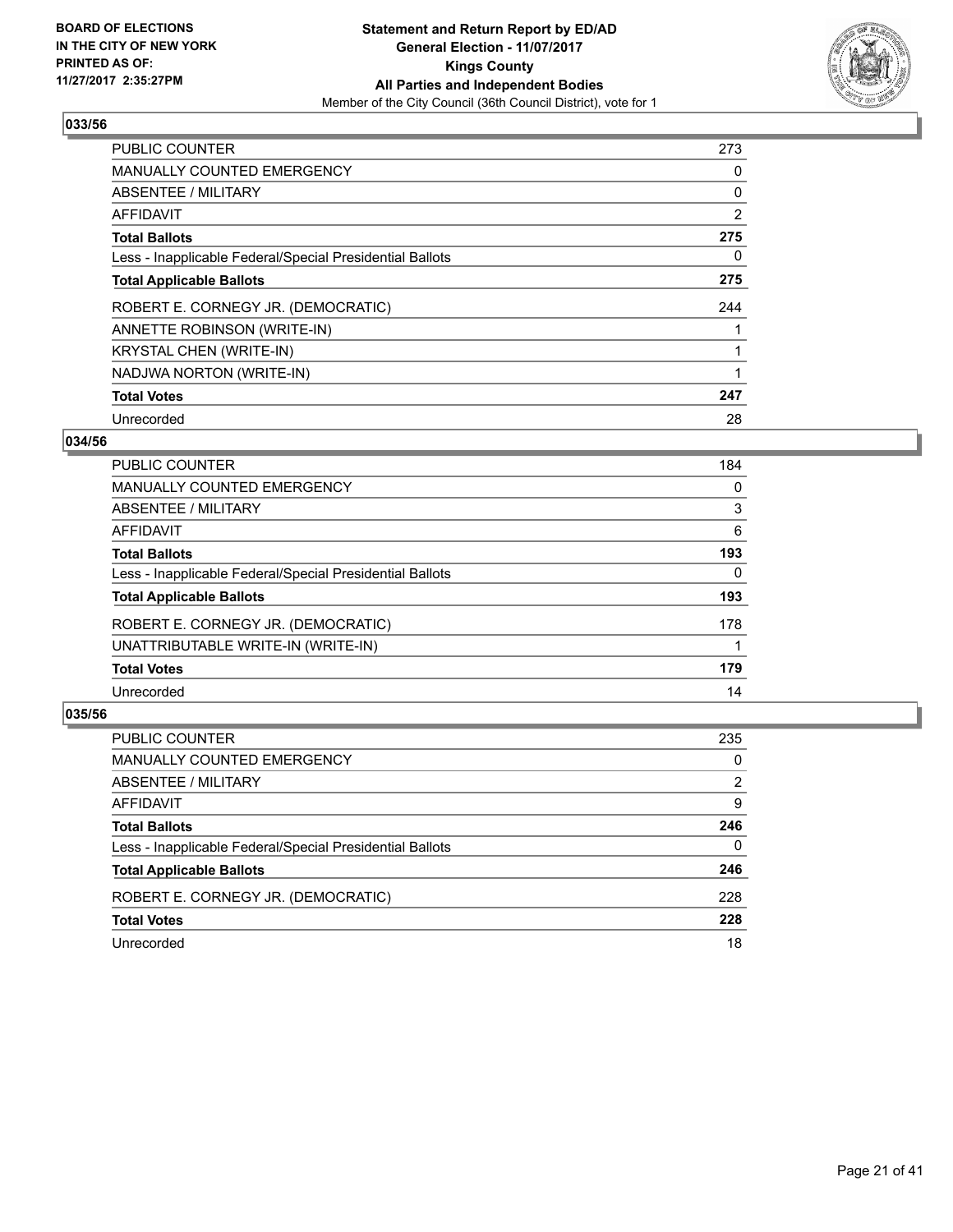

| <b>PUBLIC COUNTER</b>                                    | 229            |
|----------------------------------------------------------|----------------|
| <b>MANUALLY COUNTED EMERGENCY</b>                        | 0              |
| ABSENTEE / MILITARY                                      | 3              |
| <b>AFFIDAVIT</b>                                         | $\overline{2}$ |
| <b>Total Ballots</b>                                     | 234            |
| Less - Inapplicable Federal/Special Presidential Ballots | 0              |
| <b>Total Applicable Ballots</b>                          | 234            |
| ROBERT E. CORNEGY JR. (DEMOCRATIC)                       | 199            |
| <b>JABARI BRISPORT (WRITE-IN)</b>                        |                |
| JEREMY KAPLAN (WRITE-IN)                                 | $\overline{2}$ |
| SAMANTHA WAGAR (WRITE-IN)                                |                |
| <b>Total Votes</b>                                       | 203            |
| Unrecorded                                               | 31             |

# **037/56**

| <b>PUBLIC COUNTER</b>                                    | 251      |
|----------------------------------------------------------|----------|
| MANUALLY COUNTED EMERGENCY                               | $\Omega$ |
| ABSENTEE / MILITARY                                      | 15       |
| AFFIDAVIT                                                | 3        |
| <b>Total Ballots</b>                                     | 269      |
| Less - Inapplicable Federal/Special Presidential Ballots | $\Omega$ |
| <b>Total Applicable Ballots</b>                          | 269      |
| ROBERT E. CORNEGY JR. (DEMOCRATIC)                       | 241      |
| <b>Total Votes</b>                                       | 241      |
| Unrecorded                                               | 28       |

| <b>PUBLIC COUNTER</b>                                    | 301      |
|----------------------------------------------------------|----------|
| <b>MANUALLY COUNTED EMERGENCY</b>                        | 0        |
| ABSENTEE / MILITARY                                      | 7        |
| AFFIDAVIT                                                | 2        |
| <b>Total Ballots</b>                                     | 310      |
| Less - Inapplicable Federal/Special Presidential Ballots | $\Omega$ |
| <b>Total Applicable Ballots</b>                          | 310      |
| ROBERT E. CORNEGY JR. (DEMOCRATIC)                       | 284      |
| BRIAN CUNNINGHAM (WRITE-IN)                              |          |
| <b>Total Votes</b>                                       | 285      |
| Unrecorded                                               | 25       |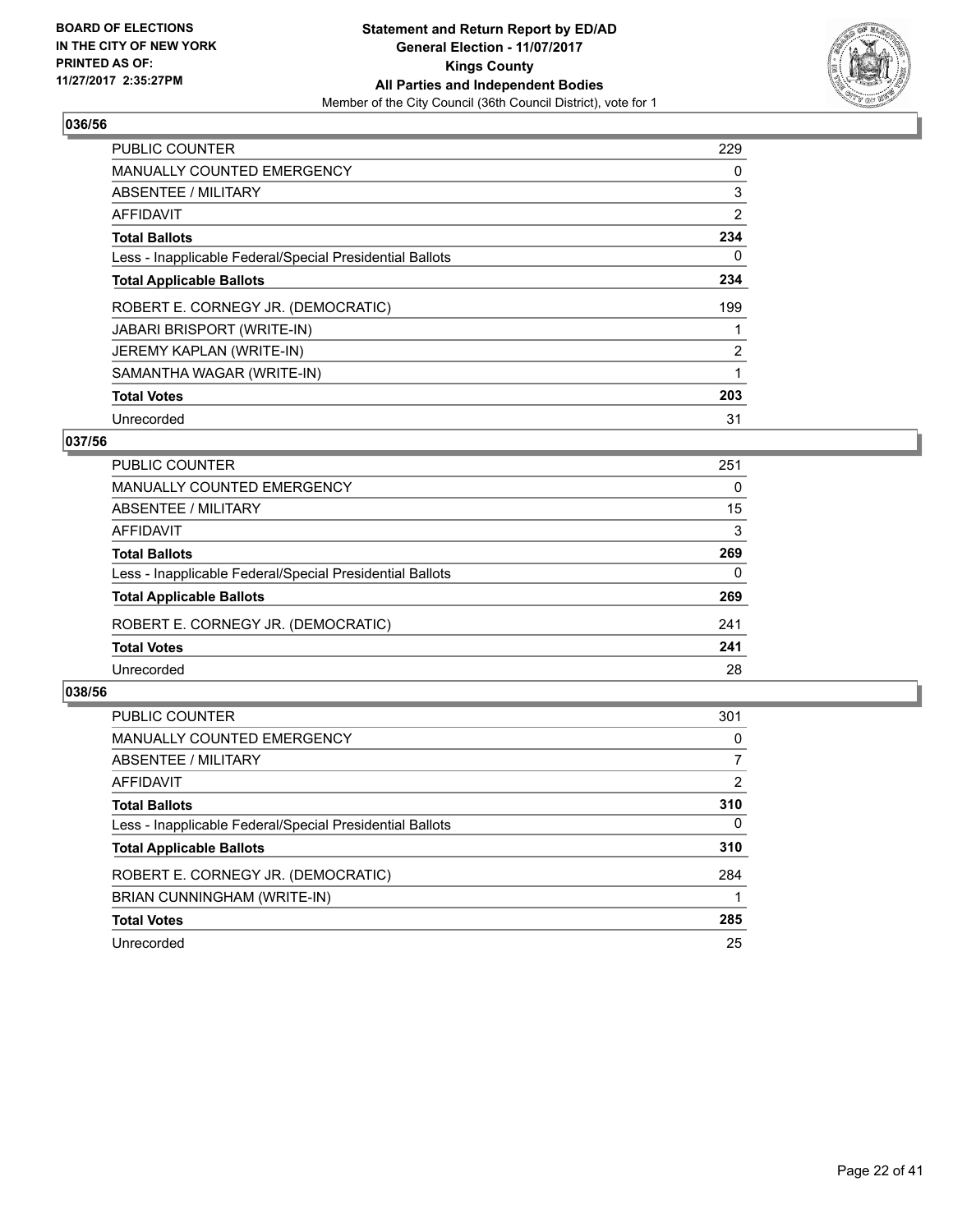

| <b>PUBLIC COUNTER</b>                                    | 227 |
|----------------------------------------------------------|-----|
| MANUALLY COUNTED EMERGENCY                               | 0   |
| ABSENTEE / MILITARY                                      | 3   |
| AFFIDAVIT                                                | 7   |
| <b>Total Ballots</b>                                     | 237 |
| Less - Inapplicable Federal/Special Presidential Ballots | 0   |
| <b>Total Applicable Ballots</b>                          | 237 |
| ROBERT E. CORNEGY JR. (DEMOCRATIC)                       | 206 |
| <b>JABARI BRISPORT (WRITE-IN)</b>                        |     |
| UNATTRIBUTABLE WRITE-IN (WRITE-IN)                       |     |
| <b>Total Votes</b>                                       | 208 |
| Unrecorded                                               | 29  |

#### **040/56**

| <b>PUBLIC COUNTER</b>                                    | 255 |
|----------------------------------------------------------|-----|
| <b>MANUALLY COUNTED EMERGENCY</b>                        | 0   |
| ABSENTEE / MILITARY                                      |     |
| AFFIDAVIT                                                | 5   |
| <b>Total Ballots</b>                                     | 261 |
| Less - Inapplicable Federal/Special Presidential Ballots | 0   |
| <b>Total Applicable Ballots</b>                          | 261 |
| ROBERT E. CORNEGY JR. (DEMOCRATIC)                       | 230 |
| CARLOS MERCHAN (WRITE-IN)                                |     |
| JORDAN JENKINS (WRITE-IN)                                |     |
| UNATTRIBUTABLE WRITE-IN (WRITE-IN)                       |     |
| <b>Total Votes</b>                                       | 233 |
| Unrecorded                                               | 28  |

| PUBLIC COUNTER                                           | 258 |
|----------------------------------------------------------|-----|
| MANUALLY COUNTED EMERGENCY                               | 0   |
| ABSENTEE / MILITARY                                      | 4   |
| AFFIDAVIT                                                | 8   |
| <b>Total Ballots</b>                                     | 270 |
| Less - Inapplicable Federal/Special Presidential Ballots | 0   |
| <b>Total Applicable Ballots</b>                          | 270 |
| ROBERT E. CORNEGY JR. (DEMOCRATIC)                       | 245 |
| UNATTRIBUTABLE WRITE-IN (WRITE-IN)                       |     |
| <b>Total Votes</b>                                       | 246 |
| Unrecorded                                               | 24  |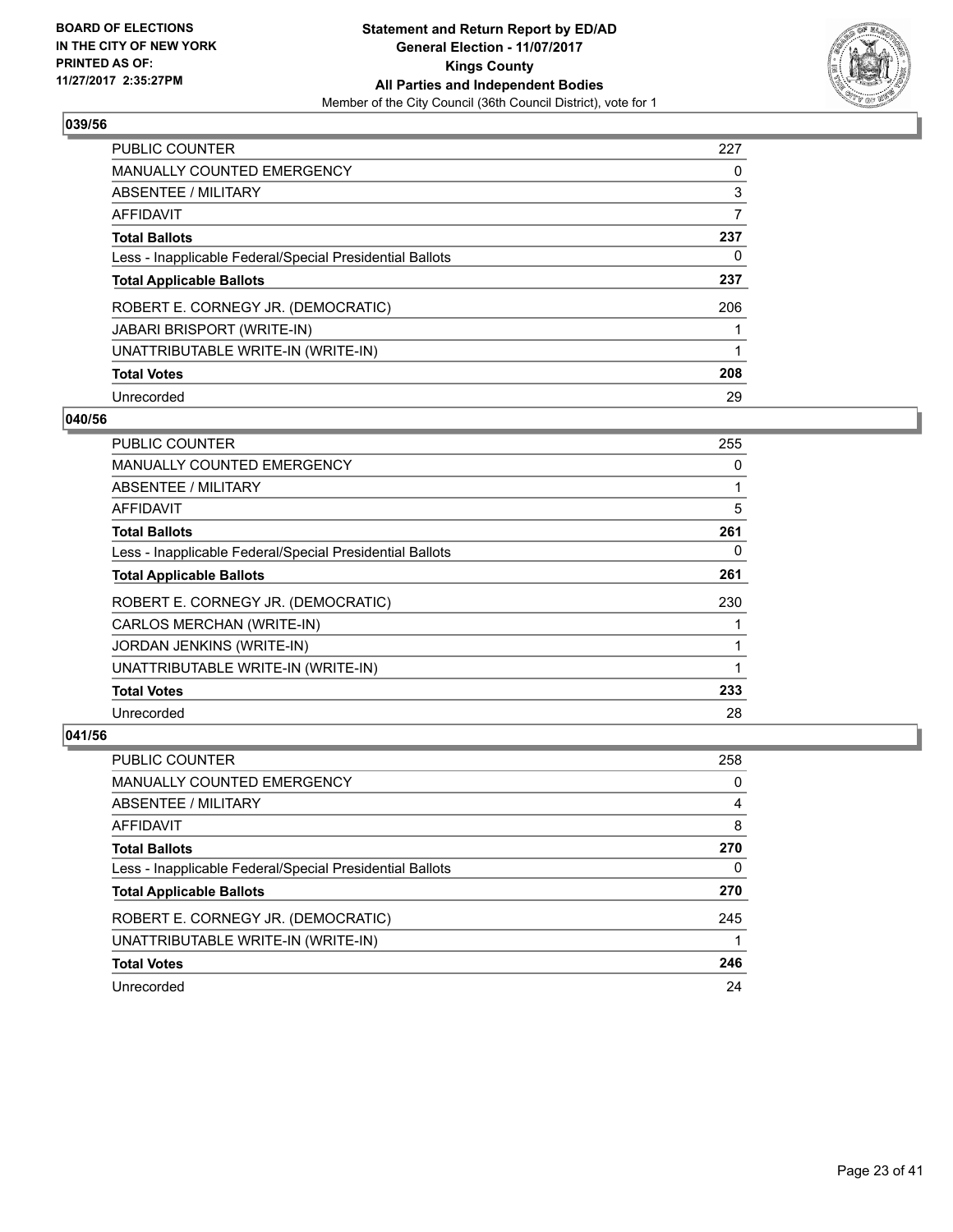

| PUBLIC COUNTER                                           | 304 |
|----------------------------------------------------------|-----|
| <b>MANUALLY COUNTED EMERGENCY</b>                        | 0   |
| ABSENTEE / MILITARY                                      |     |
| AFFIDAVIT                                                | 6   |
| <b>Total Ballots</b>                                     | 311 |
| Less - Inapplicable Federal/Special Presidential Ballots | 0   |
| <b>Total Applicable Ballots</b>                          | 311 |
| ROBERT E. CORNEGY JR. (DEMOCRATIC)                       | 278 |
| JANESSA WILSON (WRITE-IN)                                |     |
| UNATTRIBUTABLE WRITE-IN (WRITE-IN)                       |     |
| <b>Total Votes</b>                                       | 280 |
| Unrecorded                                               | 31  |

#### **043/56**

| <b>PUBLIC COUNTER</b>                                    | 241 |
|----------------------------------------------------------|-----|
| <b>MANUALLY COUNTED EMERGENCY</b>                        | 0   |
| ABSENTEE / MILITARY                                      | 3   |
| <b>AFFIDAVIT</b>                                         | 2   |
| <b>Total Ballots</b>                                     | 246 |
| Less - Inapplicable Federal/Special Presidential Ballots | 0   |
| <b>Total Applicable Ballots</b>                          | 246 |
| ROBERT E. CORNEGY JR. (DEMOCRATIC)                       | 222 |
| STEPHEN LEVIN (WRITE-IN)                                 |     |
| UNATTRIBUTABLE WRITE-IN (WRITE-IN)                       | 2   |
| <b>Total Votes</b>                                       | 225 |
| Unrecorded                                               | 21  |

| <b>PUBLIC COUNTER</b>                                    | 221 |
|----------------------------------------------------------|-----|
| MANUALLY COUNTED EMERGENCY                               | 0   |
| ABSENTEE / MILITARY                                      | 4   |
| AFFIDAVIT                                                | 4   |
| <b>Total Ballots</b>                                     | 229 |
| Less - Inapplicable Federal/Special Presidential Ballots | 0   |
| <b>Total Applicable Ballots</b>                          | 229 |
| ROBERT E. CORNEGY JR. (DEMOCRATIC)                       | 213 |
| DAN NIX (WRITE-IN)                                       |     |
| <b>Total Votes</b>                                       | 214 |
| Unrecorded                                               | 15  |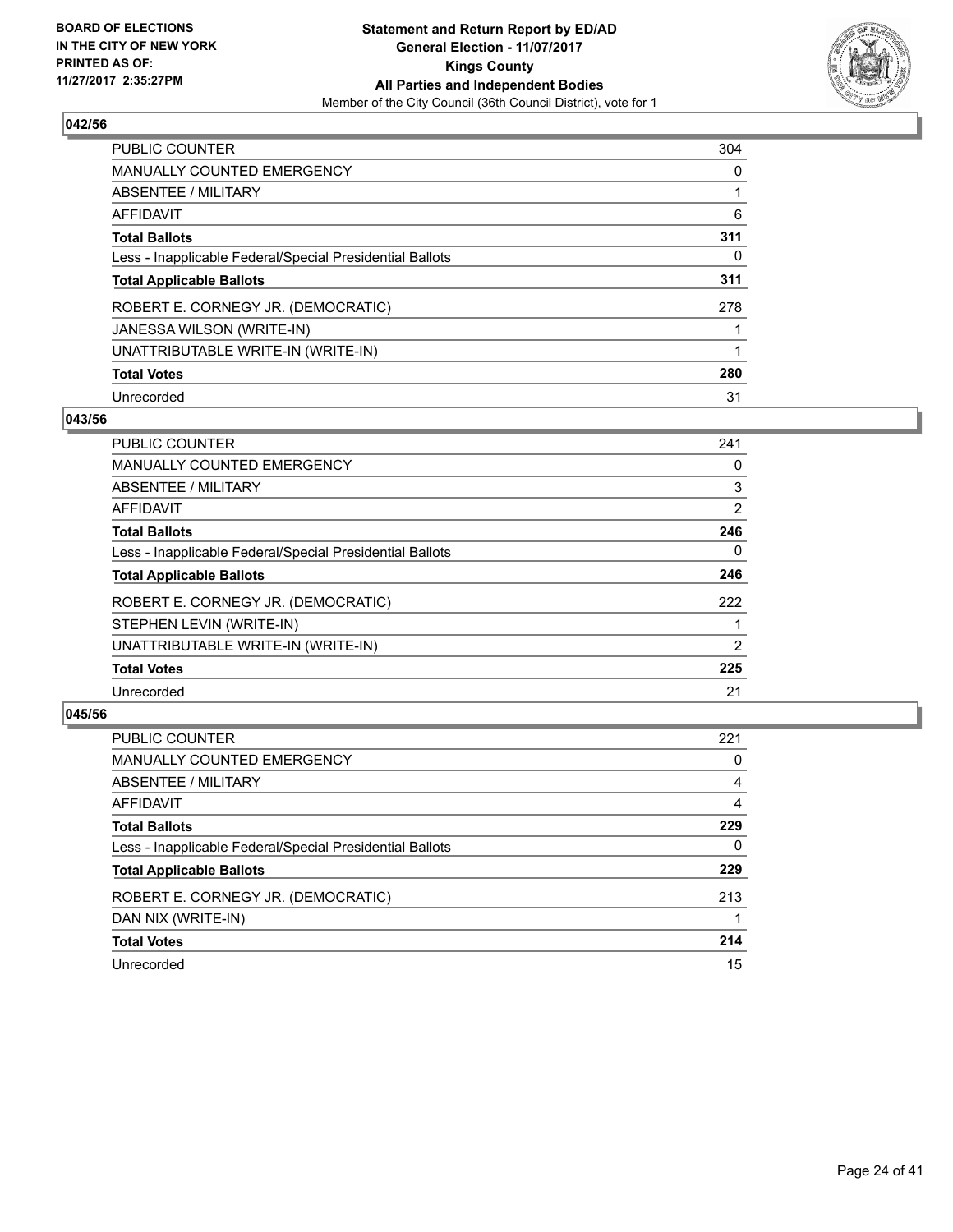

| PUBLIC COUNTER                                           | 264          |
|----------------------------------------------------------|--------------|
| <b>MANUALLY COUNTED EMERGENCY</b>                        | $\mathbf{0}$ |
| ABSENTEE / MILITARY                                      | 2            |
| AFFIDAVIT                                                | 2            |
| <b>Total Ballots</b>                                     | 268          |
| Less - Inapplicable Federal/Special Presidential Ballots | $\Omega$     |
| <b>Total Applicable Ballots</b>                          | 268          |
| ROBERT E. CORNEGY JR. (DEMOCRATIC)                       | 249          |
| <b>Total Votes</b>                                       | 249          |
| Unrecorded                                               | 19           |

#### **049/56**

| PUBLIC COUNTER                                           | 285 |
|----------------------------------------------------------|-----|
| <b>MANUALLY COUNTED EMERGENCY</b>                        | 0   |
| ABSENTEE / MILITARY                                      | 4   |
| AFFIDAVIT                                                | 4   |
| <b>Total Ballots</b>                                     | 293 |
| Less - Inapplicable Federal/Special Presidential Ballots | 0   |
| <b>Total Applicable Ballots</b>                          | 293 |
| ROBERT E. CORNEGY JR. (DEMOCRATIC)                       | 258 |
| <b>GERALDINE ALNE (WRITE-IN)</b>                         |     |
| RICK SANCHEZ (WRITE-IN)                                  |     |
| <b>Total Votes</b>                                       | 260 |
| Unrecorded                                               | 33  |
|                                                          |     |

| <b>PUBLIC COUNTER</b>                                    | 288 |
|----------------------------------------------------------|-----|
| <b>MANUALLY COUNTED EMERGENCY</b>                        | 3   |
| ABSENTEE / MILITARY                                      | 6   |
| <b>AFFIDAVIT</b>                                         | 3   |
| <b>Total Ballots</b>                                     | 300 |
| Less - Inapplicable Federal/Special Presidential Ballots | 0   |
| <b>Total Applicable Ballots</b>                          | 300 |
| ROBERT E. CORNEGY JR. (DEMOCRATIC)                       | 271 |
| ADRIAN TECHEIRIA (WRITE-IN)                              |     |
| MONIQUE GREENWOOD (WRITE-IN)                             |     |
| UNATTRIBUTABLE WRITE-IN (WRITE-IN)                       | 2   |
| <b>Total Votes</b>                                       | 275 |
| Unrecorded                                               | 25  |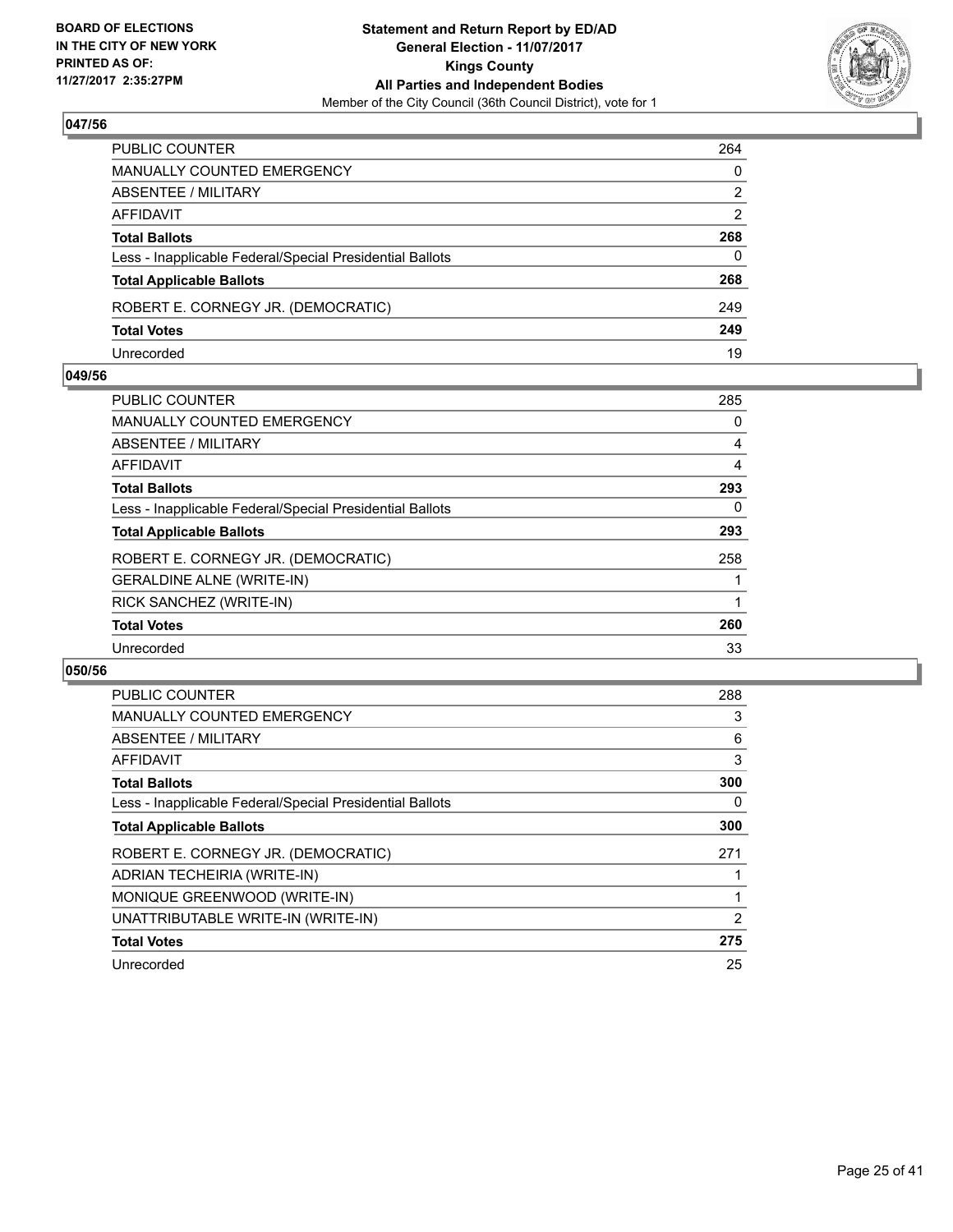

| PUBLIC COUNTER                                           | 221 |
|----------------------------------------------------------|-----|
| MANUALLY COUNTED EMERGENCY                               | 0   |
| ABSENTEE / MILITARY                                      | 6   |
| AFFIDAVIT                                                | 2   |
| Total Ballots                                            | 229 |
| Less - Inapplicable Federal/Special Presidential Ballots | 0   |
| <b>Total Applicable Ballots</b>                          | 229 |
| ROBERT E. CORNEGY JR. (DEMOCRATIC)                       | 198 |
| <b>Total Votes</b>                                       | 198 |
| Unrecorded                                               | 31  |

#### **052/56**

| <b>PUBLIC COUNTER</b>                                    | 258            |
|----------------------------------------------------------|----------------|
| <b>MANUALLY COUNTED EMERGENCY</b>                        | 0              |
| <b>ABSENTEE / MILITARY</b>                               | $\overline{4}$ |
| AFFIDAVIT                                                | 2              |
| <b>Total Ballots</b>                                     | 264            |
| Less - Inapplicable Federal/Special Presidential Ballots | 0              |
| <b>Total Applicable Ballots</b>                          | 264            |
| ROBERT E. CORNEGY JR. (DEMOCRATIC)                       | 234            |
| CHRISTOPHER M. BERNDT (WRITE-IN)                         |                |
| MARC TISDALE (WRITE-IN)                                  |                |
| UNATTRIBUTABLE WRITE-IN (WRITE-IN)                       |                |
| <b>Total Votes</b>                                       | 237            |
| Unrecorded                                               | 27             |
|                                                          |                |

| PUBLIC COUNTER                                           | 306 |
|----------------------------------------------------------|-----|
| MANUALLY COUNTED EMERGENCY                               | 0   |
| ABSENTEE / MILITARY                                      | 3   |
| <b>AFFIDAVIT</b>                                         | 5   |
| <b>Total Ballots</b>                                     | 314 |
| Less - Inapplicable Federal/Special Presidential Ballots | 0   |
| <b>Total Applicable Ballots</b>                          | 314 |
| ROBERT E. CORNEGY JR. (DEMOCRATIC)                       | 266 |
| ADRIAN STRAKER (WRITE-IN)                                |     |
| JAMES BULLUCK (WRITE-IN)                                 |     |
| <b>JASON PROVER (WRITE-IN)</b>                           |     |
| MICHAEL SANDCHEZ (WRITE-IN)                              |     |
| UNATTRIBUTABLE WRITE-IN (WRITE-IN)                       |     |
| <b>Total Votes</b>                                       | 271 |
| Unrecorded                                               | 43  |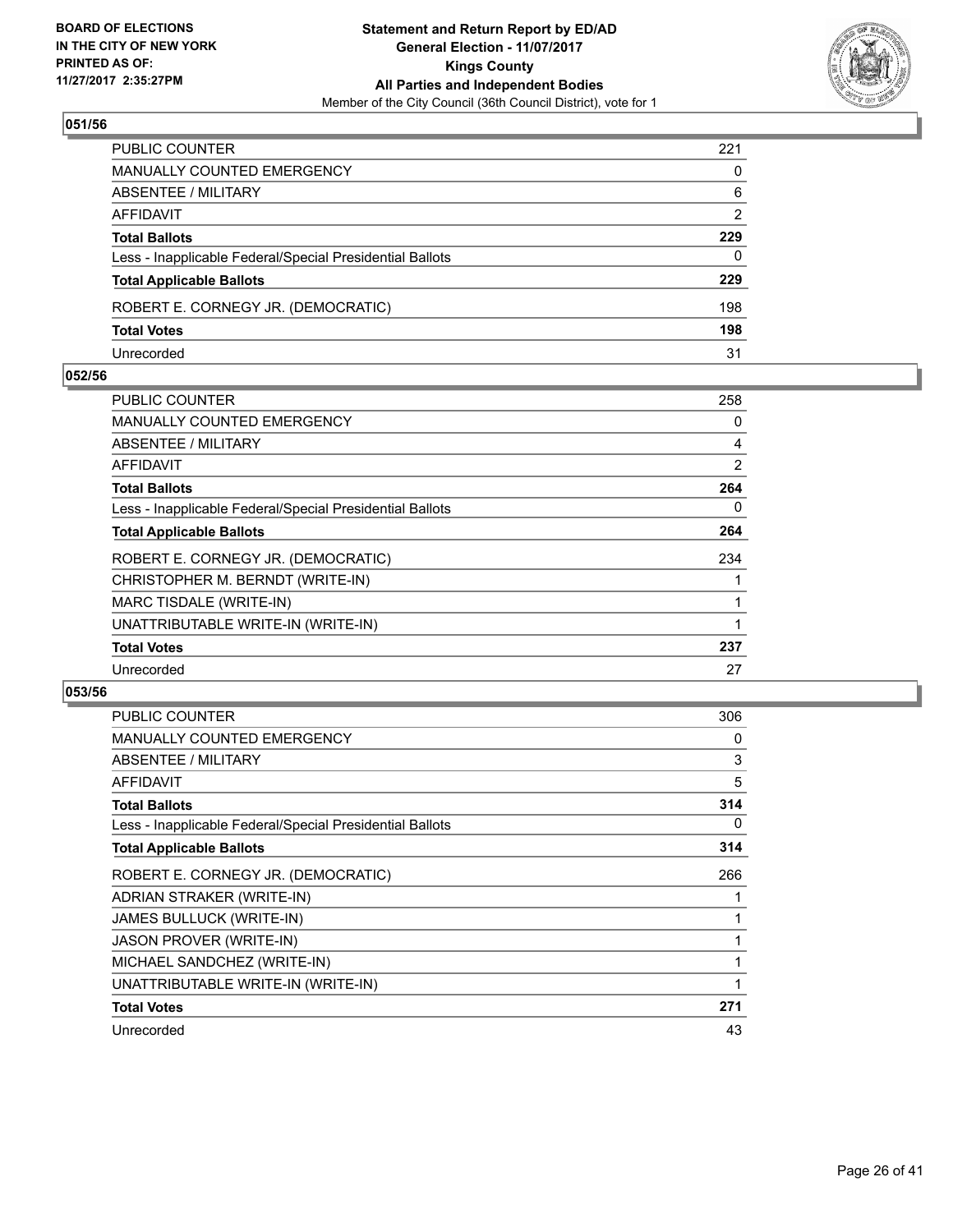

| PUBLIC COUNTER                                           | 230 |
|----------------------------------------------------------|-----|
| MANUALLY COUNTED EMERGENCY                               | 0   |
| ABSENTEE / MILITARY                                      | 2   |
| AFFIDAVIT                                                | 4   |
| Total Ballots                                            | 236 |
| Less - Inapplicable Federal/Special Presidential Ballots | 0   |
| <b>Total Applicable Ballots</b>                          | 236 |
| ROBERT E. CORNEGY JR. (DEMOCRATIC)                       | 206 |
| ERIC CARTER (WRITE-IN)                                   |     |
| <b>Total Votes</b>                                       | 207 |
| Unrecorded                                               | 29  |

#### **055/56**

| <b>PUBLIC COUNTER</b>                                    | 311 |
|----------------------------------------------------------|-----|
| <b>MANUALLY COUNTED EMERGENCY</b>                        | 0   |
| ABSENTEE / MILITARY                                      | 6   |
| <b>AFFIDAVIT</b>                                         | 5   |
| <b>Total Ballots</b>                                     | 322 |
| Less - Inapplicable Federal/Special Presidential Ballots | 0   |
| <b>Total Applicable Ballots</b>                          | 322 |
| ROBERT E. CORNEGY JR. (DEMOCRATIC)                       | 272 |
| ANGELA DAVIS (WRITE-IN)                                  |     |
| EMILEE PEREIRA (WRITE-IN)                                |     |
| <b>JABARI BRISPORT (WRITE-IN)</b>                        |     |
| JITU WEUSI (WRITE-IN)                                    |     |
| TREMAINE WRIGHT (WRITE-IN)                               | 1   |
| UNATTRIBUTABLE WRITE-IN (WRITE-IN)                       |     |
| <b>Total Votes</b>                                       | 278 |
| Unrecorded                                               | 44  |

| PUBLIC COUNTER                                           | 127 |
|----------------------------------------------------------|-----|
| <b>MANUALLY COUNTED EMERGENCY</b>                        | 0   |
| ABSENTEE / MILITARY                                      | 4   |
| AFFIDAVIT                                                |     |
| <b>Total Ballots</b>                                     | 132 |
| Less - Inapplicable Federal/Special Presidential Ballots | 0   |
| <b>Total Applicable Ballots</b>                          | 132 |
| ROBERT E. CORNEGY JR. (DEMOCRATIC)                       | 114 |
| UNATTRIBUTABLE WRITE-IN (WRITE-IN)                       | 2   |
| <b>Total Votes</b>                                       | 116 |
| Unrecorded                                               | 16  |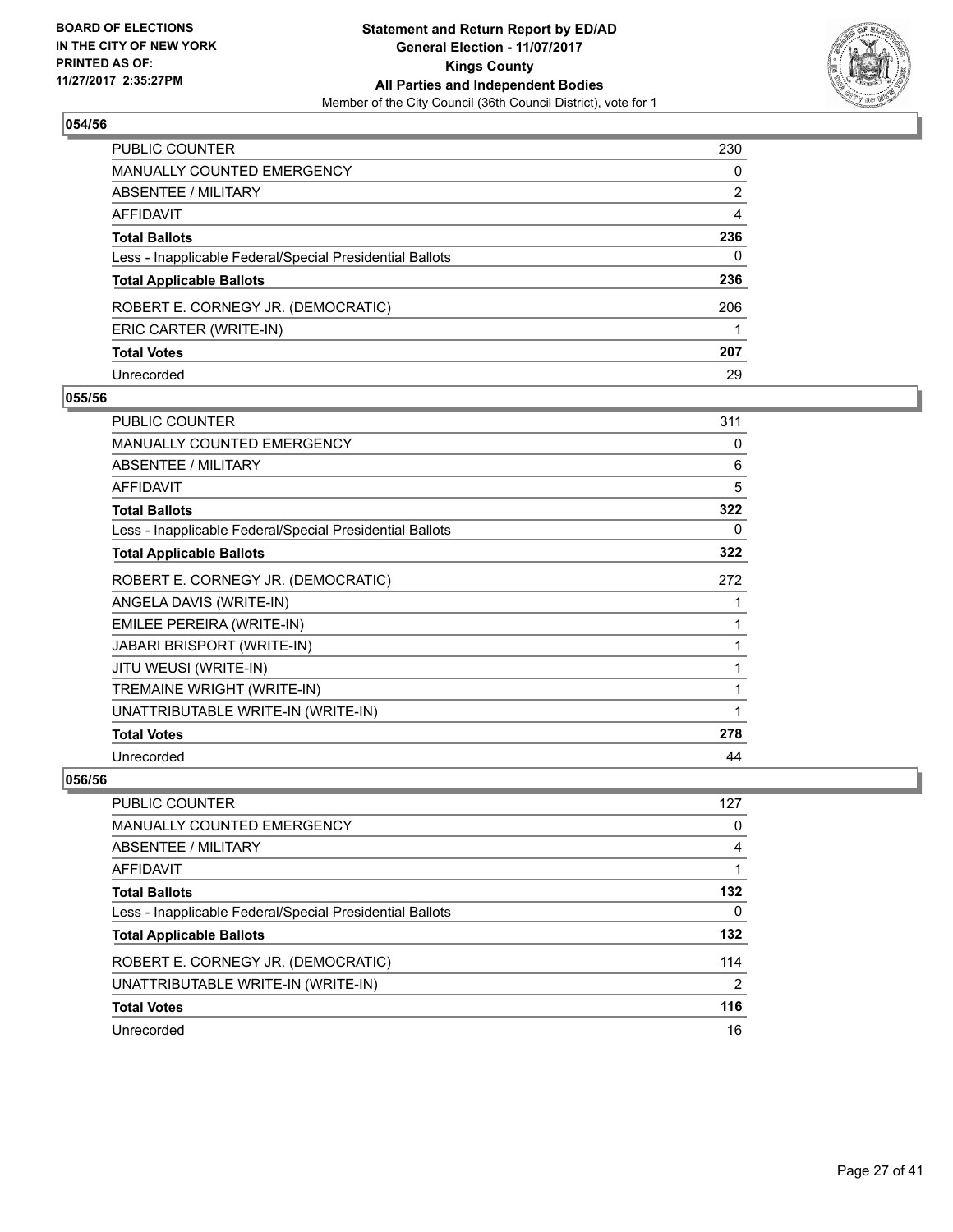

| <b>PUBLIC COUNTER</b>                                    | 285 |
|----------------------------------------------------------|-----|
| <b>MANUALLY COUNTED EMERGENCY</b>                        | 0   |
| ABSENTEE / MILITARY                                      | 3   |
| AFFIDAVIT                                                | 3   |
| <b>Total Ballots</b>                                     | 291 |
| Less - Inapplicable Federal/Special Presidential Ballots | 0   |
| <b>Total Applicable Ballots</b>                          | 291 |
| ROBERT E. CORNEGY JR. (DEMOCRATIC)                       | 257 |
| ANTONIO REYNOSO (WRITE-IN)                               |     |
| UNATTRIBUTABLE WRITE-IN (WRITE-IN)                       |     |
| <b>Total Votes</b>                                       | 259 |
| Unrecorded                                               | 32  |

#### **058/56**

| <b>PUBLIC COUNTER</b>                                    | 237      |
|----------------------------------------------------------|----------|
| <b>MANUALLY COUNTED EMERGENCY</b>                        | 0        |
| ABSENTEE / MILITARY                                      | 2        |
| <b>AFFIDAVIT</b>                                         | 5        |
| <b>Total Ballots</b>                                     | 244      |
| Less - Inapplicable Federal/Special Presidential Ballots | $\Omega$ |
| <b>Total Applicable Ballots</b>                          | 244      |
| ROBERT E. CORNEGY JR. (DEMOCRATIC)                       | 222      |
| <b>AUSTIN ELMORE (WRITE-IN)</b>                          | 2        |
| UNATTRIBUTABLE WRITE-IN (WRITE-IN)                       |          |
| <b>Total Votes</b>                                       | 225      |
| Unrecorded                                               | 19       |

| <b>PUBLIC COUNTER</b>                                    | 194      |
|----------------------------------------------------------|----------|
| MANUALLY COUNTED EMERGENCY                               | $\Omega$ |
| ABSENTEE / MILITARY                                      | 3        |
| AFFIDAVIT                                                | 4        |
| <b>Total Ballots</b>                                     | 201      |
| Less - Inapplicable Federal/Special Presidential Ballots | $\Omega$ |
| <b>Total Applicable Ballots</b>                          | 201      |
| ROBERT E. CORNEGY JR. (DEMOCRATIC)                       | 189      |
| <b>Total Votes</b>                                       | 189      |
| Unrecorded                                               | 12       |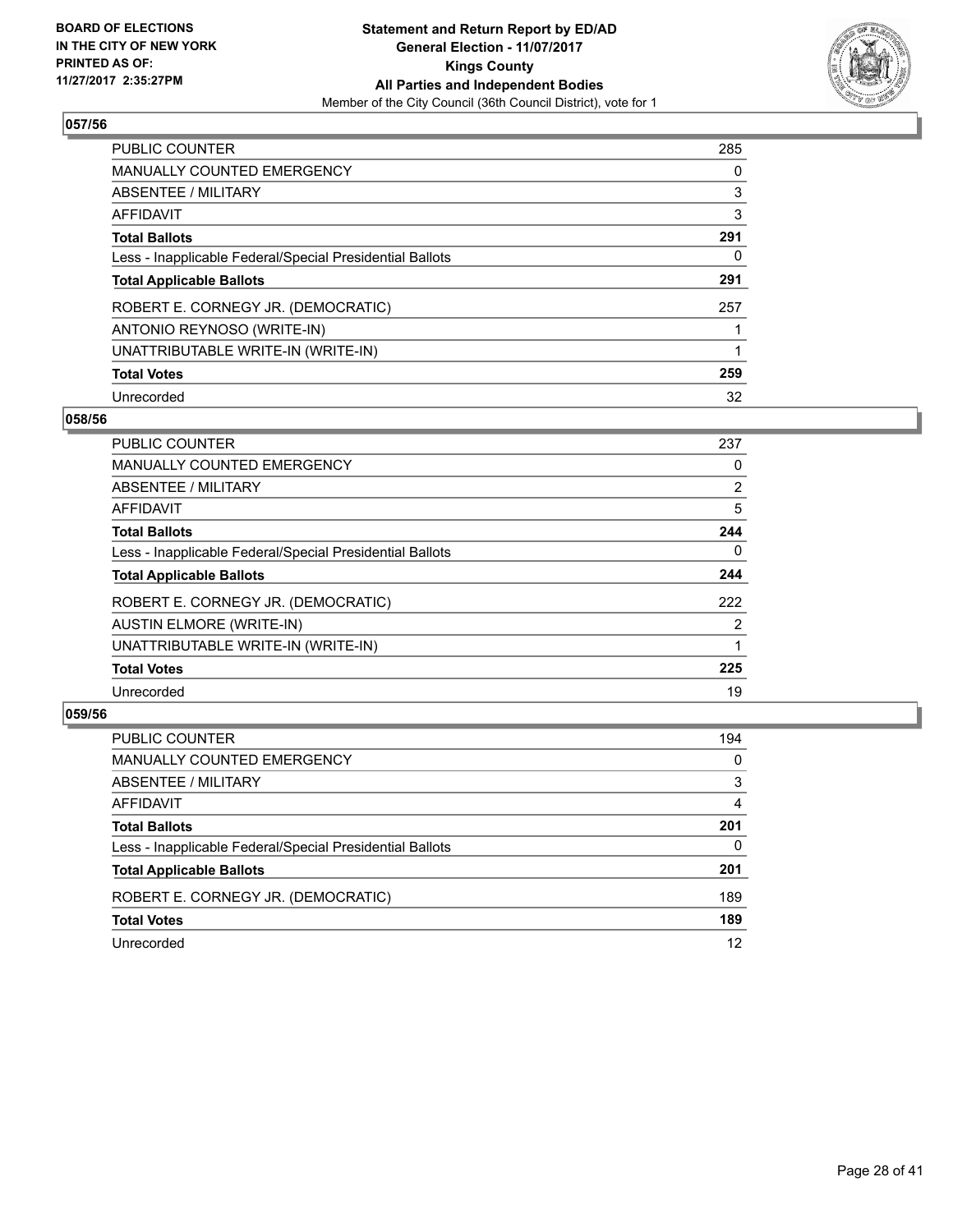

| PUBLIC COUNTER                                           | 166          |
|----------------------------------------------------------|--------------|
| MANUALLY COUNTED EMERGENCY                               | $\mathbf{0}$ |
| <b>ABSENTEE / MILITARY</b>                               | 5            |
| AFFIDAVIT                                                |              |
| <b>Total Ballots</b>                                     | 172          |
| Less - Inapplicable Federal/Special Presidential Ballots | 0            |
| <b>Total Applicable Ballots</b>                          | 172          |
| ROBERT E. CORNEGY JR. (DEMOCRATIC)                       | 152          |
| <b>Total Votes</b>                                       | 152          |
| Unrecorded                                               | 20           |

#### **062/56**

| 132            |
|----------------|
| 0              |
| 39             |
| $\overline{2}$ |
| 173            |
| 0              |
| 173            |
| 152            |
|                |
|                |
| 154            |
| 19             |
|                |

| PUBLIC COUNTER                                           | 218 |
|----------------------------------------------------------|-----|
| <b>MANUALLY COUNTED EMERGENCY</b>                        | 0   |
| ABSENTEE / MILITARY                                      |     |
| AFFIDAVIT                                                | 8   |
| <b>Total Ballots</b>                                     | 227 |
| Less - Inapplicable Federal/Special Presidential Ballots | 0   |
| <b>Total Applicable Ballots</b>                          | 227 |
| ROBERT E. CORNEGY JR. (DEMOCRATIC)                       | 192 |
| <b>Total Votes</b>                                       | 192 |
| Unrecorded                                               | 35  |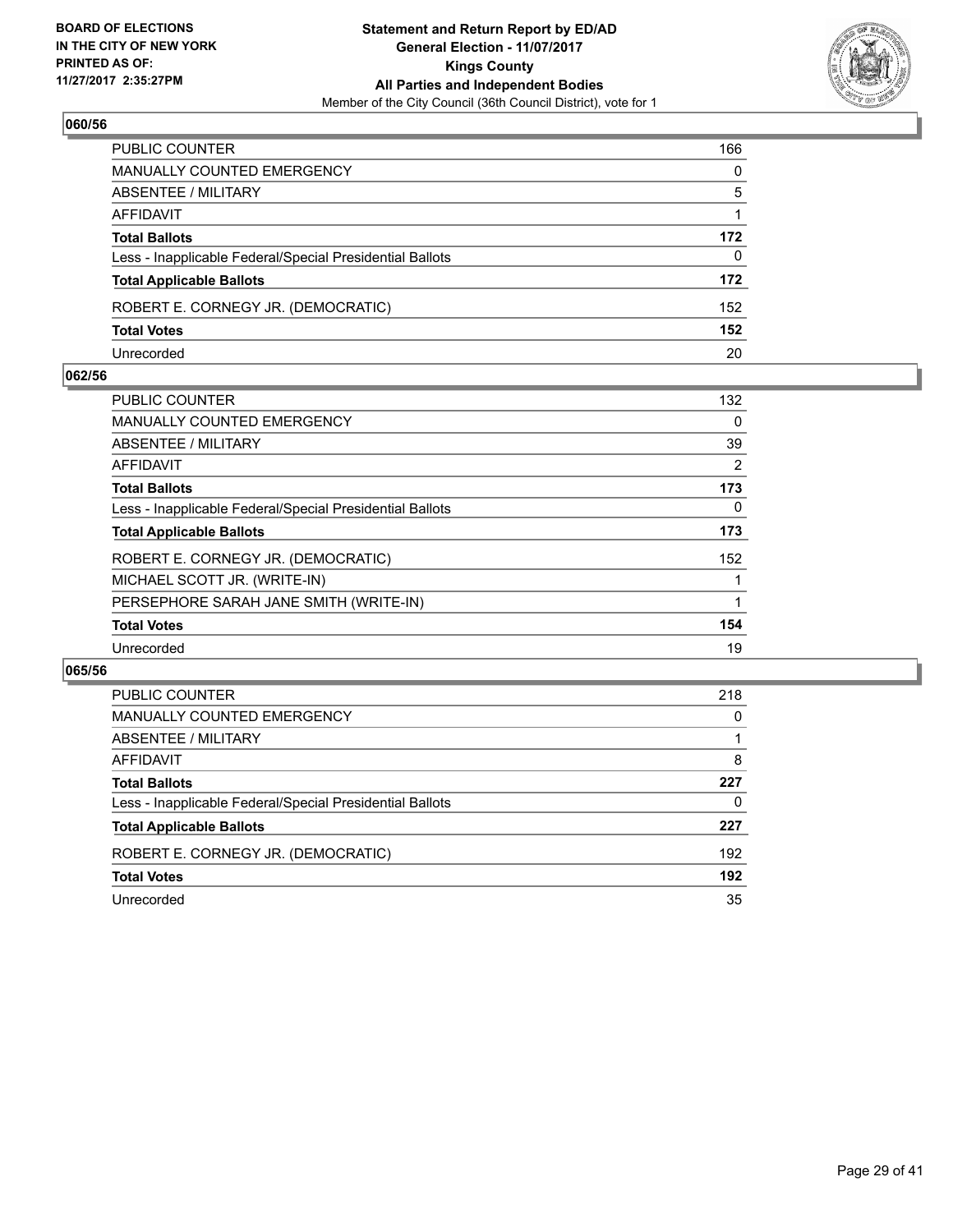

| PUBLIC COUNTER                                           | 153 |
|----------------------------------------------------------|-----|
| <b>MANUALLY COUNTED EMERGENCY</b>                        | 0   |
| ABSENTEE / MILITARY                                      | 2   |
| AFFIDAVIT                                                | 2   |
| <b>Total Ballots</b>                                     | 157 |
| Less - Inapplicable Federal/Special Presidential Ballots | 0   |
| <b>Total Applicable Ballots</b>                          | 157 |
| ROBERT E. CORNEGY JR. (DEMOCRATIC)                       | 139 |
| DAKE GREEN (WRITE-IN)                                    |     |
| <b>Total Votes</b>                                       | 140 |
| Unrecorded                                               | 17  |

#### **069/56**

| <b>PUBLIC COUNTER</b>                                    | 209 |
|----------------------------------------------------------|-----|
| MANUALLY COUNTED EMERGENCY                               | 0   |
| ABSENTEE / MILITARY                                      | 2   |
| AFFIDAVIT                                                | 2   |
| <b>Total Ballots</b>                                     | 213 |
| Less - Inapplicable Federal/Special Presidential Ballots | 0   |
| <b>Total Applicable Ballots</b>                          | 213 |
| ROBERT E. CORNEGY JR. (DEMOCRATIC)                       | 185 |
| UNATTRIBUTABLE WRITE-IN (WRITE-IN)                       |     |
| <b>Total Votes</b>                                       | 186 |
| Unrecorded                                               | 27  |

| <b>PUBLIC COUNTER</b>                                    | 149      |
|----------------------------------------------------------|----------|
| <b>MANUALLY COUNTED EMERGENCY</b>                        | 0        |
| ABSENTEE / MILITARY                                      | 3        |
| AFFIDAVIT                                                | 4        |
| <b>Total Ballots</b>                                     | 156      |
| Less - Inapplicable Federal/Special Presidential Ballots | $\Omega$ |
| <b>Total Applicable Ballots</b>                          | 156      |
| ROBERT E. CORNEGY JR. (DEMOCRATIC)                       | 136      |
| <b>Total Votes</b>                                       | 136      |
| Unrecorded                                               | 20       |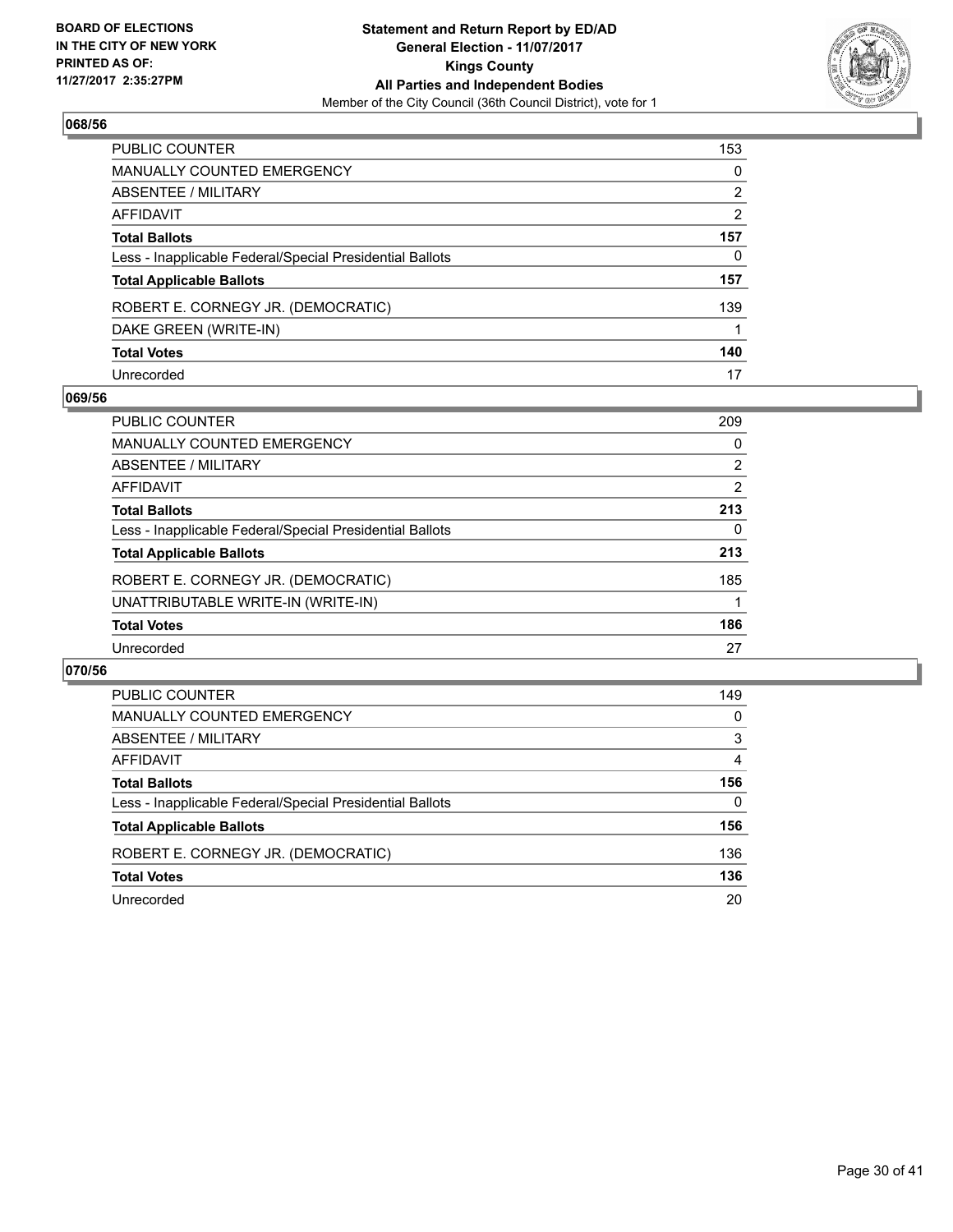

| PUBLIC COUNTER                                           | 234 |
|----------------------------------------------------------|-----|
| MANUALLY COUNTED EMERGENCY                               | 0   |
| ABSENTEE / MILITARY                                      | 4   |
| AFFIDAVIT                                                | 4   |
| Total Ballots                                            | 242 |
| Less - Inapplicable Federal/Special Presidential Ballots | 0   |
| <b>Total Applicable Ballots</b>                          | 242 |
| ROBERT E. CORNEGY JR. (DEMOCRATIC)                       | 199 |
| CHRISTINE PARKER (WRITE-IN)                              |     |
| <b>Total Votes</b>                                       | 200 |
| Unrecorded                                               | 42  |

## **072/56**

| <b>PUBLIC COUNTER</b>                                    | 266 |
|----------------------------------------------------------|-----|
| <b>MANUALLY COUNTED EMERGENCY</b>                        | 0   |
| ABSENTEE / MILITARY                                      | 6   |
| AFFIDAVIT                                                | 5   |
| <b>Total Ballots</b>                                     | 277 |
| Less - Inapplicable Federal/Special Presidential Ballots | 0   |
| <b>Total Applicable Ballots</b>                          | 277 |
| ROBERT E. CORNEGY JR. (DEMOCRATIC)                       | 236 |
| UNATTRIBUTABLE WRITE-IN (WRITE-IN)                       |     |
| <b>Total Votes</b>                                       | 237 |
| Unrecorded                                               | 40  |

| <b>PUBLIC COUNTER</b>                                    | 149      |
|----------------------------------------------------------|----------|
| <b>MANUALLY COUNTED EMERGENCY</b>                        | 0        |
| ABSENTEE / MILITARY                                      | 0        |
| AFFIDAVIT                                                | $\Omega$ |
| <b>Total Ballots</b>                                     | 149      |
| Less - Inapplicable Federal/Special Presidential Ballots | 0        |
| <b>Total Applicable Ballots</b>                          | 149      |
| ROBERT E. CORNEGY JR. (DEMOCRATIC)                       | 137      |
| <b>KEN SPALLA (WRITE-IN)</b>                             |          |
| <b>Total Votes</b>                                       | 138      |
| Unrecorded                                               | 11       |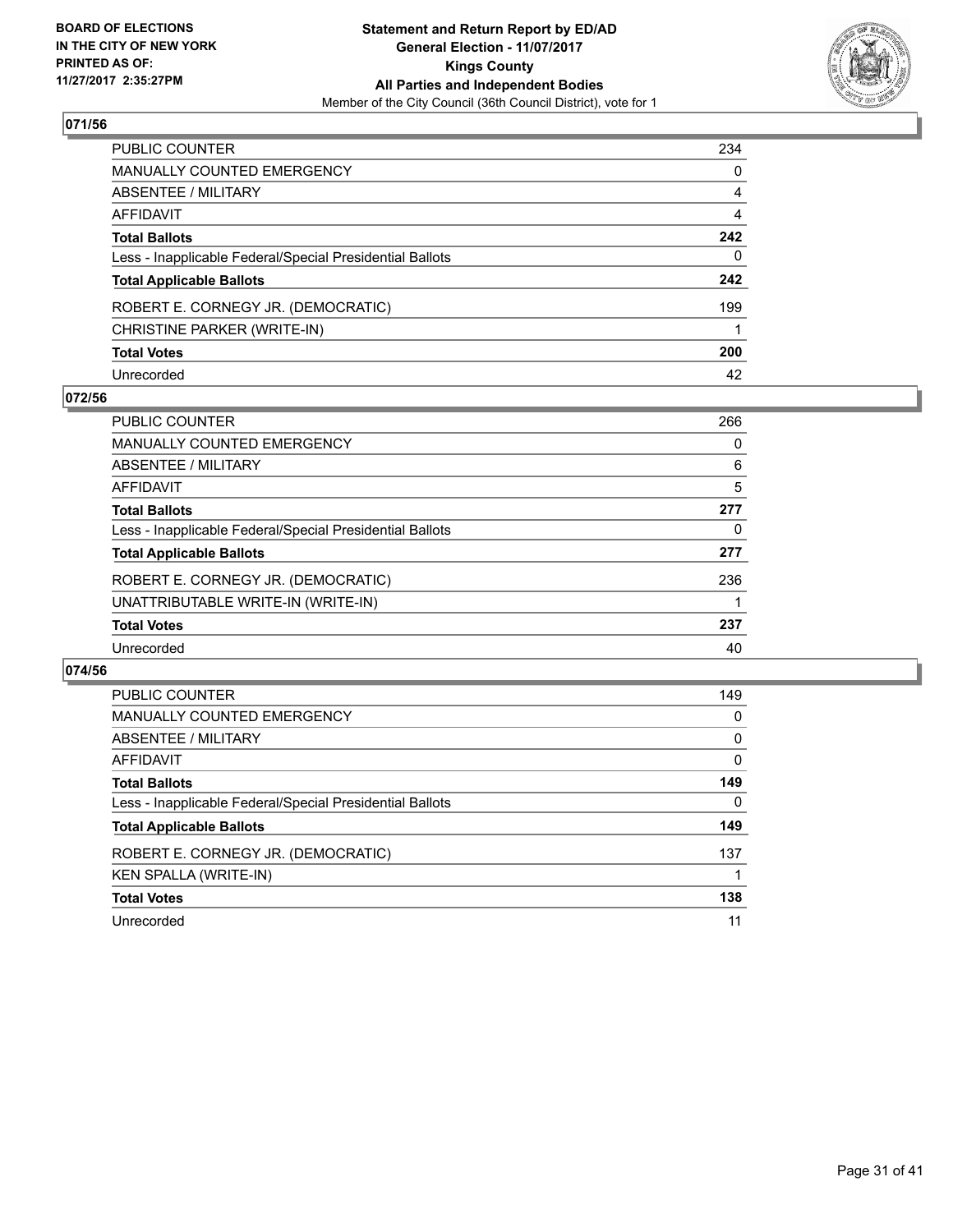

| 103 |
|-----|
| 0   |
| 0   |
| 0   |
| 103 |
| 0   |
| 103 |
| 94  |
| 1   |
| 95  |
| 8   |
|     |

## **079/56**

| <b>PUBLIC COUNTER</b>                                    | 253 |
|----------------------------------------------------------|-----|
| MANUALLY COUNTED EMERGENCY                               | 0   |
| ABSENTEE / MILITARY                                      | 4   |
| AFFIDAVIT                                                | 6   |
| <b>Total Ballots</b>                                     | 263 |
| Less - Inapplicable Federal/Special Presidential Ballots | 0   |
| <b>Total Applicable Ballots</b>                          | 263 |
| ROBERT E. CORNEGY JR. (DEMOCRATIC)                       | 231 |
| <b>JABARI BRISPORT (WRITE-IN)</b>                        |     |
| <b>Total Votes</b>                                       | 232 |
| Unrecorded                                               | 31  |

#### **080/56**

| PUBLIC COUNTER                                           | 267      |
|----------------------------------------------------------|----------|
| MANUALLY COUNTED EMERGENCY                               | 3        |
| ABSENTEE / MILITARY                                      | 4        |
| AFFIDAVIT                                                | 4        |
| <b>Total Ballots</b>                                     | 278      |
| Less - Inapplicable Federal/Special Presidential Ballots | $\Omega$ |
| <b>Total Applicable Ballots</b>                          | 278      |
| ROBERT E. CORNEGY JR. (DEMOCRATIC)                       | 249      |
| <b>Total Votes</b>                                       | 249      |
| Unrecorded                                               | 29       |
|                                                          |          |

| PUBLIC COUNTER                                           | 131      |
|----------------------------------------------------------|----------|
| MANUALLY COUNTED EMERGENCY                               | $\Omega$ |
| ABSENTEE / MILITARY                                      | 0        |
| AFFIDAVIT                                                | 3        |
| <b>Total Ballots</b>                                     | 134      |
| Less - Inapplicable Federal/Special Presidential Ballots | $\Omega$ |
| <b>Total Applicable Ballots</b>                          | 134      |
| ROBERT E. CORNEGY JR. (DEMOCRATIC)                       | 121      |
| <b>Total Votes</b>                                       | 121      |
| Unrecorded                                               | 13       |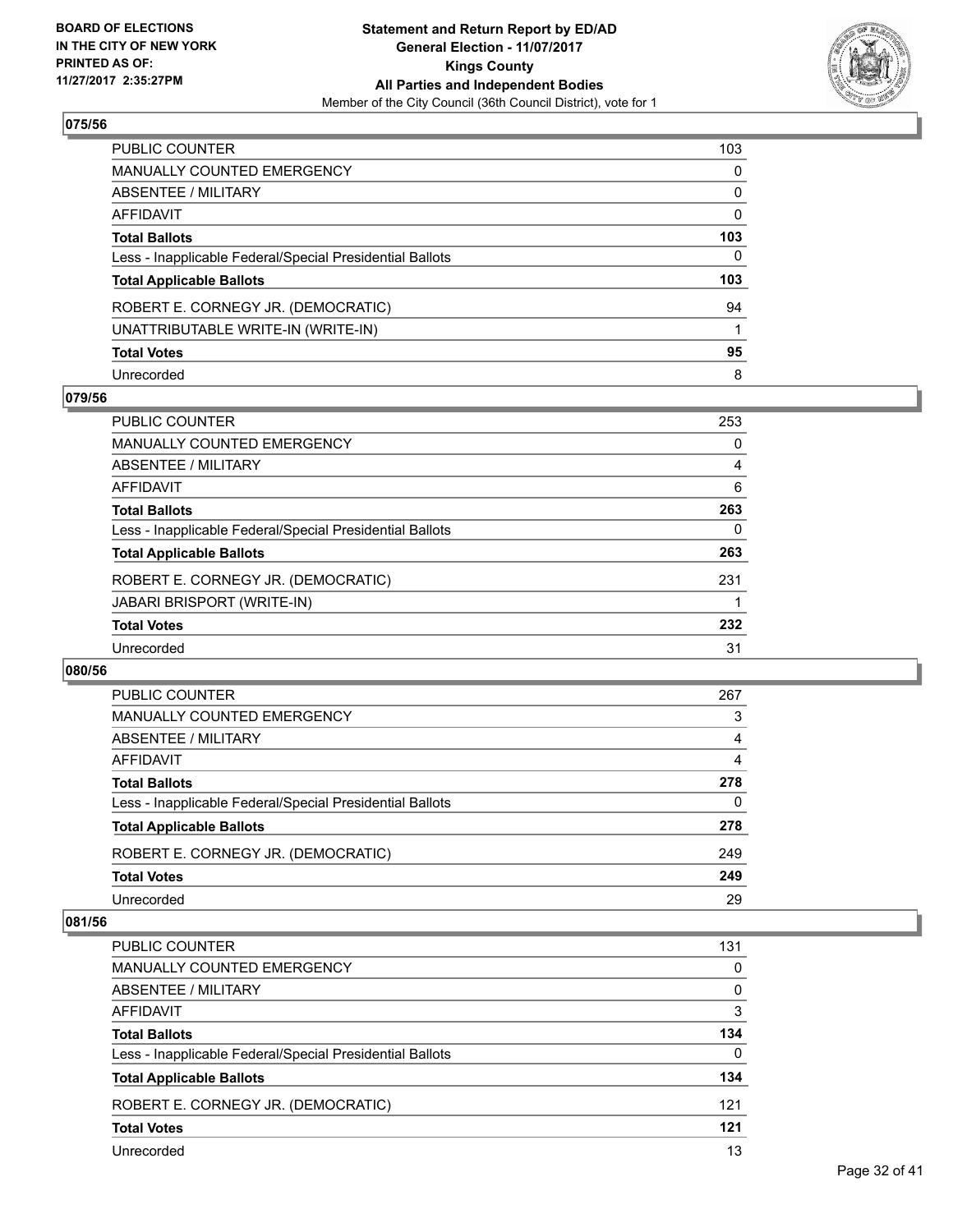

| <b>PUBLIC COUNTER</b>                                    | 249            |
|----------------------------------------------------------|----------------|
| MANUALLY COUNTED EMERGENCY                               | 0              |
| ABSENTEE / MILITARY                                      | $\overline{2}$ |
| AFFIDAVIT                                                | 3              |
| <b>Total Ballots</b>                                     | 254            |
| Less - Inapplicable Federal/Special Presidential Ballots | 0              |
| <b>Total Applicable Ballots</b>                          | 254            |
| ROBERT E. CORNEGY JR. (DEMOCRATIC)                       | 224            |
| ABDUL KADAER (WRITE-IN)                                  |                |
| JOHN JAYNER (WRITE-IN)                                   |                |
| LAURIE GUMBO (WRITE-IN)                                  |                |
| <b>Total Votes</b>                                       | 227            |
| Unrecorded                                               | 27             |

## **084/56**

| <b>PUBLIC COUNTER</b>                                    | 188            |
|----------------------------------------------------------|----------------|
| <b>MANUALLY COUNTED EMERGENCY</b>                        | 0              |
| ABSENTEE / MILITARY                                      |                |
| <b>AFFIDAVIT</b>                                         | $\overline{2}$ |
| <b>Total Ballots</b>                                     | 191            |
| Less - Inapplicable Federal/Special Presidential Ballots | 0              |
| <b>Total Applicable Ballots</b>                          | 191            |
| ROBERT E. CORNEGY JR. (DEMOCRATIC)                       | 167            |
| MIKAYLA MARQUIS (WRITE-IN)                               |                |
| <b>Total Votes</b>                                       | 168            |
| Unrecorded                                               | 23             |
|                                                          |                |

| <b>PUBLIC COUNTER</b>                                    | 280 |
|----------------------------------------------------------|-----|
| <b>MANUALLY COUNTED EMERGENCY</b>                        | 0   |
| ABSENTEE / MILITARY                                      | 2   |
| AFFIDAVIT                                                | 6   |
| <b>Total Ballots</b>                                     | 288 |
| Less - Inapplicable Federal/Special Presidential Ballots | 0   |
| <b>Total Applicable Ballots</b>                          | 288 |
| ROBERT E. CORNEGY JR. (DEMOCRATIC)                       | 251 |
| ANDREW SONPIN (WRITE-IN)                                 |     |
| CASSIUS CARPIO (WRITE-IN)                                |     |
| JENETTE SADIK KAHN (WRITE-IN)                            | 1   |
| UNATTRIBUTABLE WRITE-IN (WRITE-IN)                       |     |
|                                                          |     |
| <b>Total Votes</b>                                       | 255 |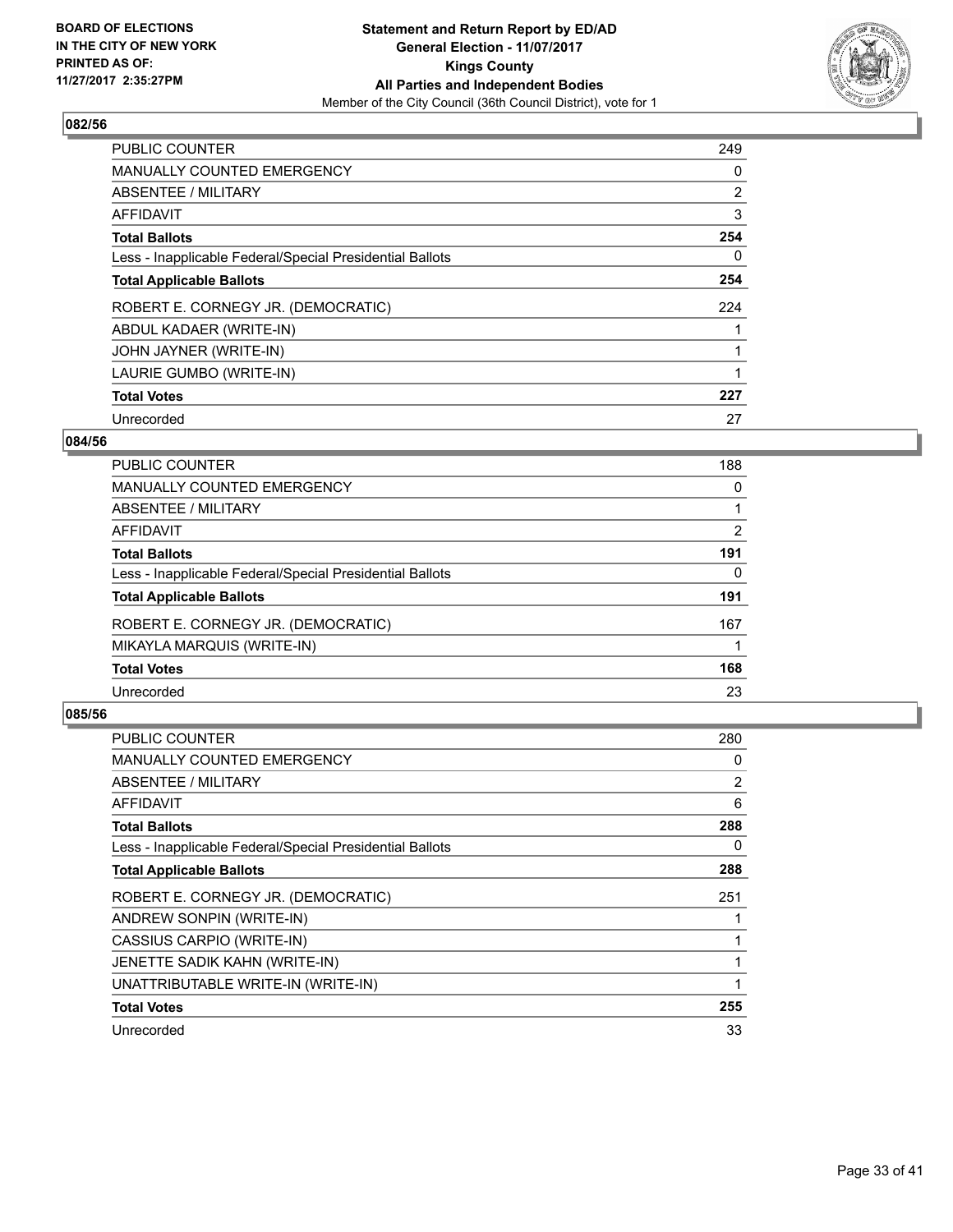

| PUBLIC COUNTER                                           | 187          |
|----------------------------------------------------------|--------------|
| MANUALLY COUNTED EMERGENCY                               | $\mathbf{0}$ |
| ABSENTEE / MILITARY                                      |              |
| AFFIDAVIT                                                | 3            |
| Total Ballots                                            | 191          |
| Less - Inapplicable Federal/Special Presidential Ballots | $\mathbf{0}$ |
| <b>Total Applicable Ballots</b>                          | 191          |
| ROBERT E. CORNEGY JR. (DEMOCRATIC)                       | 164          |
| <b>Total Votes</b>                                       | 164          |
| Unrecorded                                               | 27           |

#### **087/56**

| <b>PUBLIC COUNTER</b>                                    | 201            |
|----------------------------------------------------------|----------------|
| <b>MANUALLY COUNTED EMERGENCY</b>                        | 0              |
| ABSENTEE / MILITARY                                      |                |
| AFFIDAVIT                                                | 6              |
| <b>Total Ballots</b>                                     | 208            |
| Less - Inapplicable Federal/Special Presidential Ballots | 0              |
| <b>Total Applicable Ballots</b>                          | 208            |
| ROBERT E. CORNEGY JR. (DEMOCRATIC)                       | 191            |
| <b>JABARI BRISPORT (WRITE-IN)</b>                        | $\overline{2}$ |
| MARK WINSTON GRIFFITH (WRITE-IN)                         |                |
| UNATTRIBUTABLE WRITE-IN (WRITE-IN)                       |                |
| <b>Total Votes</b>                                       | 195            |
| Unrecorded                                               | 13             |
|                                                          |                |

| <b>PUBLIC COUNTER</b>                                    | 237 |
|----------------------------------------------------------|-----|
| <b>MANUALLY COUNTED EMERGENCY</b>                        | 0   |
| ABSENTEE / MILITARY                                      | 4   |
| <b>AFFIDAVIT</b>                                         | 3   |
| <b>Total Ballots</b>                                     | 244 |
| Less - Inapplicable Federal/Special Presidential Ballots | 0   |
| <b>Total Applicable Ballots</b>                          | 244 |
| ROBERT E. CORNEGY JR. (DEMOCRATIC)                       | 215 |
| ANTONIO REYNOSO (WRITE-IN)                               |     |
| DANIEL MACCOMBIE (WRITE-IN)                              | 1   |
| <b>JABARI BRISPORT (WRITE-IN)</b>                        | 2   |
| KIM KARDASHIAN (WRITE-IN)                                | 1   |
| LAURIE CUMBO (WRITE-IN)                                  | 1   |
| MAX SHRECK (WRITE-IN)                                    | 1   |
| UNATTRIBUTABLE WRITE-IN (WRITE-IN)                       | 2   |
| <b>Total Votes</b>                                       | 224 |
| Unrecorded                                               | 20  |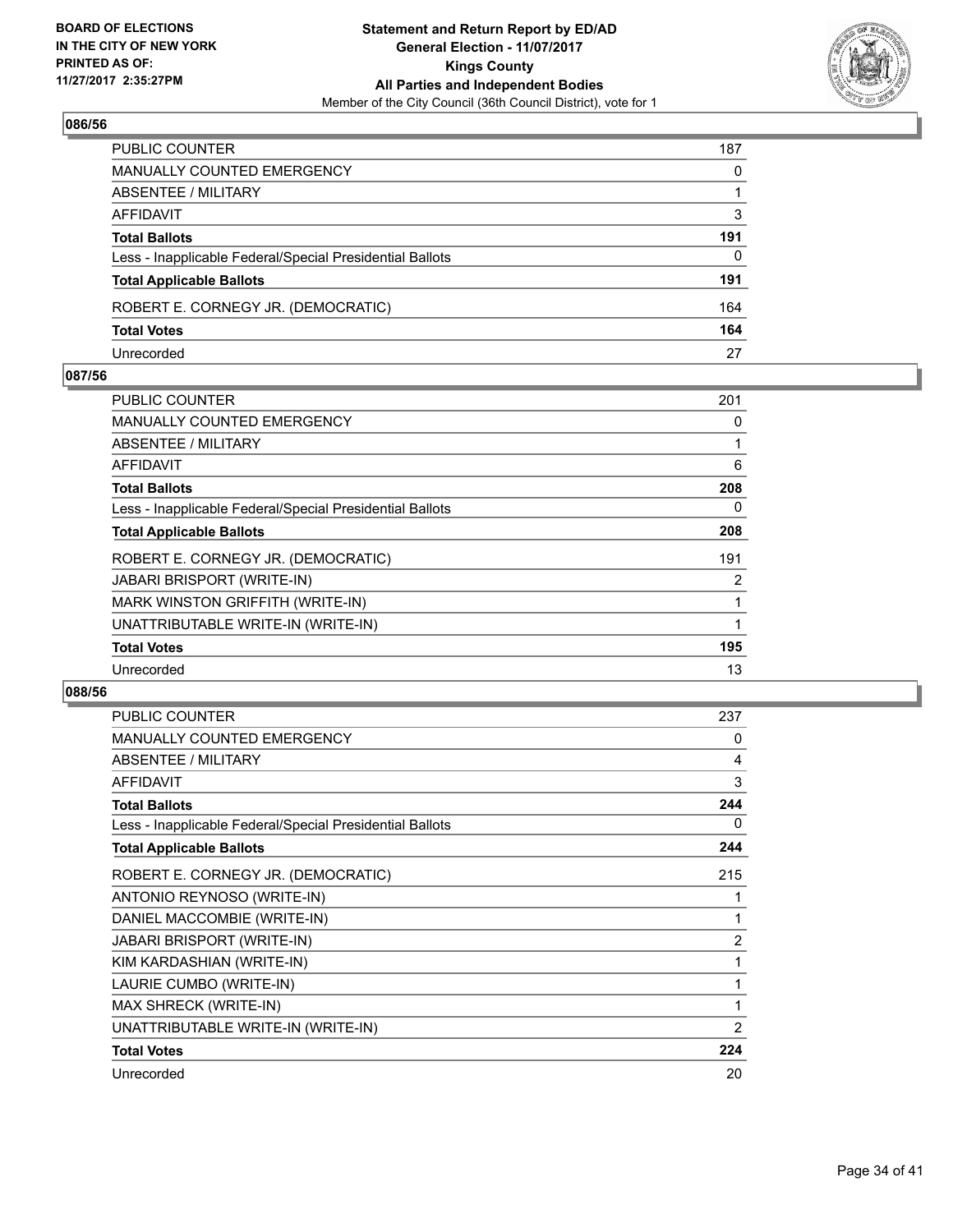

| PUBLIC COUNTER                                           | 236 |
|----------------------------------------------------------|-----|
| <b>MANUALLY COUNTED EMERGENCY</b>                        | 0   |
| <b>ABSENTEE / MILITARY</b>                               | 2   |
| AFFIDAVIT                                                | 6   |
| <b>Total Ballots</b>                                     | 244 |
| Less - Inapplicable Federal/Special Presidential Ballots | 0   |
| <b>Total Applicable Ballots</b>                          | 244 |
| ROBERT E. CORNEGY JR. (DEMOCRATIC)                       | 225 |
| TYLER CARRINGTON (WRITE-IN)                              |     |
| <b>Total Votes</b>                                       | 226 |
| Unrecorded                                               | 18  |

## **091/56**

| <b>PUBLIC COUNTER</b>                                    | 263 |
|----------------------------------------------------------|-----|
| <b>MANUALLY COUNTED EMERGENCY</b>                        | 0   |
| ABSENTEE / MILITARY                                      | 5   |
| AFFIDAVIT                                                | 14  |
| <b>Total Ballots</b>                                     | 282 |
| Less - Inapplicable Federal/Special Presidential Ballots | 0   |
| <b>Total Applicable Ballots</b>                          | 282 |
| ROBERT E. CORNEGY JR. (DEMOCRATIC)                       | 255 |
| BRIAN CUNNINGHAM (WRITE-IN)                              |     |
| DARIUS L. CALLIER (WRITE-IN)                             | 1   |
| FRED HAMPTON (WRITE-IN)                                  | 1   |
| <b>JABARI BRISPORT (WRITE-IN)</b>                        | 1   |
| JASON STARR (WRITE-IN)                                   | 2   |
| <b>Total Votes</b>                                       | 261 |
| Unrecorded                                               | 21  |

| PUBLIC COUNTER                                           | 0 |
|----------------------------------------------------------|---|
| MANUALLY COUNTED EMERGENCY                               | 0 |
| ABSENTEE / MILITARY                                      | 0 |
| <b>AFFIDAVIT</b>                                         | 0 |
| <b>Total Ballots</b>                                     | 0 |
| Less - Inapplicable Federal/Special Presidential Ballots | 0 |
| <b>Total Applicable Ballots</b>                          | o |
| ROBERT E. CORNEGY JR. (DEMOCRATIC)                       | O |
| <b>Total Votes</b>                                       |   |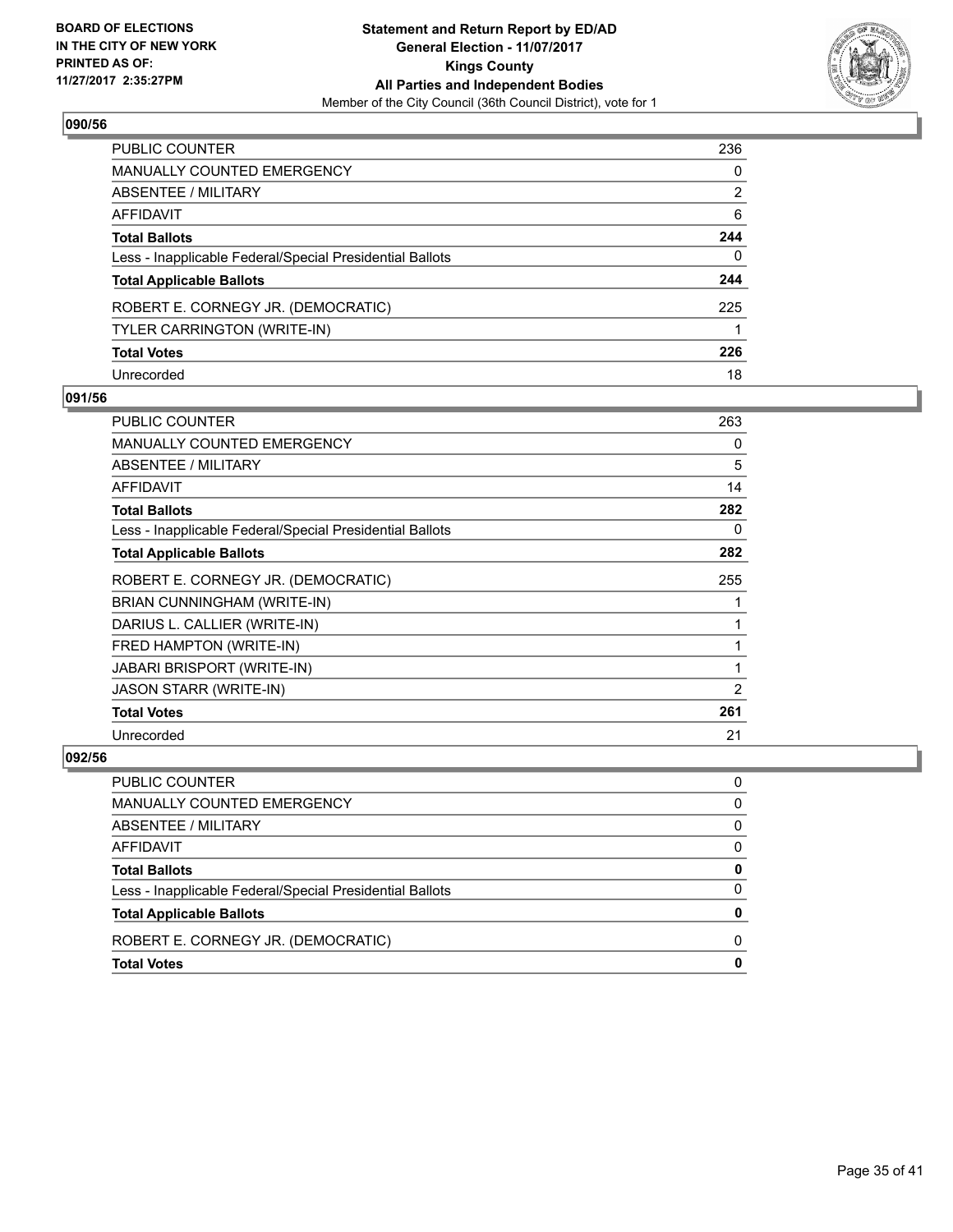

| <b>PUBLIC COUNTER</b>                                    | 238 |
|----------------------------------------------------------|-----|
| <b>MANUALLY COUNTED EMERGENCY</b>                        | 0   |
| ABSENTEE / MILITARY                                      | 0   |
| <b>AFFIDAVIT</b>                                         | 4   |
| <b>Total Ballots</b>                                     | 242 |
| Less - Inapplicable Federal/Special Presidential Ballots | 0   |
| <b>Total Applicable Ballots</b>                          | 242 |
| ROBERT E. CORNEGY JR. (DEMOCRATIC)                       | 206 |
| BRITTANY MURPH (WRITE-IN)                                |     |
| ELKA F. KUPCZYK (WRITE-IN)                               |     |
| LANE TOBIAS (WRITE-IN)                                   | 1   |
| <b>Total Votes</b>                                       | 209 |
| Unrecorded                                               | 33  |

## **036/57**

| PUBLIC COUNTER                                           | 297            |
|----------------------------------------------------------|----------------|
| <b>MANUALLY COUNTED EMERGENCY</b>                        | 0              |
| ABSENTEE / MILITARY                                      | 4              |
| AFFIDAVIT                                                | 7              |
| <b>Total Ballots</b>                                     | 308            |
| Less - Inapplicable Federal/Special Presidential Ballots | 0              |
| <b>Total Applicable Ballots</b>                          | 308            |
| ROBERT E. CORNEGY JR. (DEMOCRATIC)                       | 265            |
| <b>JASON STARR (WRITE-IN)</b>                            |                |
| KATE MEIZNER (WRITE-IN)                                  | 1              |
| NATHAN ALBERT (WRITE-IN)                                 | 1              |
| UNATTRIBUTABLE WRITE-IN (WRITE-IN)                       | $\overline{2}$ |
| <b>Total Votes</b>                                       | 270            |
| Unrecorded                                               | 38             |

| <b>PUBLIC COUNTER</b>                                    | 193            |
|----------------------------------------------------------|----------------|
| <b>MANUALLY COUNTED EMERGENCY</b>                        | 0              |
| ABSENTEE / MILITARY                                      | $\overline{2}$ |
| AFFIDAVIT                                                | 4              |
| <b>Total Ballots</b>                                     | 199            |
| Less - Inapplicable Federal/Special Presidential Ballots | 0              |
| <b>Total Applicable Ballots</b>                          | 199            |
| ROBERT E. CORNEGY JR. (DEMOCRATIC)                       | 185            |
| NERITA SEWELL (WRITE-IN)                                 |                |
| UNATTRIBUTABLE WRITE-IN (WRITE-IN)                       |                |
| <b>Total Votes</b>                                       | 187            |
| Unrecorded                                               | 12             |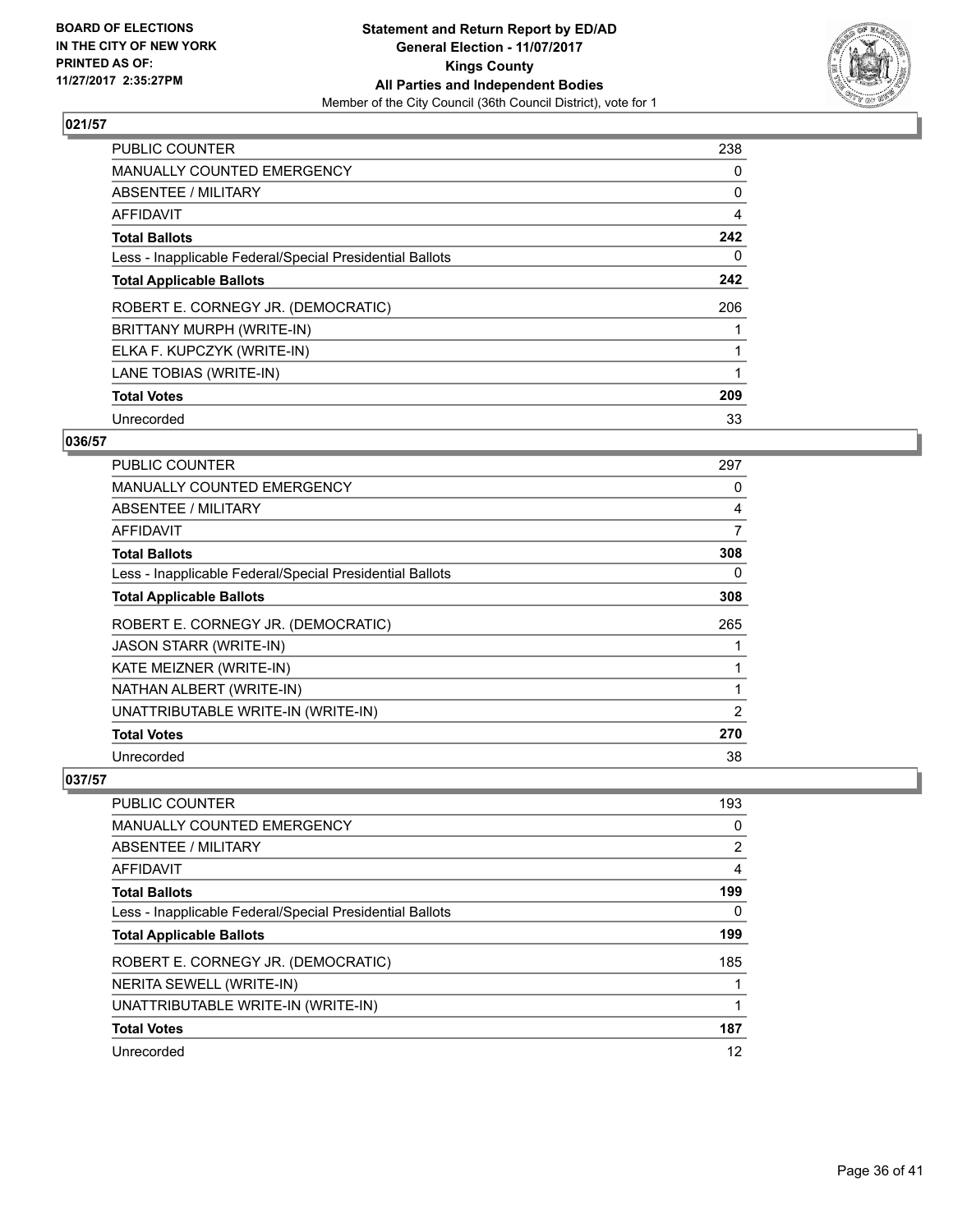

| <b>PUBLIC COUNTER</b>                                    | 303 |
|----------------------------------------------------------|-----|
| <b>MANUALLY COUNTED EMERGENCY</b>                        | 0   |
| ABSENTEE / MILITARY                                      | 2   |
| <b>AFFIDAVIT</b>                                         | 11  |
| <b>Total Ballots</b>                                     | 316 |
| Less - Inapplicable Federal/Special Presidential Ballots | 0   |
| <b>Total Applicable Ballots</b>                          | 316 |
| ROBERT E. CORNEGY JR. (DEMOCRATIC)                       | 283 |
| CHANNELLE ELAINE (WRITE-IN)                              |     |
| <b>MARK WINSTON GRIFFITH (WRITE-IN)</b>                  |     |
| UNATTRIBUTABLE WRITE-IN (WRITE-IN)                       |     |
| <b>Total Votes</b>                                       | 286 |
| Unrecorded                                               | 30  |

## **052/57**

| <b>PUBLIC COUNTER</b>                                    | 179            |
|----------------------------------------------------------|----------------|
| <b>MANUALLY COUNTED EMERGENCY</b>                        | 0              |
| ABSENTEE / MILITARY                                      | $\overline{2}$ |
| <b>AFFIDAVIT</b>                                         | 4              |
| <b>Total Ballots</b>                                     | 185            |
| Less - Inapplicable Federal/Special Presidential Ballots | 0              |
| <b>Total Applicable Ballots</b>                          | 185            |
| ROBERT E. CORNEGY JR. (DEMOCRATIC)                       | 155            |
| CHRISTOPHER T MORIETY (WRITE-IN)                         |                |
| <b>JUSTIN BRANNAN (WRITE-IN)</b>                         |                |
| <b>Total Votes</b>                                       | 157            |
| Unrecorded                                               | 28             |

| PUBLIC COUNTER                                           | 241            |
|----------------------------------------------------------|----------------|
| <b>MANUALLY COUNTED EMERGENCY</b>                        | 0              |
| ABSENTEE / MILITARY                                      | $\overline{2}$ |
| AFFIDAVIT                                                | $\overline{2}$ |
| <b>Total Ballots</b>                                     | 245            |
| Less - Inapplicable Federal/Special Presidential Ballots | 0              |
| <b>Total Applicable Ballots</b>                          | 245            |
| ROBERT E. CORNEGY JR. (DEMOCRATIC)                       | 211            |
| DEBORAH ROBINSON (WRITE-IN)                              |                |
| ROSEANN EVANS (WRITE-IN)                                 |                |
| <b>Total Votes</b>                                       | 213            |
| Unrecorded                                               | 32             |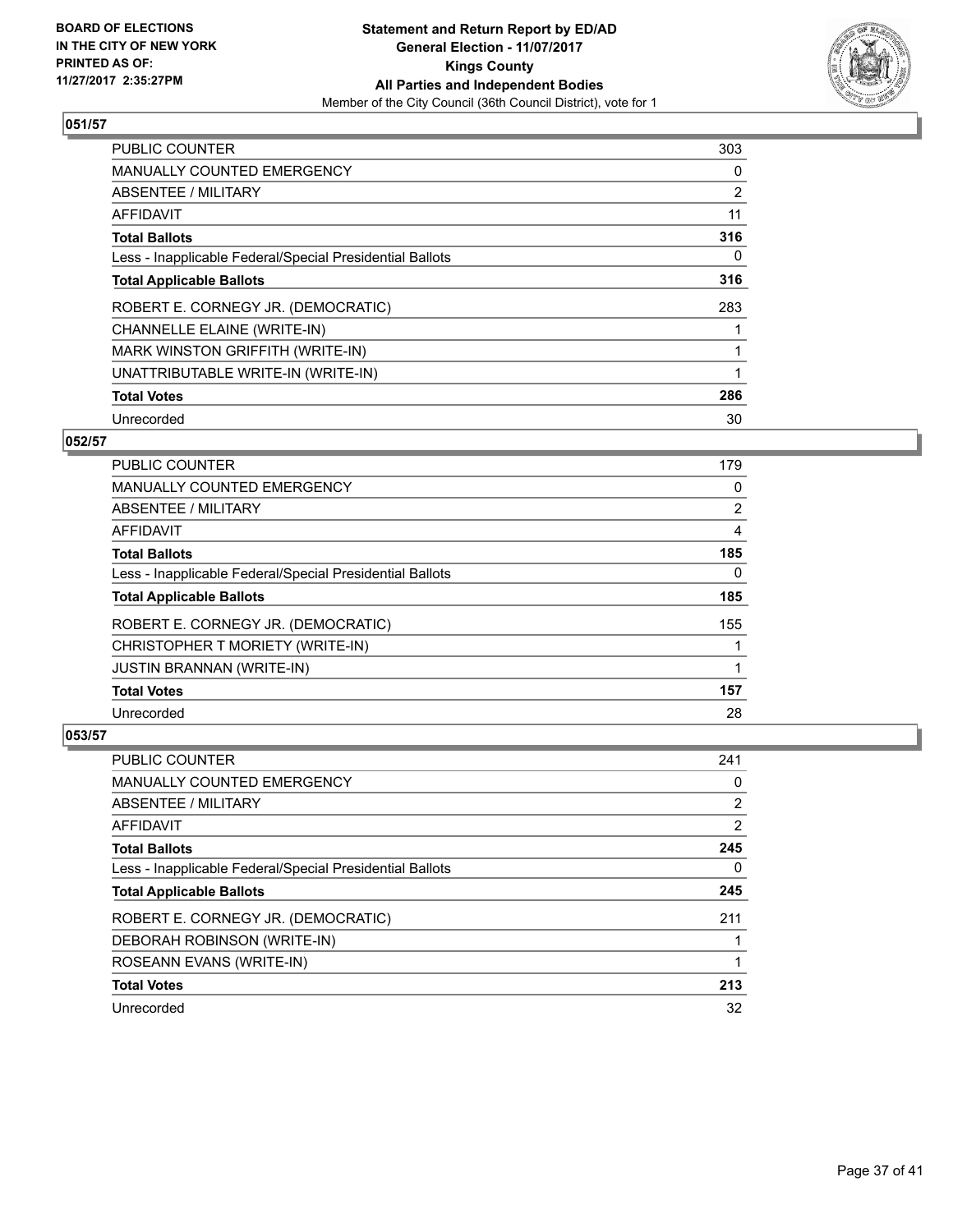

| <b>PUBLIC COUNTER</b>                                    | 227 |
|----------------------------------------------------------|-----|
| <b>MANUALLY COUNTED EMERGENCY</b>                        | 0   |
| ABSENTEE / MILITARY                                      | 5   |
| AFFIDAVIT                                                | 5   |
| <b>Total Ballots</b>                                     | 237 |
| Less - Inapplicable Federal/Special Presidential Ballots | 0   |
| <b>Total Applicable Ballots</b>                          | 237 |
| ROBERT E. CORNEGY JR. (DEMOCRATIC)                       | 220 |
| JACK ROY (WRITE-IN)                                      |     |
| OMA HOLLOWAY (WRITE-IN)                                  |     |
| <b>Total Votes</b>                                       | 222 |
| Unrecorded                                               | 15  |

## **056/57**

| <b>PUBLIC COUNTER</b>                                    | 311            |
|----------------------------------------------------------|----------------|
| <b>MANUALLY COUNTED EMERGENCY</b>                        | 0              |
| ABSENTEE / MILITARY                                      | $\overline{2}$ |
| <b>AFFIDAVIT</b>                                         | 2              |
| <b>Total Ballots</b>                                     | 315            |
| Less - Inapplicable Federal/Special Presidential Ballots | $\Omega$       |
| <b>Total Applicable Ballots</b>                          | 315            |
| ROBERT E. CORNEGY JR. (DEMOCRATIC)                       | 280            |
| <b>JABORI BRISPORT (WRITE-IN)</b>                        |                |
| UNATTRIBUTABLE WRITE-IN (WRITE-IN)                       |                |
| <b>Total Votes</b>                                       | 282            |
| Unrecorded                                               | 33             |

| PUBLIC COUNTER                                           | 243 |
|----------------------------------------------------------|-----|
| <b>MANUALLY COUNTED EMERGENCY</b>                        | 0   |
| ABSENTEE / MILITARY                                      | 3   |
| AFFIDAVIT                                                | 7   |
| <b>Total Ballots</b>                                     | 253 |
| Less - Inapplicable Federal/Special Presidential Ballots | 0   |
| <b>Total Applicable Ballots</b>                          | 253 |
| ROBERT E. CORNEGY JR. (DEMOCRATIC)                       | 221 |
| <b>JABARI BRISPORT (WRITE-IN)</b>                        |     |
| JOHN JOSEPH JOYNER JR. (WRITE-IN)                        | 2   |
| UNATTRIBUTABLE WRITE-IN (WRITE-IN)                       | 4   |
| WYATT WILLIAMS (WRITE-IN)                                | 1   |
| <b>Total Votes</b>                                       | 229 |
| Unrecorded                                               | 24  |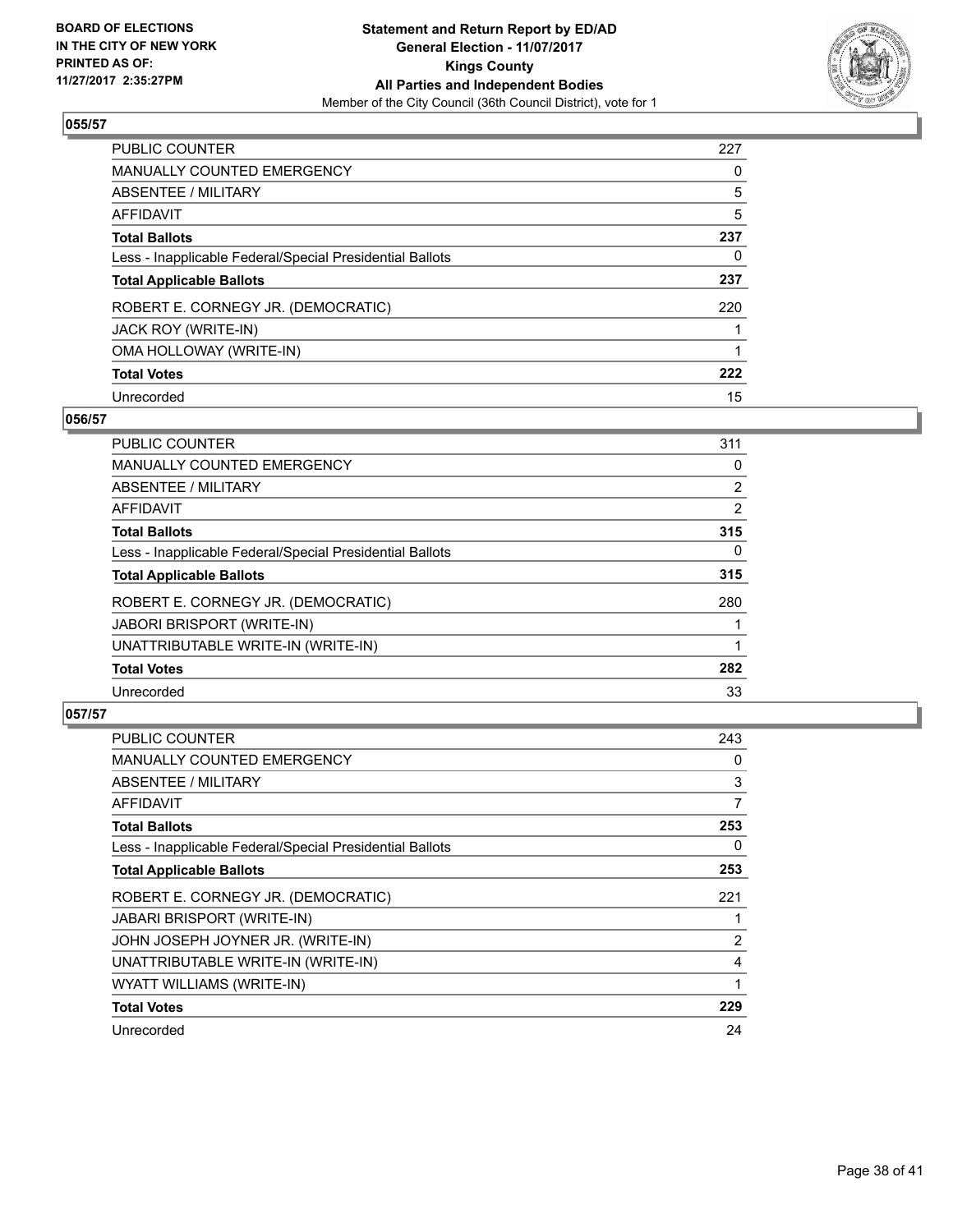

| PUBLIC COUNTER                                           | 253      |
|----------------------------------------------------------|----------|
| MANUALLY COUNTED EMERGENCY                               | 0        |
| <b>ABSENTEE / MILITARY</b>                               | 5        |
| AFFIDAVIT                                                | 6        |
| Total Ballots                                            | 264      |
| Less - Inapplicable Federal/Special Presidential Ballots | $\Omega$ |
| <b>Total Applicable Ballots</b>                          | 264      |
| ROBERT E. CORNEGY JR. (DEMOCRATIC)                       | 226      |
| TONY REED (WRITE-IN)                                     |          |
| <b>Total Votes</b>                                       | 227      |
| Unrecorded                                               | 37       |

## **099/57**

| <b>PUBLIC COUNTER</b>                                    | 201 |
|----------------------------------------------------------|-----|
| <b>MANUALLY COUNTED EMERGENCY</b>                        | 0   |
| ABSENTEE / MILITARY                                      | 6   |
| AFFIDAVIT                                                | 5   |
| <b>Total Ballots</b>                                     | 212 |
| Less - Inapplicable Federal/Special Presidential Ballots | 0   |
| <b>Total Applicable Ballots</b>                          | 212 |
| ROBERT E. CORNEGY JR. (DEMOCRATIC)                       | 185 |
| KAREEM BARTON (WRITE-IN)                                 |     |
| <b>Total Votes</b>                                       | 186 |
| Unrecorded                                               | 26  |

| <b>PUBLIC COUNTER</b>                                    | 224 |
|----------------------------------------------------------|-----|
| <b>MANUALLY COUNTED EMERGENCY</b>                        | 0   |
| ABSENTEE / MILITARY                                      |     |
| AFFIDAVIT                                                | 6   |
| <b>Total Ballots</b>                                     | 231 |
| Less - Inapplicable Federal/Special Presidential Ballots | 0   |
| <b>Total Applicable Ballots</b>                          | 231 |
| ROBERT E. CORNEGY JR. (DEMOCRATIC)                       | 206 |
| <b>Total Votes</b>                                       | 206 |
| Unrecorded                                               | 25  |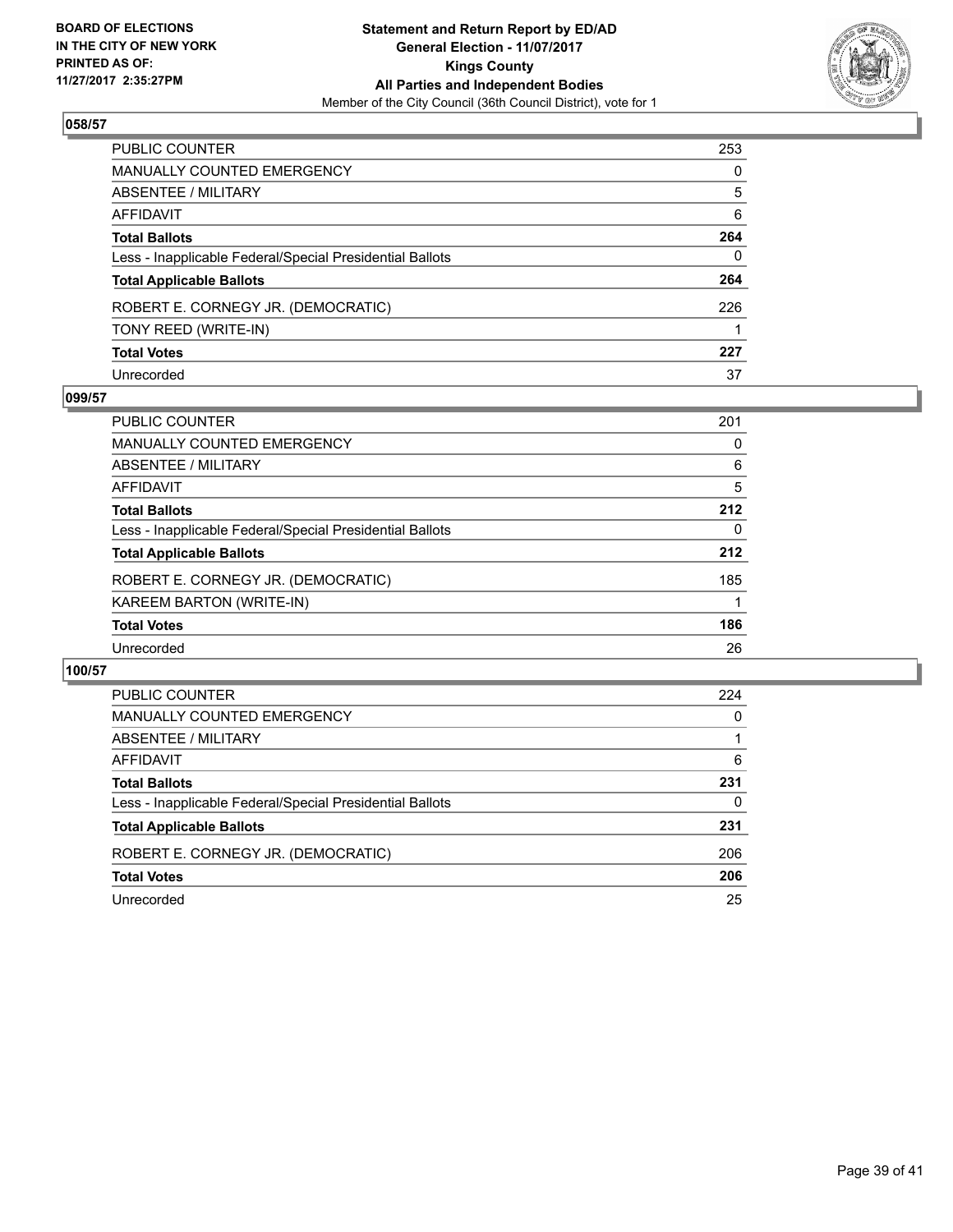

| <b>PUBLIC COUNTER</b>                                    | 275 |
|----------------------------------------------------------|-----|
| <b>MANUALLY COUNTED EMERGENCY</b>                        | 0   |
| ABSENTEE / MILITARY                                      | 1   |
| AFFIDAVIT                                                | 2   |
| <b>Total Ballots</b>                                     | 278 |
| Less - Inapplicable Federal/Special Presidential Ballots | 0   |
| <b>Total Applicable Ballots</b>                          | 278 |
| ROBERT E. CORNEGY JR. (DEMOCRATIC)                       | 243 |
| ASSATA SHAKAR (WRITE-IN)                                 | 1   |
| <b>JABARI BRISPORT (WRITE-IN)</b>                        | 1   |
| MILTON JEMMOTT (WRITE-IN)                                |     |
| RENEE HOLMES (WRITE-IN)                                  | 1   |
| <b>Total Votes</b>                                       | 247 |
| Unrecorded                                               | 31  |